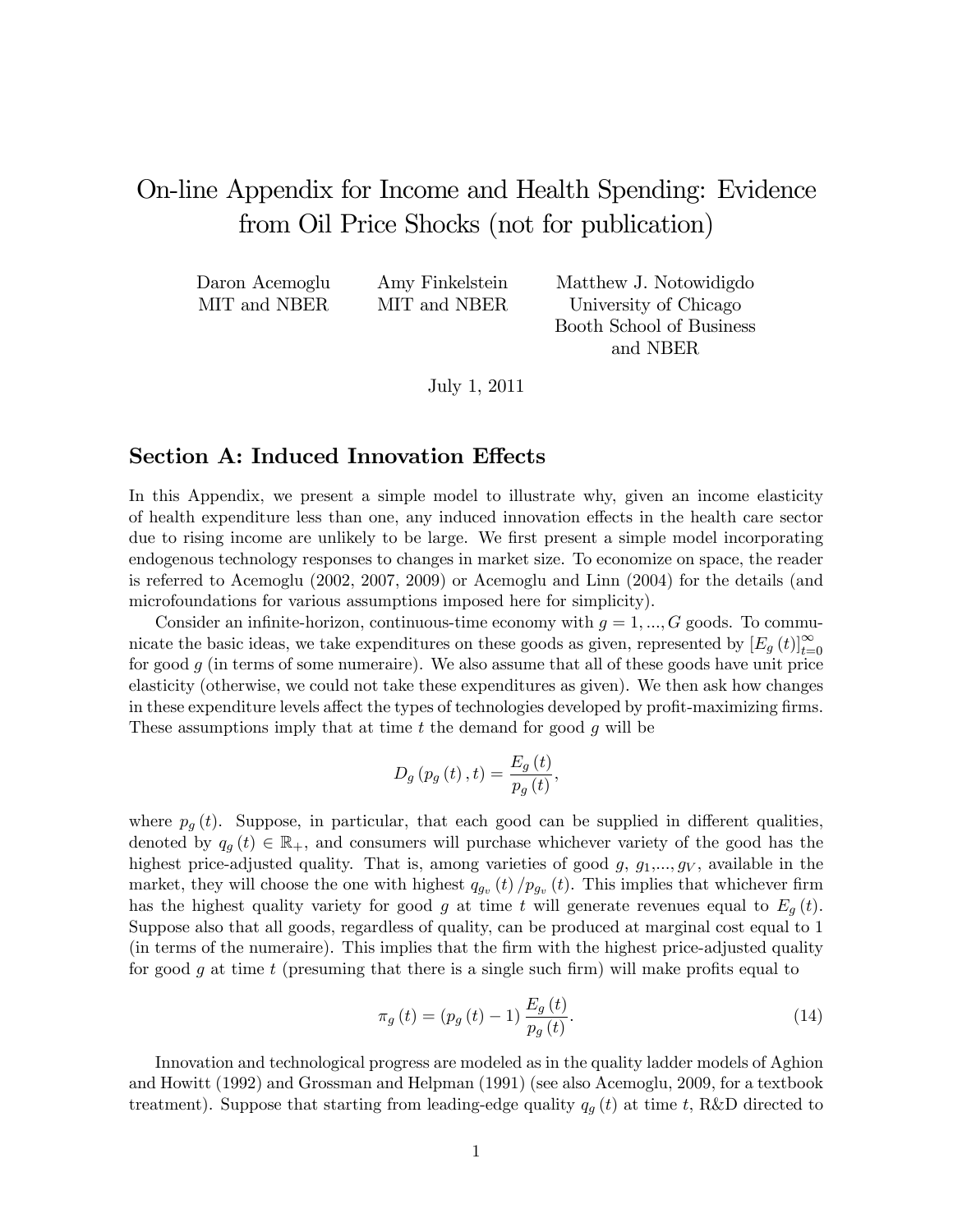good g generates (stochastic) innovations for this good. An innovation creates a new leadingedge quality  $\lambda q(t)$ , where  $\lambda > 1$ . There is free entry into R&D and each firm has access to an R&D technology that generates a flow rate  $\delta_g$  of innovation for every dollar spent for research on good g. So if R&D expenditure at time t for good g is  $z_q(t)$ , the flow rate of innovation is

$$
\delta_{g}z_{g}\left( t\right) .
$$

Differences in  $\delta_q$ 's introduce the possibility that technological progress is scientifically more difficult for some goods than for others. A firm that makes an innovation has a perpetual patent on the good that it invents, and will be able to sell it until a better good comes to the market.

Consider good g, where current quality is  $q_g(t)$ . Consumers will purchase from the highest price-adjusted quality and, by definition, the next best firm must have quality  $q_g(t)/\lambda$  and can price as low as its marginal cost, 1. This implies that the leading-edge producer must set a limit price

$$
p_g(t) = \lambda \text{ for all } g \text{ and } t. \tag{15}
$$

Then  $(14)$  gives the time t profits of the firm with the leading-edge variety of good g, with quality  $q_g(t)$  as

$$
\pi_g\left(q_g\left(t\right)\right) = \frac{\lambda - 1}{\lambda} E_g\left(t\right). \tag{16}
$$

Firms are forward-looking, and discount future profits at the interest rate  $r$ . We assume that this interest rate is constant. The discounted value of profits for firms can be expressed by a standard dynamic programming recursion.  $V_q(t | q_q)$ , the value of a firm that owns the most advanced variety of good g with quality  $q_g$  at time t, is

$$
rV_g(t \mid q_g) - V_g(t \mid q_g) = \pi_g(q_g(t)) - \delta_g z_g(t) V_g(t \mid q_g), \qquad (17)
$$

where  $\pi_g(q_g(t))$  is the flow profits given by (16), and  $z_g(t)$  is R&D effort at time t on this line by other firms. Throughout, we assume that the relevant transversality conditions hold and discounted values are finite. Moreover, because of the standard replacement effect first emphasized by Arrow (1962), the firm with the best technology does not undertake any  $R\&D$ itself (see, for example, Aghion and Howitt, 1992, Acemoglu, 2009). Intuitively, the value of owning the best technology for good g,  $rV_g(t | q_g)$ , is equal to the flow profits,  $\pi_g(q_g(t))$ , plus the potential appreciation of the value,  $\dot{V}_g (t | q_g)$ , and takes into account that at the flow rate  $\delta_q z_q(t)$  there will be a new innovation, causing the current firm to lose its leading position and to make zero profits thereafter.

Free entry into R&D for developing new technologies for each good implies that there will be entry as long as additional R&D is profitable. Therefore, free entry requires the following complementary slackness condition to hold:

if 
$$
z_g(t) > 0
$$
, then  $\delta_g V_g(t \mid q_g) = 1$  for all g and t\n
$$
(18)
$$

(and if  $z_g(t) = 0$ ,  $\delta_g V_g(t | q_g) \le 1$  and there will be no innovation for this good at time t).

An equilibrium in this economy is given by sequences of prices  $p_g(t)|_{g=1,..G}$  that satisfy (15), and R&D levels  $z_g(t)|_{g=1,..g}$  that satisfy (18) with  $V_g(\cdot)$  given by (17).

An equilibrium is straightforward to characterize. The free entry condition must hold at all t. Supposing that it holds as equality in some interval  $[t', t'']$ , we can differentiate this equation with respect to time, which yields  $\dot{V}_g(t | q_g) = 0$  for all g and t (as long as  $z_g(t) > 0$ ).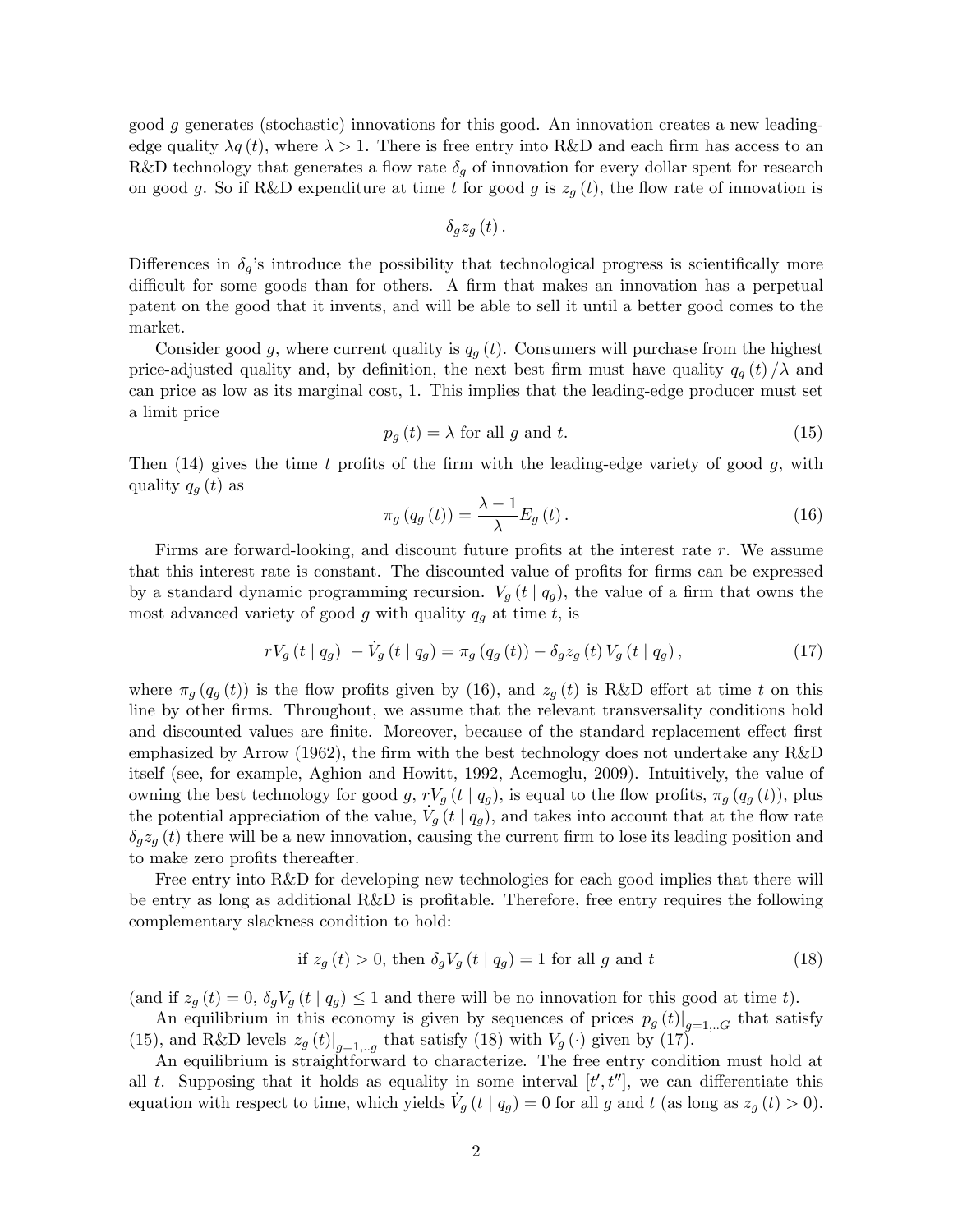Substituting this equation and (18) into (17) yields the levels of R&D effort in the unique equilibrium as

$$
z_g\left(t\right) = \max\left\{\frac{\delta_g\left(\lambda - 1\right)\lambda^{-1}E_g\left(t\right) - r}{\delta_g}; 0\right\} \text{ for all } g \text{ and } t. \tag{19}
$$

Equation  $(19)$  highlights the market size effect in innovation: the greater is expenditures on good g,  $E_q(t)$ , the more profitable it is to be a supplier of that good, and consequently, there will be greater research effort to acquire this position. In addition, a higher productivity of R&D as captured by  $\delta_q$  also increases R&D, and a higher interest rate reduces R&D since current R&D expenditures are rewarded by future revenues.

Given equation (19), we can now ask how a rise in overall income in the economy will affect the direction of technological change. Such a change will shift the expenditures from  $\left\{ [E_g(t)]_{t=0}^{\infty} \right\}_{g=1,\ldots,G}$  to  $\left\{ \left[ \tilde{E}_g(t) \right]_{t=0}^{\infty} \right\}$  $t=0$  $\mathfrak{d}$ . However, expenditures on some good will in-<br> $g=1,...,G$ crease by more, in particular, those that are "luxury goods" will see their expenditures increase by more. Equation (19) then implies that innovations will be tend to be directed towards those goods.

To highlight the implications of this type of induced technological change for our purposes, suppose that the economy consists of two goods, health care and the "rest". Suppose also that equation  $(19)$  leads to positive R&D for both groups of goods. Moreover, let us parameterize expenditures on these two groups of goods as  $E_{\text{health}}(t) = a_{\text{health}}(t) Y(t)$  and  $E_{rest}(t) = a_{rest}(t) Y(t)$ , where Y (t) is total income (GDP). Our ESR-level estimates imply that, without the induced technology responses,  $a_{rest}(t) > a_{health}(t)$ , so that with the rising incomes  $E_{rest}(t)$  increases more than  $E_{health}(t)$ . Equation (19) then implies that  $z_{rest}(t)$  will increase (proportionately) by more than  $z_{\text{health}}(t)$ , or that  $z_{\text{rest}}(t)/z_{\text{health}}(t)$  will increase. Importantly, this conclusion is independent of the values of the  $\delta_g$ 's as long as they are such that both  $z_{rest} (t) > 0$  and  $z_{health} (t) > 0$ . This result is the basis of our argument that, given the relationship between health care expenditures and income we observe at the ESR level, national-level directed technological change is unlikely to significantly increase the responsiveness of health care expenditures to aggregate income changes.

Equation (19) also highlights the conditions under which this conclusion needs to be modified. If it happens to be the case that  $z_{\text{health}}(t) = 0$  and  $z_{\text{rest}}(t) > 0$  to start with, then an increase in  $E_{\text{health}}(t)$  that is proportionately less than that in  $E_{\text{rest}}(t)$  may still have a disproportionate effect on innovation in the health care sector by making  $z_{\text{health}}(t) > 0$ . Intuitively, before the changes in expenditures, technological change in the health care sector would have been unprofitable, and as the market size passes a certain threshold (in this case equal to  $\delta_g^{-1} (\lambda - 1)^{-1} \lambda r$ , innovation jumps up from zero to a positive level. While this is theoretically possible, we believe that it is unlikely to be important in the context of the health care sector, since as discussed earlier in the main text, throughout the 20th century technological change in the health care sector was positive and in fact quite rapid (Cutler and Meara, 2003).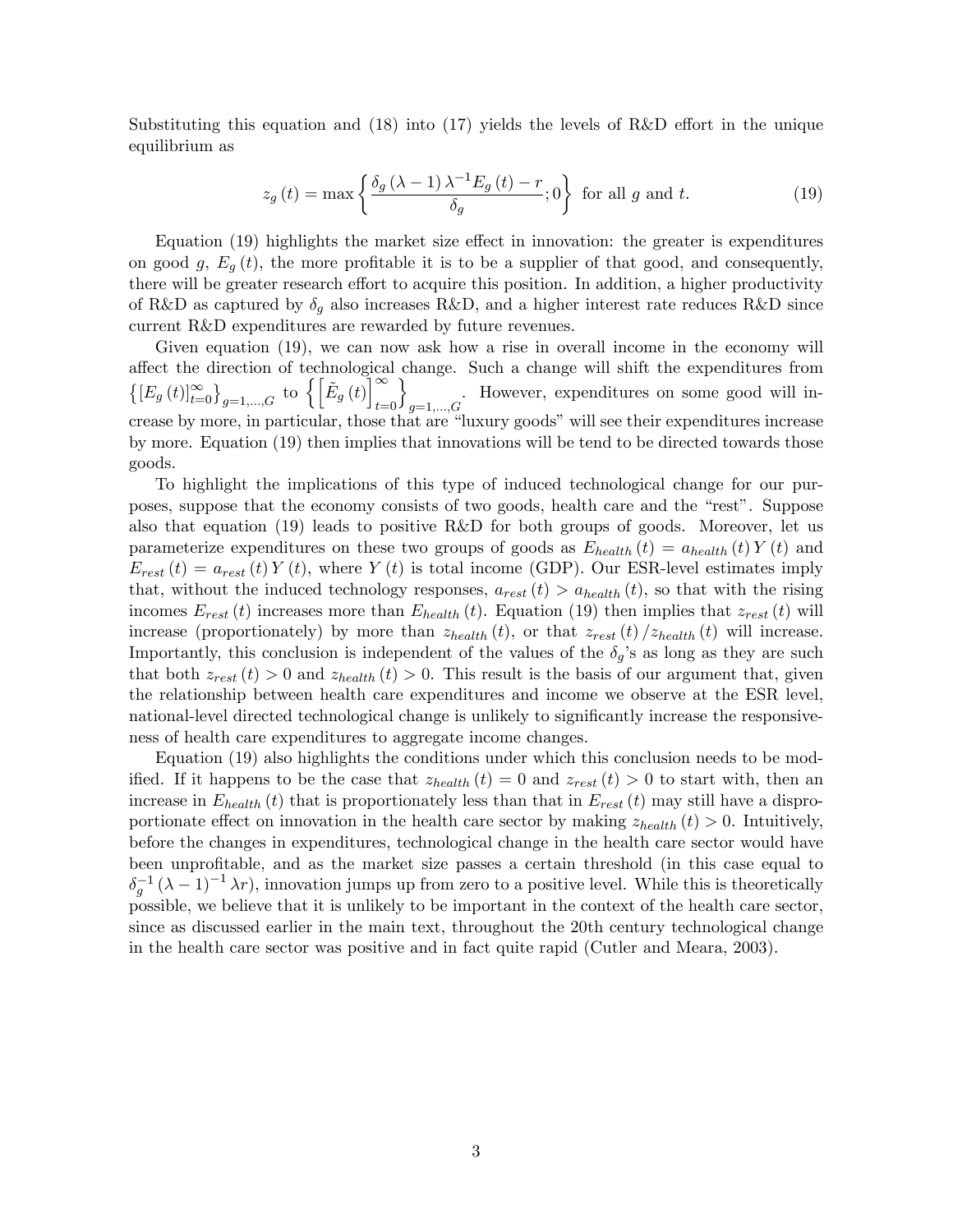### Section B: Robustness

In this Appendix, we provide several robustness checks of our baseline estimates, particularly focusing on whether our causal estimates of the effect of income on health care expenditures might be spurious and whether they may be underestimating the income elasticity of health care expenditures. In the interest of brevity, we focus our discussion on the robustness of our main dependent variable: hospital expenditures. Appendix Table A13 summarizes results from the alternative specifications shown in the previous tables as well as results from the main alternative specifications pursued below, for each of the components of hospital expenditures analyzed in Table 5.

### B.1 Exclusion Restriction

The exclusion restriction of our IV strategy is that absent oil price changes, ESRs with different levels of oil reserves would have experienced the same proportional changes in hospital expenditures. In Table A3 we explore a variety of alternative specifications designed to investigate the validity of this identifying assumption. As usual, Panel A shows the IV estimates, while Panel B shows the corresponding first-stage results. Column 1 replicates our baseline estimates.

Column 2 shows the results of a natural falsification test: we repeat the baseline analysis of equation (11) (corresponding to column 1), but also include a 5-year lead of the instrument, that is,  $\log p_{t+5} \times I_j$  (where  $I_j$  again denotes oil reserves in ESR j). To the extent that our instrument captures the impact of rising oil prices on the area's income rather than differential trends across areas with different levels of oil reserves, future oil prices should not predict current income changes. Column 2 in Panel B shows that the first-stage relationship is robust to including the lead of the instrument. The coefficient on the lead of the instrument is positive and large (about 60 percent of that on the instrument), though statistically insignificant. The magnitude of this coefficient raises some concerns about potential serial correlation. We explore issues of serial correlation in greater detail in the subsection B.3. To preview, even if there is serial correlation in the first stage, this does not necessarily create a bias in the IV estimates. In addition, our robustness checks in the next subsection show that the statistical and quantitative properties of our estimates are reasonably robust in alternative specifications that explicitly recognize the possibility of serial correlation.

The results from the IV estimates that include the Öve-year lead of the instrument (both in the first and second stages) are shown in Panel A column 2. The estimate of income elasticity in this specification remains statistically significant and increases somewhat in magnitude relative to the baseline in column 1. The negative (and statistically insignificant) coefficient on the Öve-year lead of the instrument indicates that our IV estimates are unlikely to be capturing pre-existing trends.

Column 3 shows the results from an alternative check on our identification strategy, in which we additionally control for interactions between oil prices ( $\log p_{t-1}$ ) and fixed ESR characteristics. In particular, we control for separate interactions between log oil prices in year t-1 and each of log hospital expenditures in 1969, log hospital beds in 1969, log population in 1970, log area income in 1970 and log area employment in 1970. This "horse race" between our instrument and other interactions of oil prices and baseline area characteristics is useful for two complementary reasons. First, it provides additional evidence that it is the interaction between oil price shocks and availability of oil reserves leading to the source of income variation that we are exploiting. Second, it indirectly controls for differential pre-existing trends in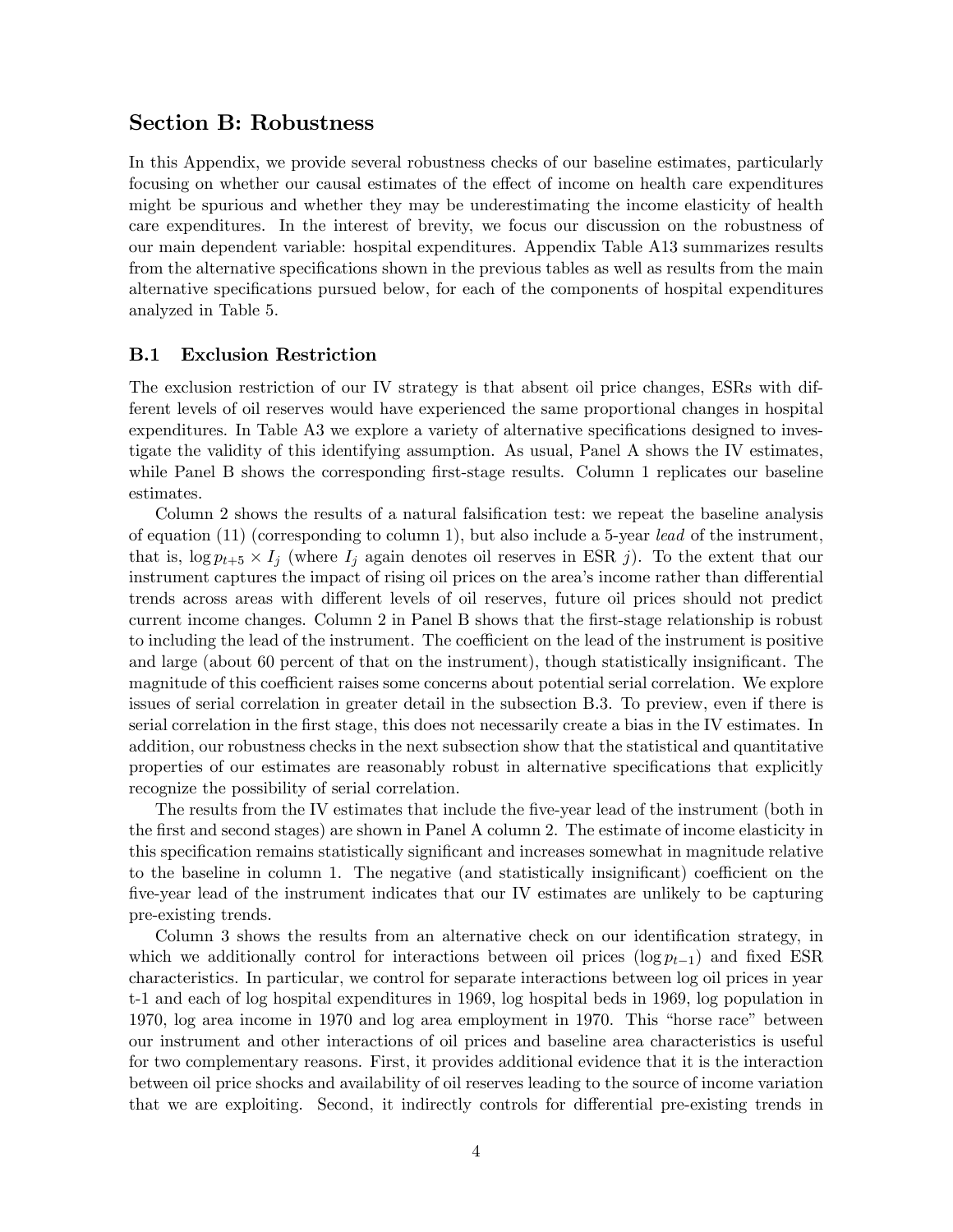health expenditures (and income) across ESRs, which are the main threat to our identification strategy. Consistent with the limited differences in various ESR characteristics shown in Table 2, the results of this horse race show that both our first-stage and second-stage estimates are robust in magnitude and precision to the (simultaneous) inclusion of all of these interaction terms. Very similar estimates are obtained when we include each interaction term one by one (not shown).

Column 4 shows the results of adding region-specific linear trends for the three Census regions within the South. Column 5 shows the results of adding state-specific linear trends. These two specifications allow different regions (respectively, different states) within the South to be on different linear time trends. The first stage is reasonably robust. The IV estimates decline considerably in magnitude, and in the case of state specific linear trends, they are no longer statistically significant. Although this last result raises some concerns about the magnitude and precision of our estimates of the income elasticity, if anything, it suggests that our baseline model which does not control for state-specific trends might lead to over-estimates (rather than under-estimates) of this elasticity.

Finally, as another natural and important falsification exercise, we checked the implications of estimating our models on health expenditures data from 1955 through 1969 while assuming that the oil price changes took place 15-years prior (more precisely, the year 1955 is assigned the oil price for 1970, the year 1956 is assigned to the oil price in 1971, and so on through the year 1969 which is assigned to the oil price of  $1984$ .<sup>1</sup> The period before 1970 shows virtually constant oil prices before 1970 (see Figure 2). Therefore, if our identifying assumption is valid, we should not see any differential changes in health expenditures across areas with different oil reserves prior to 1970, and in particular, we should not see more rapid increases in health expenditures in areas with greater oil reserves. Column 6 shows the first-stage and reducedform results for our baseline specification if we limit it to the 1970 to 1984 period. The first-stage remains as does the reduced form, though the implied IV estimate is about one half the size of our baseline estimate (which uses the entire 1970-1990 period). Column 7 shows the result for the falsification exercise. Reassuringly, this falsification exercise shows no evidence of a significant reduced-form relationship between our instruments and health expenditures; the point estimate is negative (opposite sign from the "actual" estimate in column 6) and not statistically significant. This finding supports the validity of the identifying assumption that, absent changes in oil prices, areas of the South with different levels of oil intensity would have experienced similar trends in their hospital expenditures.

Overall, we read the results in Table A3 as broadly supportive of our identifying assumption.

#### B.2 Alternative Specifications of the Instrument

We also explored the robustness of our results to alternative specifications of the instrument. Table A4 shows the results. Panel A again shows the IV estimates and Panel B shows the corresponding first-stage estimates. Column 1 replicates our baseline first-stage specification, in which the instrument is the interaction of the total oil reserves and the log of the (lagged) oil price, i.e.,  $\log p_{t-1} \times I_j$ , with again  $I_j$  measured as oil reserves. The remainder of the columns

<sup>&</sup>lt;sup>1</sup>The AHA data do not contain information on hospital expenditures prior to 1955, which is why we could not extend this analysis even further back in time. We report only reduced-form results for this falsification exercise because we do not have income data for the entire period from 1955 to 1969. Our primary source of income data, CBP, extends back annually to 1964 and is available irregularly dating back to 1946. However, before 1970 only first quarter payroll and employment data are available from CBP.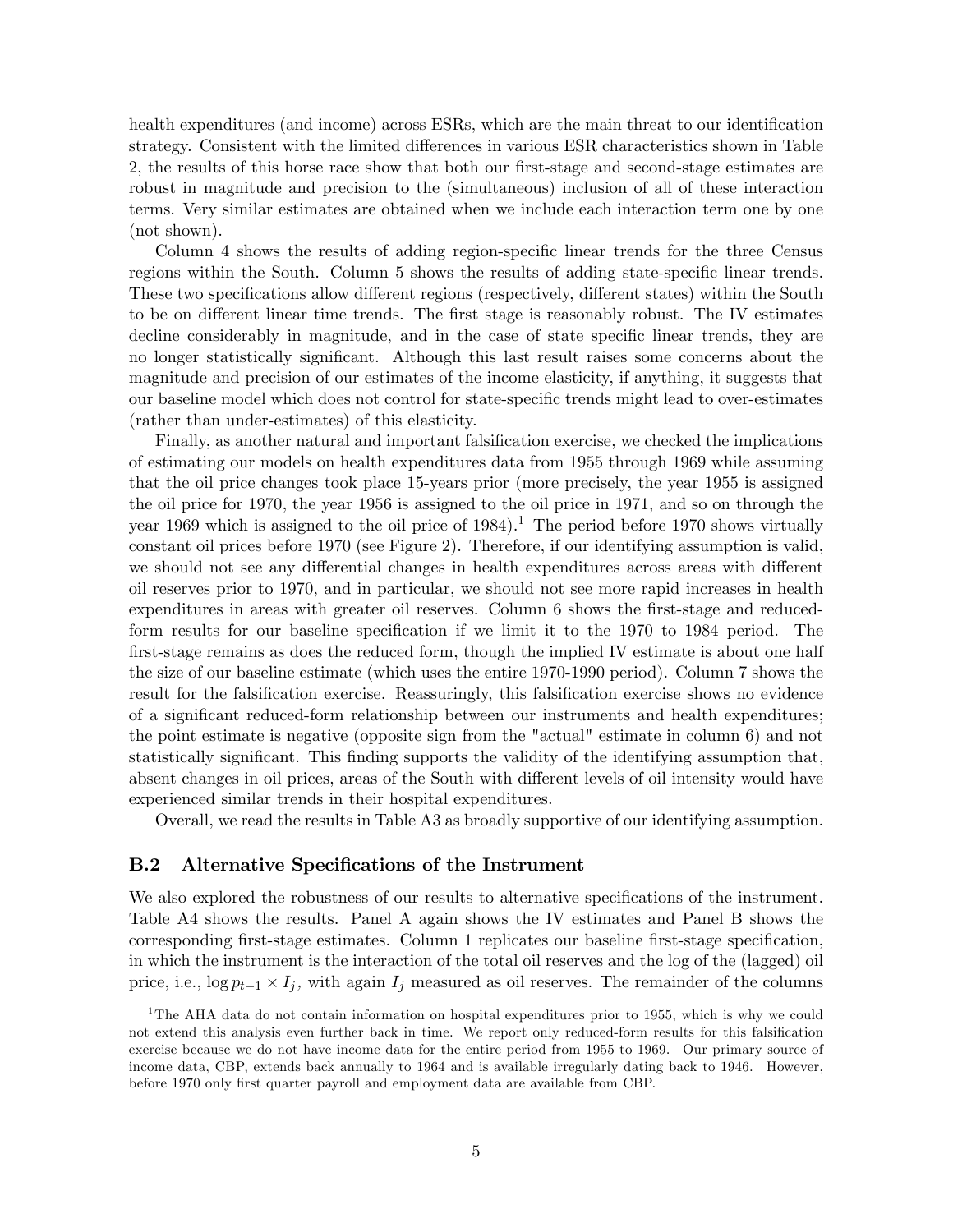show results for alternative (plausible) specifications of the instrument; they tend to produce smaller income elasticities than our baseline specification.

Columns 2 and 3 report results using different functional forms for oil prices. Column 2 reports results in which the instrument is constructed as the interaction between the level of (lagged) oil prices and oil reserves (i.e.,  $p_{t-1} \times I_j$  instead of  $\log p_{t-1} \times I_j$  as in our baseline specification). Column 3 reports results when we use the log oil price at time  $t$  rather than its one year lag (i.e.,  $\log p_t \times I_j$  instead of  $\log p_{t-1} \times I_j$ ). With both alternative functional forms for oil prices we continue to estimate strong first stages and statistically significant income elasticities in the second stage that are similar to, though slightly smaller than, our baseline estimate (the income elasticity estimates are 0.49 and 0.64 in columns 2 and 3 respectively, compared to 0.72 in our baseline).

Columns 4 through 6 report results using different ways of measuring the oil intensity of the area. Recall that in our baseline specification we proxied oil intensity of area  $j$  by its total (cumulative) oil reserves. Figure 3b shows that the oil reserve distribution is highly skewed and one may be concerned that using the level of oil reserves might give disproportionate weight to the ESRs with the highest oil reserves. Moreover, the effect of oil reserves on the demand for labor, and thus on income, may be nonlinear, with large and very large oil reserves leading to similar effects on income when oil prices rise. Motivated by these considerations, in column 4 we report results with an alternative measure of  $I_j$ , where oil reserves are censored at the 95th percentile of oil reserve distribution (the instrument is then constructed by interacting this measure with  $\log p_{t-1}$ ). The results are very similar to the baseline. We continue to estimate a strong first stage, and a statistically significant income elasticity; the estimated income elasticity of  $0.632$  (standard error = 0.205) is only slightly smaller than the baseline estimate. We also obtain similar estimates if instead we censor oil reserves at the 90th or the 99th percentiles (not shown).

As another check on possible nonlinearities, column 5 measures oil intensity by an indicator variable for whether there are any large oil wells in the ESR (i.e., the instrument is now  $\mathbf{1}(I_i > 0)$ ). The first stage is now slightly weaker (*F*-statistic of about 8), and the estimated income elasticity rises to 1.10 (standard error  $= 0.67$ ), but is no longer statistically significantly at the 5 percent level.

Finally, in column 6 we measure oil intensity as the (de-meaned) mining share of employment in the ESR in 1970, interacted with an indicator variable for whether there are any large oil wells in the  $ESR<sup>2</sup>$  Our first stage is now marginally stronger than in the preceding specification  $(F\text{-statistic of about }11)$ , and we estimate a statistically insignificant income elasticity of 0.860 (standard error  $= 0.870$ ).

#### B.3 Serial Correlation and Standard Errors

In our baseline model we cluster our standard errors at the state level; the standard errors are therefore computed from a variance-covariance matrix that allows both for arbitrary correlation in residuals across ESRs within a state and for serial correlation at the state or ESR level. However, because we only have 16 states in our baseline (South only) sample, these standard errors may be downward biased due to the relatively small number of clusters (Cameron,

<sup>&</sup>lt;sup>2</sup>Mining share of employment is defined based on the 1970 Census of Population (Volume 1: Characteristics of the Population, Table 123, Parts 2-9 & 11-52). The mining share includes all workers in oil mining, natural gas and coal mining (it is not available separately for oil mining). We therefore include the indicator variable for whether there are any large oil wells to separate out high mining share non-oil areas (such as coal mining areas of West Virginia).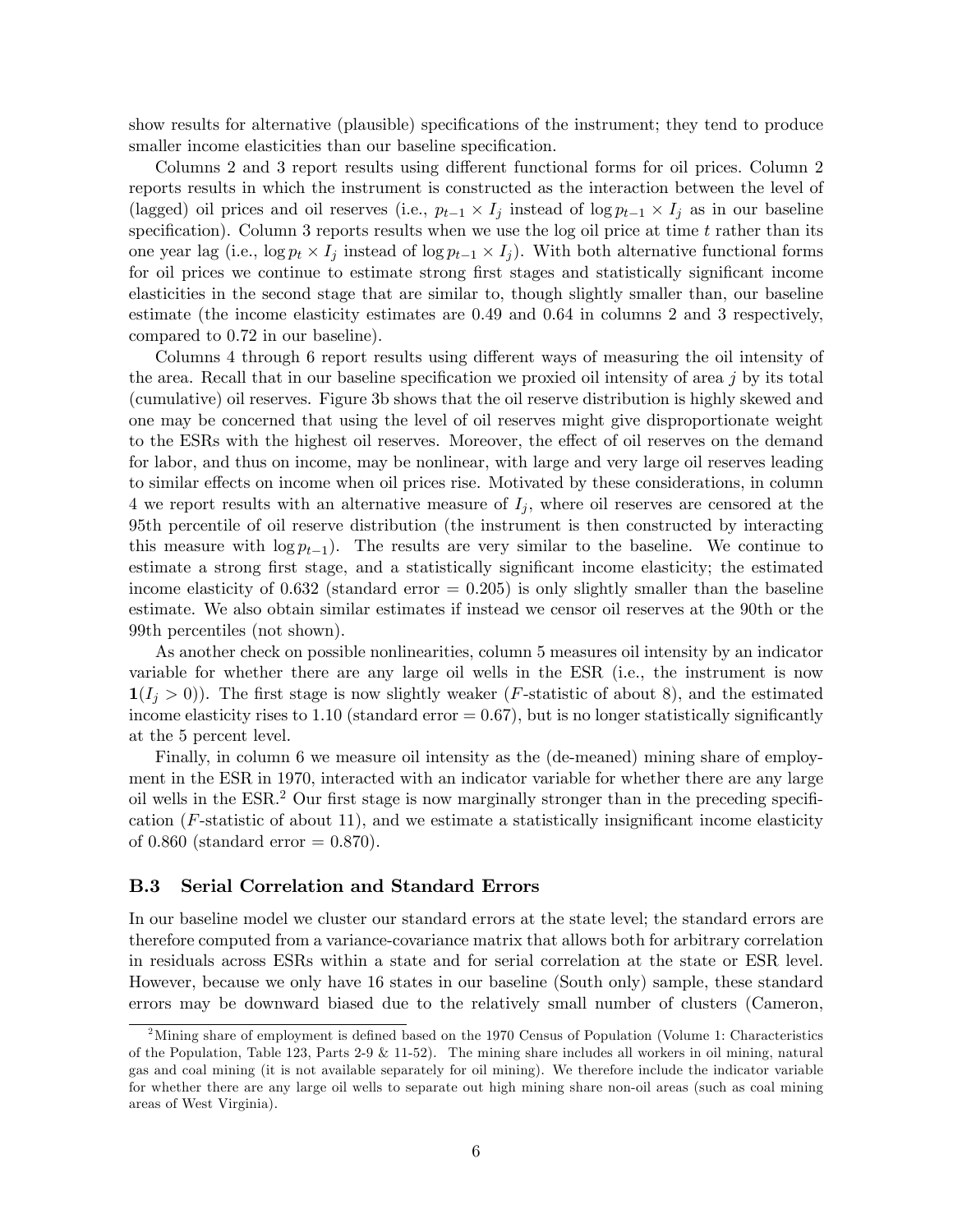Gelbach and Miller, 2008). As a simple robustness check, we computed the standard errors allowing for an arbitrary variance-covariance matrix at the ESR level (rather than the state level). A possible disadvantage of these standard errors is that they do not allow for correlation across ESRs within the same state, which may be important in practice.<sup>3</sup> Clustering at the ESR level increases the standard errors substantially, so that the first-stage  $F$ -statistic is now 5.50 (instead of 16.58 with clustering at the state level). The standard errors for the second stage are also larger, but our IV estimate is still statistically significant at the 6 percent level (results available upon request).

Another strategy to correct for potential biases in the standard errors resulting from the small number of clusters at the state level is the wild bootstrap procedure suggested by Cameron, Gelbach and Miller  $(2008).<sup>4</sup>$  We performed wild bootstraps resampling states with replacement. In this case, we find reassuringly similar (indeed somewhat smaller) p-values to our baseline specification with state-level clustering.<sup>5</sup> In particular, using wild bootstraps we find that both the first stage and the second-stage estimates are statistically significant at the less than 1 percent level (results available upon request).

An alternative strategy to address concerns about potential serial correlation is to directly model the dynamics of the error term in our structural equation (10) and then estimate this extended model using instrumental-variables Generalized Least Squares (IV-GLS). In all of our IV-GLS specifications we allow for heteroscedasticity in the second-stage error term; we also experiment with various assumptions regarding the nature of any autocorrelation. The details of the implementation of IV-GLS and the procedure for the computation of the standard errors are discussed in Section C. Table A5 reports the results. Column 1 shows estimates from our baseline specification, but using a subsample of our original data; we limit the sample to the 96 (out of 99) ESRs that have data in the full 21 years from  $1970$  to 1990. Column 1 verifies that this has no notable effect on our baseline results. Column 2 reports IV-GLS results assuming a common  $AR(1)$  autocorrelation coefficient across all ESRs. Column 3 reports results assuming an  $AR(2)$  specification of the residuals with common autocorrelation coefficients. In both specifications the point estimate rises relative to the baseline, but is also considerably less precise. Columns 4 and 5 report results assuming state-specific  $AR(1)$  and  $AR(2)$  errors respectively. Here the point estimates are very similar to the baseline specification both in magnitude and in precision. Overall we interpret these results as supportive of the robustness of the baseline specification.

As a final strategy to control for serial correlation, columns 6 and 7 include a lagged dependent variable on the right-hand side. In column 6, this model is estimated with ordinary least squares and leads to a long-run elasticity of  $0.859$  (standard error  $= 0.213$ ), which is slightly higher than our baseline estimate. However, the least squares estimator in column 6 is inconsistent because of the presence of the lagged dependent variable on the right-hand side. Column 7 estimates the same model using the Arellano-Bond GMM dynamic panel estimator. This GMM procedure estimates the same model in first differences using further lags of the dependent variable as instruments. This leads to a considerably smaller long-run elasticity (=  $0.142$ , standard error  $= 0.080$ ) than in our baseline. Such smaller long-run elasticities make it

 ${}^{3}$  For example, a boom in an oil-rich ESR may attract in-migration from other ESRs within the same state, reducing total payroll income in these ESRs and also potentially affecting health care expenditures through this and other channels. The result would be a negative correlation in ESR-level residuals within a state.

<sup>4</sup>We thank Doug Miller for suggestions and for providing us with a sample code.

<sup>&</sup>lt;sup>5</sup>In their Monte Carlo study, Cameron et al find it is important to calculate p-values based on t-statistics rather than parameter estimates. We also computed p-values using parameter estimates, and found these to be even lower (thus leading to more precise results) than the results reported here based on t-statistics.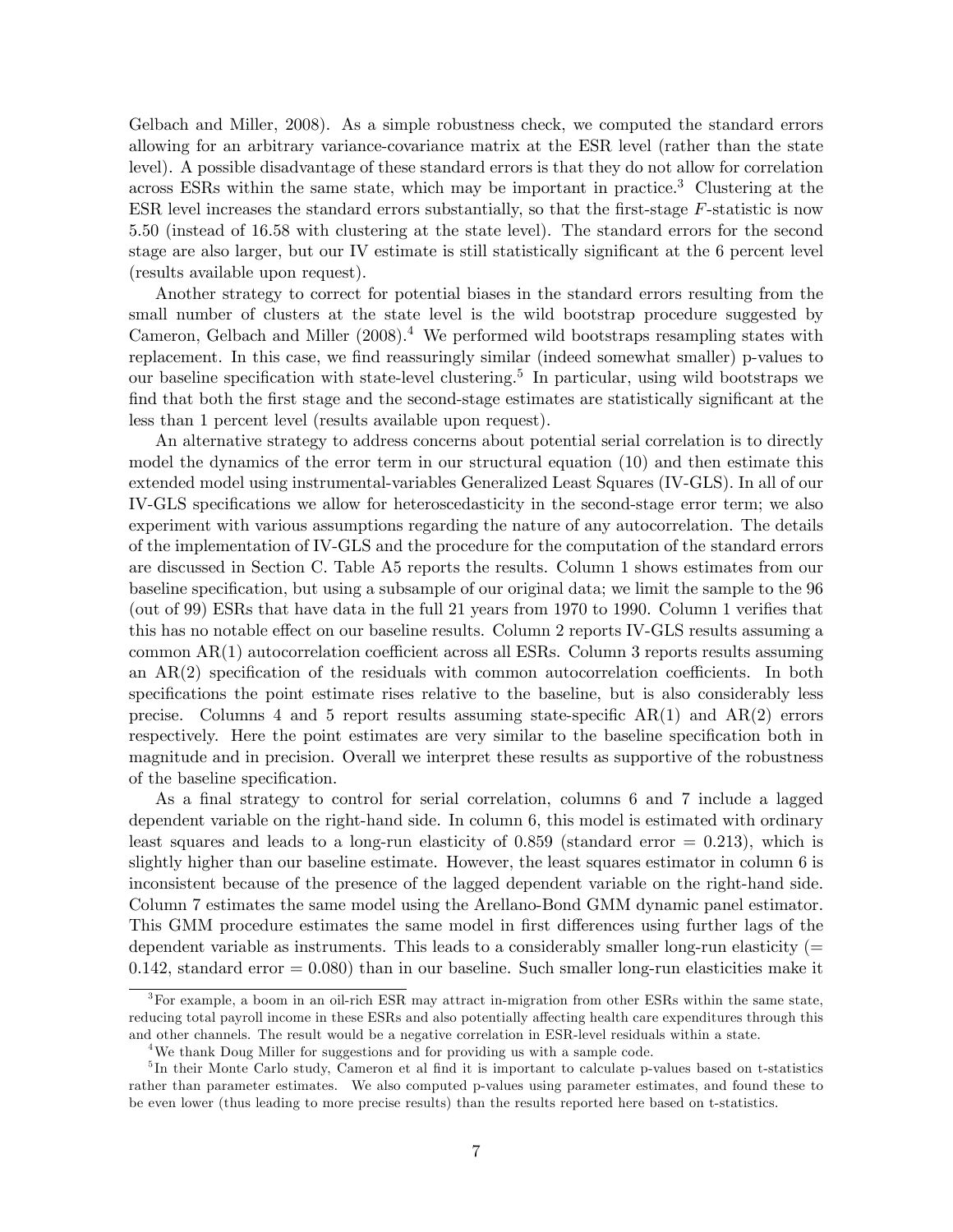even less likely that rising incomes over the past half a century could be the primary driver of the increase in the health share of GDP in the United States.<sup>6</sup>

 ${}^{6}$  If we estimate our baseline model in first differences (and thus without further lagged dependent variables on the right-hand side), the results are similar to those reported in column 7 from the GMM procedure. In particular, the point estimate is  $0.078$  (standard error =  $0.106$ ). As we discuss in Section D, heterogeneous adjustment dynamics can introduce significant downward bias in first-difference estimates, and we thus put less weight on this estimate.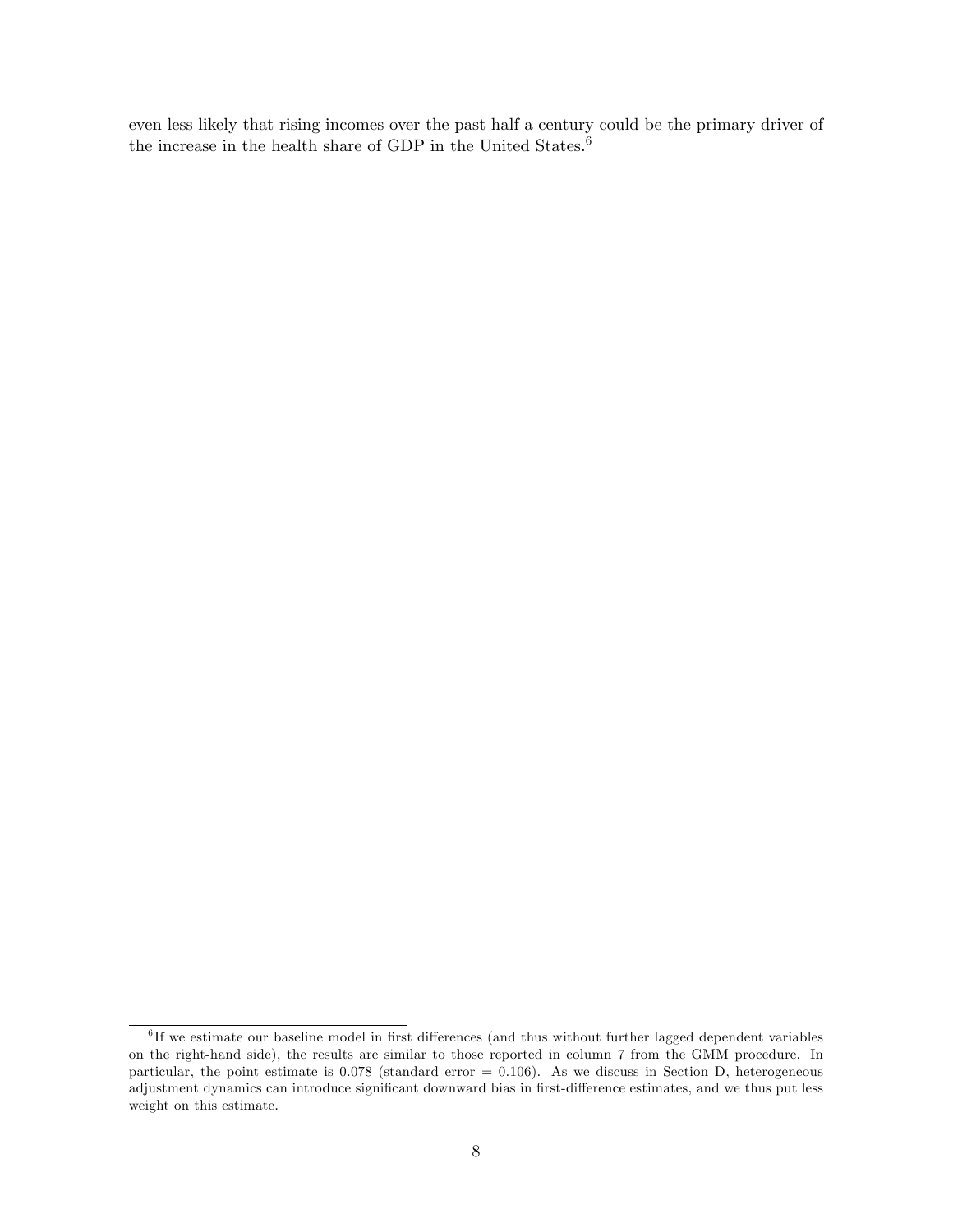### Section C: Additional results

### C.1 Hospital entry and technology adoptoin

As discussed in Section 4.2, if an induced inovation response to rising income is present and economically significant, it should also manifest iteself at the ESR level in the form of entry of new hospitals (which presumably embody new technologies) and/or the adoption of new technologies at existing hospitals. However, we find no evidence that rising income is associated with an increase in hospital entry or technology adoption. These results are summarized in columns 8 through 11 of Table 5. Column 8 of this table shows a negative and statistically insignificant impact of income on the number of hospitals (so that the number of hospitals appears to have grown relatively more in areas experiencing slower income growth).

The rest of Table 5 turns to technology adoption. The AHA data contain binary indicators for whether the hospital has various "facilities", such as a blood bank, open heart surgery facilities, CT scanner, occupational therapy services, dental services, and genetic counseling services. These data have been previously used to study technology adoption decisions in hospitals, and in particular hospital responsiveness to economic incentives including the insurance regime and relative factor prices (see, e.g., Cutler and Sheiner, 1998, Baker and Phibbs, 2002, Finkelstein, 2007, Acemoglu and Finkelstein, 2008). Since they contain only indicator variables for the presence of various facilities, we cannot investigate the potential upgrading of existing technology or the intensity of technology use, but we can study the impact of changes in income on the total number of facilities, proxying for technology adoption decisions on the extensive margin.

During the time period we study, the AHA collects information on the presence of 172 different "facilities". These are listed, together with their sample means (the fraction of ESRs each technology is in) and the years in which they are available in Appendix Table A1. On average, a given facility is reported in the data for 7 out of the possible 21 years; only nine of the technologies are in the data for all years. Moreover, as is readily apparent from Appendix Table A1, the list encompasses a range of very different types of facilities. Given these two features of the data, we pursue two complementary approaches to analyzing the relationship between income and technology adoption with the AHA data.

Our first approach to investigating the impact of income on technology adoption, which is shown in column 9, treats all facilities equally and measures technology as the log of the number of distinct technologies in a given ESR in a given year. The year fixed effects in our IV estimate of equation (10) adjust for the fact that the set of technologies reported in each year differs. The results show no substantively or statistically significant evidence of an increase in the number of distinct technologies in the area in response to the increase in income. The point estimate on income is negative and statistically insignificant. It is also substantively small, suggesting that a 10 percent increase in area income is associated with a statistically insignificant decrease in the number of technologies in the area of  $1.3$  percent.<sup>7</sup>

A drawback of this approach is that it treats all technologies as perfect substitutes. As an alternative, we estimated hazard models of the time to adoption for specific technologies that are in the data for at least 15 years of our 21 year sample period. As in Acemoglu and Finkelstein (2008), we limit our analysis to technologies that were identified as "high tech" by

 $7$ To provide some context for comparison, using the same technology measure (but at the hospital level rather than at the ESR level) Acemoglu and Finkelstein (2008) show that, in its Örst three years, the introduction of Medicare PPS was associated with, on average, the adoption of one new technology at the hospital level (about a 4 percent increase in the average number of distinct technologies that the hospital has).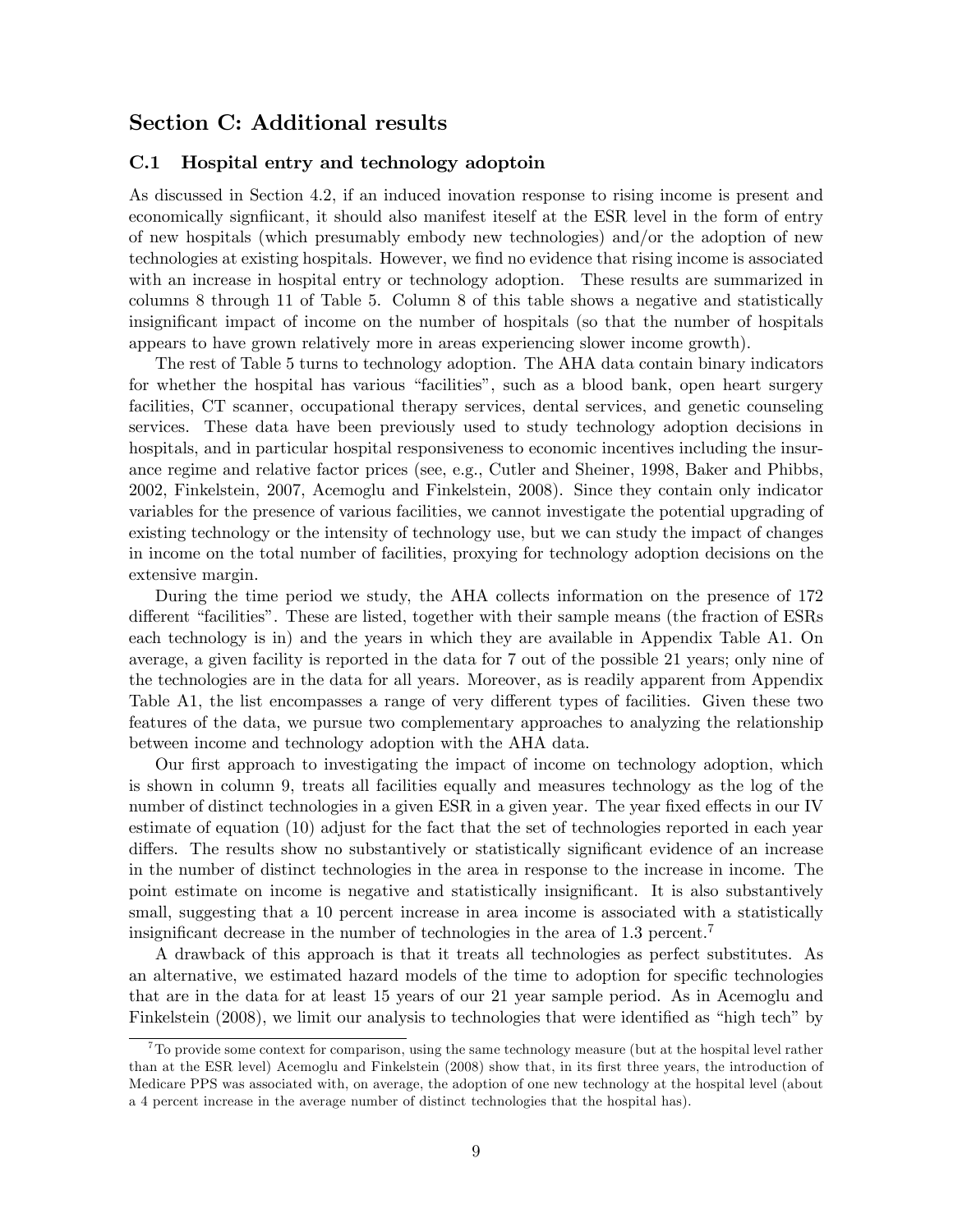previous researchers (Cutler and Sheiner, 1998, Baker, 2001, and Baker and Phibbs, 2002). Unfortunately, there are only two technologies that meet these criteria in our sample: open heart surgery and diagnostic radioisotope facility. Both have been found in other work to be responsive to economic incentives (Finkelstein, 2007, Acemoglu and Finkelstein, 2008). Both of these technologies were diffusing over our sample period, though open heart surgery started from a lower prevalence and diffused more rapidly.<sup>8</sup> To investigate the impact of ESR income on local technology adoption decisions, we estimate semi-parametric Cox hazard models for these two technologies as functions of income. In particular, the conditional probability that ESR  $j$  adopts the technology in question at time t (meaning that at least one hospital in the ESR adopts the technology conditional on there being no hospital in the area that had previously adopted this technology) is modeled as

$$
\lambda_{jt} = \lambda_{0t} \exp(\beta \log \tilde{y}_{jt} + \mathbf{X}_j^T \phi), \tag{20}
$$

where  $\lambda_{0t}$  is a fully flexible, non-parametric baseline hazard,  $\tilde{y}_{jt}$  is our baseline measure of (HUWP-adjusted) income, and  $X_i$  is a vector of (time-invariant) covariates. Since we have at most a single transition (adoption) for each ESR, we cannot include ESR fixed effects in the hazard model. Instead, we include time-invariant ESR characteristics in the vector  $\mathbf{X}_i$ , in particular, region fixed effects for the three census regions within the South, total hospital expenditures in 1970, and total hospital beds in 1970. The fully flexible baseline hazard in the Cox model is specified with respect to calendar time and thus controls for time effects. As in our baseline specification, income is an endogenous right-hand side variable, which we instrument with  $\log p_{t-1} \times I_j$ . We implement our instrumental variables estimator using a control function approach (Newey, Powell, and Vella, 1999). Specifically, we include the residual  $(\hat{u}_{it})$  from the first-stage regression in equation  $(11)$  as an additional covariate in equation  $(20)$ . We report bootstrapped standard errors and p-values for this two-step estimator. The results reported in columns 10 and 11 in Table 5 show no evidence of a significant increase in technology adoption associated with an increase in income. The point estimates suggest a negative relationship between log income and adoption of open-heart surgery, and a positive relationship between log income and adoption of the diagnostic radioisotope facility. However, both estimates are imprecise and not statistically different from zero.<sup>9</sup>

#### C.2 The income elasticity of total health expenditures

We bring several complementary data sources to bear to try to shed some light on whether overall health expenditures may be more responsive to changes in income than hospital expenidtures, which are the focus of our main analysis. To preview, although estimates from the other available data sources are often quite imprecise (motivating our preference for the AHA data set), we do not find any evidence that overall health expenditures are more income elastic than hospital expenditures.

We have state-level data on total health expenditures and its components from the Health Care Financing Administration (HCFA) for 1972, 1976-1978 and 1980-1990 (instead of our

<sup>8</sup>Open heart surgery is in our data for all 21 years (1970-1990) and diagnostic radioisotope therapy for 19 years (1972-1990). Only 43 percent of ESRs had open heart surgery technology in 1970, whereas about three quarters of ESRs did so by 1990. About three quarters of ESRs had diagnostic radioisotope faciltiies in 1972 and 92 percent had it by 1990.

 $9By$  contrast, Acemoglu and Finkelstein (2008) find statistically significant increases in the adoption of both of these technologies in response to a change in Medicareís hospital reimbursement policy for labor inputs. This suggests that the adoption of these technologies is generally responsive to economic incentives.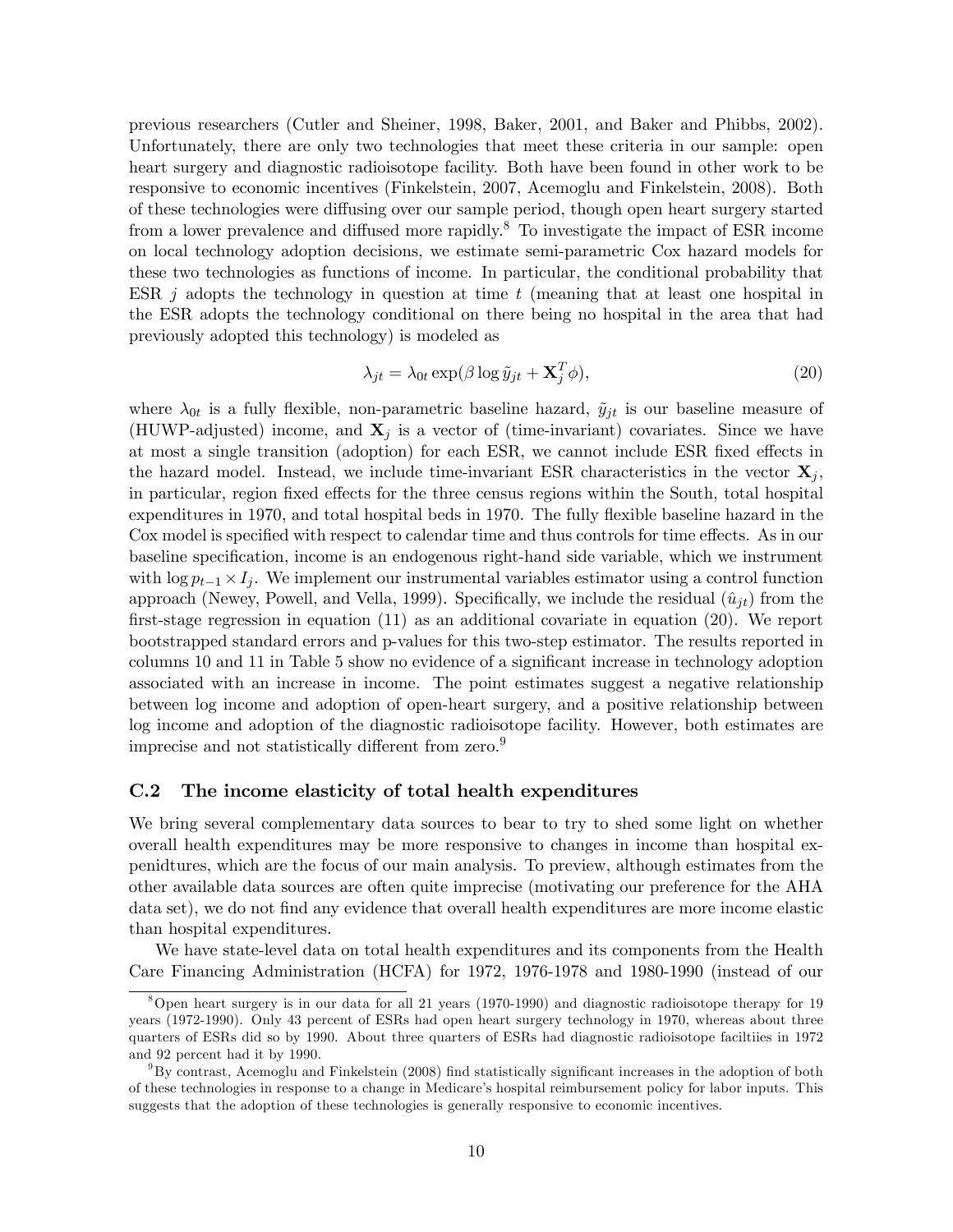baseline sample 1970-1990).<sup>10</sup> The HCFA estimates are based on a combination of administrative and survey data. An important problem with these data is that each component is interpolated whenever data are missing between years (Levit, 1982, 1985). Such interpolation may bias the estimated coefficients, so the results from this data set have to be interpreted with caution.

Table A6 presents estimates from the HCFA data. Since we lose some variation by aggregating from the ESR level to the state level, we report results both for our baseline sample of the 16 the Southern states (Panel A) and for the entire United States (Panel B). Column 1 shows that our first stage is robust to state-level analysis for the subset of years for which we have HCFA data. Columns 2 and 3 show our estimated income elasticity from the HCFA data for total health expenditures and the hospital subcomponent, respectively. Both estimated income elasticities are positive but quantitatively small and imprecise, and thus statistically insignificant. The income elasticity of hospital spending using the HCFA data is also noticeably smaller than that estimated using the AHA data.<sup>11</sup>

However, most importantly for our purposes, the point estimates in columns 2 and 3 of Table A6 suggest similar income elasticities for hospital expenditures and total health expenditures. Columns 4 through 9 present results for the other components of health expenditures, and provide some intuition for why hospital and total health expenditure income elasticities may be similar. The point estimates suggest that the income elasticities of spending on physician services, on dental services, on drugs and other medical non-durables, and on vision products are greater than the income elasticity of hospital spending, while nursing home care and other health services have large negative income elasticities.<sup>12</sup> Overall, the results in Table A6 are generally imprecisely estimated, but the point estimates are uniformly consistent with similar income elasticities for total health expenditures and for hospital expenditures.

Results from several other data sources are also consistent with this conclusion, though again are similarly imprecise. We examined the income elasticity of state-level Health Services Gross State Product (GSP) from 1970-1990. Health services GSP account for roughly 26% of total health expenditures. Our estimates using health services GSP show no evidence of a greater income elasticity than that for hospital spending; indeed the point estimates are

 $12$ The large negative income elasticity for nursing home care strikes us as intuitive. Wealthier individuals can more easily pay for assistance at home to substitue for nursing home care (which Medicaid will cover) than can poor individuals.

 $10$  Data from 1972 and 1976-1978 were obtained from Levit (1982, 1985). Data for 1980-1990 were obtained from the Centers of Medicare & Medicaid Services on-line at http://www.cms.hhs.gov/ NationalHealthExpendData/05\_NationalHealthAccountsStateHealthAccountsResidence.asp#TopOfPage. The data include total health expenditures and expenditures on the following components (which sum to

the total): Hospital Care, Physicians' Services, Dentists' Services, Drugs and Other Medical Nondurables, Eyeglasses and Appliances, Nursing Home Care, and Other Health Services (which include Home Health Care, Other Professional Services, and Other Personal Services).

 $11$ The hospital expenditure data in the HCFA series are estimated using the AHA data for non-federal hospitals, but use unpublished Federal agency data for federal hospital expenditures (Levit, 1982). There are also several differences between how we use the AHA data and how they are used in creating the HCFA data. Most importantly, the HCFA estimates interpolate missing data (Levit, 1982, 1985). Average state-year hospital expenditures are similar in the two data sets (\$2,641 million from the HCFA data compared to \$2,333 million for the same state-years in the AHA data). Log hospital expenditures are also highly correlated across the two data sets at the state-year level (correlation  $= 0.98$ ). However, conditional on state and year fixed effects, the correlation in the residual log hospital expenditures is only 0.67. This presumably helps explain why the income elasticity estimates differ. Using our AHA hospital data at the state level for the full United States and limiting the sample to the years for which the HCFA data are available (i.e., the analog of Table A6 column 3 panel B), we estimate a statistically significant income elasticity of  $0.509$  (standard error =  $0.225$ ). This is statistically indistinguishable from the HCFA estimate of 0.139 (standard error  $= 0.151$ ).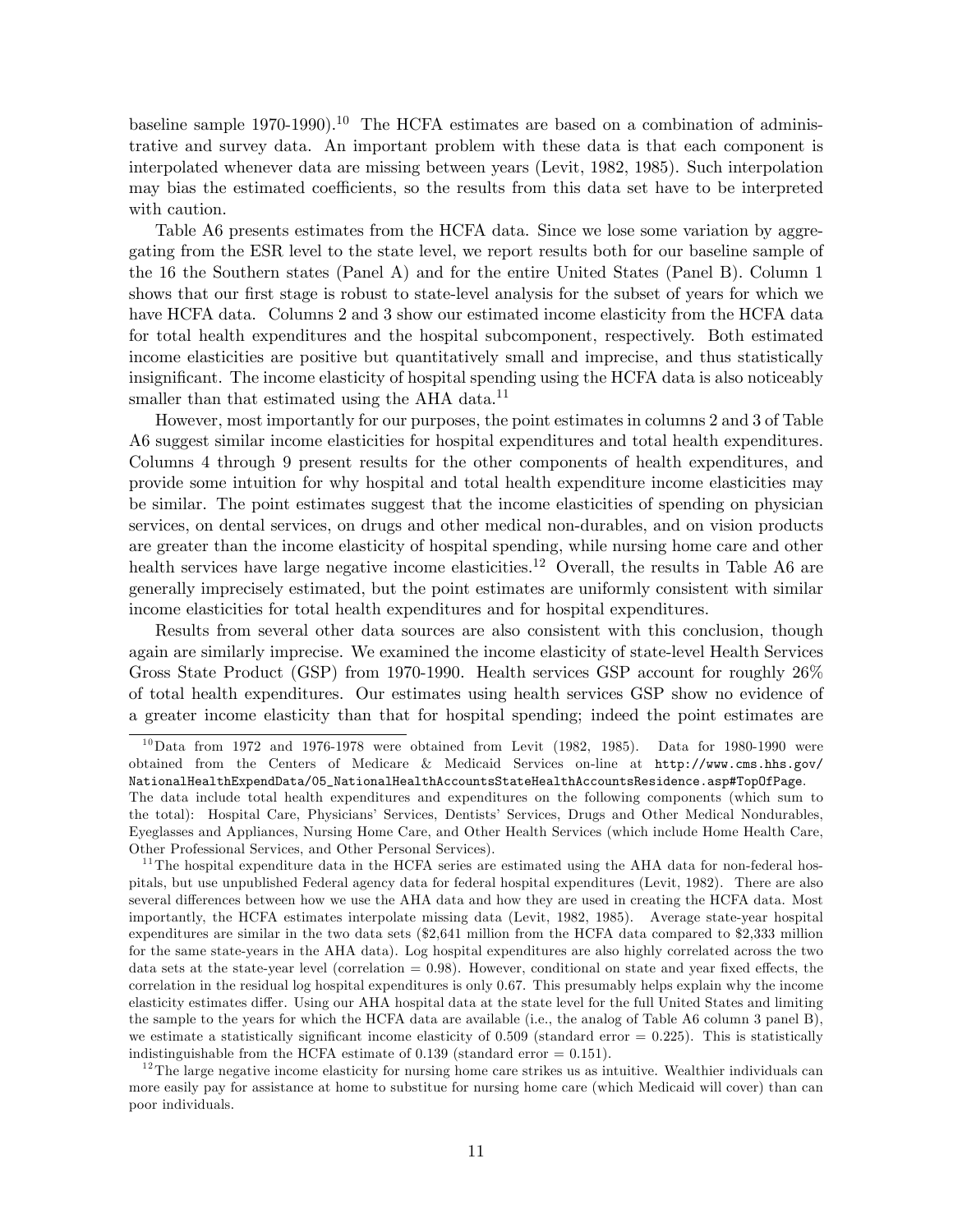considerably smaller than our estimates for hospital expenditures, although they are quite imprecise.<sup>13</sup>

We also examined the impact of area income on the income of different groups of health care providers (results available on request). If non-hospital components of health care expendituressuch as physician expenditures—are substantially more income elastic than hospital expenditures, we would expect to find that the earnings of the non-hospital based health care providers are also substantially more income elastic than hospital expenditures and than the earnings of health care providers that contribute to hospital expenditures, such as nurses and health care technicians. Using decadal Census data aggregated to the state level, we estimated the income elasticity of the earnings of the following groups of health care providers: physicians, nurses, health care technicians (including clinical laboratory technicians and therapy assistants), and other health services workers (including health aids, nursing aids and attendants).<sup>14</sup> Our IV point estimates show no evidence that physician earnings are more responses to area income than hospital expenditures or than the earnings of other health care providers. However, the estimates using the Census income data—particularly those for physician income—are noticeably less precise than those from comparable speciÖcations using the AHA data on hospital expenditures, so that one should not place too much emphasis on these results.<sup>15</sup>

Overall, while there are important limitations to each data source, a number of complementary data sets with information on state-level health expenditures suggest that the income elasticity of overall health expenditures is unlikely to be significantly higher than the income elasticity of hospital spending.

#### C.3 Incorporating a broader measure of income

Our baseline income measure captures only the effect of our instrument on labor income. If capital income and labor income do not respond proportionately to our instrument, we may be under-stating (or over-stating) the first-stage relationship, and consequently, over-stating (or under-stating) the income elasticity in the second stage. Unfortunately, annual data on labor and capital income do not exist for our time period at a level of disaggregation below the state. However, we were able to investigate how our estimates at the state level change when we use Gross State Product (GSP) as our measure of income, rather than our baseline

<sup>&</sup>lt;sup>13</sup>The results for state-level Health Services GSP are shown in Table 8, column 6, Panels A and B). The rest of that table is discussed in subsection C.4 below. Comparable state-level estimates for hospital expenditures are show in Table A7, Panel A, columns 1 and 3. The Gross State Product (State GDP) estimates are produced annually by the Bureau of Economic Analysis. The specific industries within health services (SIC code 80) are listed at http://www.census.gov/epcd/naics/NSIC8B.HTM#S80. The major source of state data for the health services GSP estimates are sales and payrolls from the (quinquennial) census of service industries; intercensal years are interpolated and extrapolated using wages and salaries reported annually to the BEA (see http: //www.bea.gov/regional/pdf/gsp/GDPState.pdf).

 $14$ Our first stage is robust to aggregation to the state level and to decadal (vs annual) analysis; the IV estimate of AHA hospital expenditures in this specification is generally similar in magnitude although somewhat less precise than that in our baseline specification.

<sup>&</sup>lt;sup>15</sup>We also examined the elasticity of various components of state-level health care utilization from the NHIS. The NHIS data cover 1973-1990 (data before 1973 do not have state identifiers) and are not interpolated, which is a clear advantage relative to the HCFA data. On the other hand, the NHIS only measures utilization on the extensive margin. This implies that NHIS data will not be informative about increases in expenditure on the intensive margin. As in the AHA data, we find no evidence in the NHIS of a positive income elasticity of hospital utilization. We also find no evidence of a positive income elasticity of doctor visits (indeed, the point estimates are negative, though not statistically significant). Results available on request.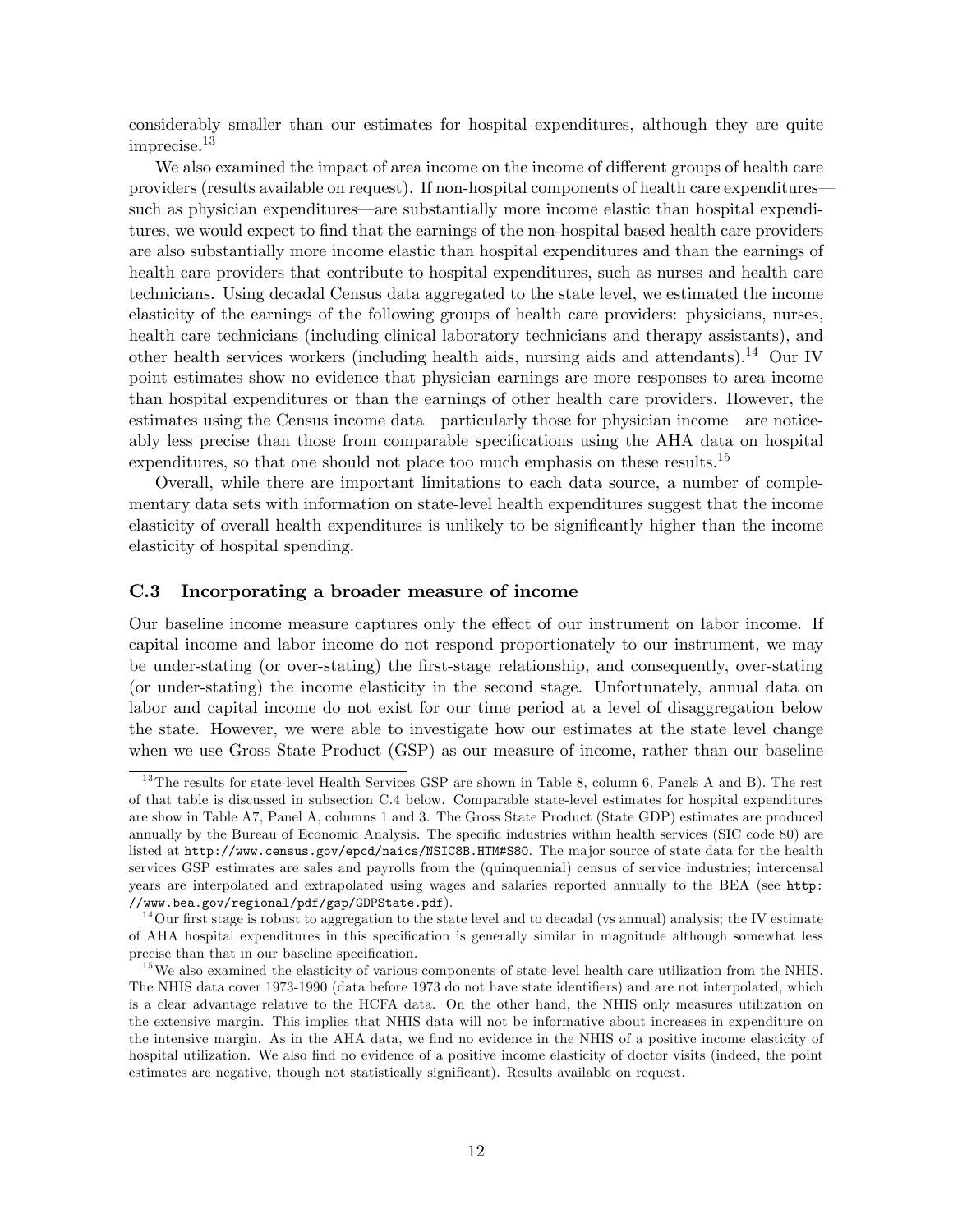payroll measure; unlike payroll, GSP includes both labor and capital income. <sup>16</sup>

Table A7 shows the results of this exercise. Panel A shows the IV estimates, and Panel B shows the Örst-stage estimates. Columns 1 and 2 compare results at the state level when labor (payroll) income and GSP are used, respectively, as our income measure. The first stage suggests that, in response to our instrument, non-labor income appears to rise by the same proportion, or by slightly more, then our primary measure of labor income (compare columns 1 and 2 of Panel B). If anything, therefore, the results suggest that the estimates using labor income only may be slightly over-stating the income elasticity of health expenditures (compare columns 1 and 2 of Panel A).

Since, as discussed, we lose variation by aggregating to the state level, we also report results at the state level when we include the entire US in the sample rather than just the 16 states in the South. Column 3 shows the results when we use labor income (from the CBP payroll data) as our measure of income and column 4 shows the results when we use the GSP measure, which incorporates capital income. Once again the results suggest that non-labor income may rise slightly more than proportionately with labor income, so that our income elasticities in our baseline estimates may be slightly overstated.<sup>17</sup>

### C.4 Exploring potential heterogeneity in income elasticities

Our IV estimates are based on a specific type of income variation as well as a specific area of the country and time period. If there is substantial heterogeneity in the income elasticity of health expenditures across any of these dimensions, out-of-sample extrapolations may be particularly unreliable. We therefore explored whether there appears to be substantial heterogeneity in our estimated income elasticity. All in all, we read the available evidence as suggesting that the quantitative estimates are reasonably similar across different sources of income variation, geographic samples, time periods, and time horizons; we therefore do not see any reason to suspect that heterogeneous elasticities are likely to lead to a serious underestimation of the effect of rising incomes on health care expenditures.

Source and extent of income variation At a general level, one might be concerned that the source and range of the variation in income that we are exploiting may be insufficient to estimate (or detect) income elasticities significantly greater than one. To alleviate this concern, we estimated similar IV regressions with spending on goods that can be classified as a luxury on a priori grounds (e.g., recreation). Since we do not have data on spending on other goods at the ESR level, we pursued this strategy at the state level using data on industryspecific Gross State Products (GSP) for other service industries. Specifically, we used our instrument at the state level to examine the income elasticity of four potential luxury goods: "amusement and recreation services," "hotels and other lodging places," "legal services" and "other services," which includes (among other things) record production, actuarial consulting, music publishing, and other consulting.<sup>18</sup> We also estimated the income elasticity of "food and kindred products," which we expect to be a necessity. The results are shown in Table  $A8<sup>19</sup>$ 

 $^{16}$ GSP data are from the Bureau of Economic Analysis (http://www.bea.gov/regional/gsp/).

<sup>&</sup>lt;sup>17</sup>The results in column 3 also suggest that our estimates are not sensitive to using the entire United States. In later robustness analysis we show this is true at the ESR level as well (see Table A10 below).

<sup>&</sup>lt;sup>18</sup>A complete definition of "other services" can be found here: http://www.osha.gov/pls/imis/sic\_manual. display?id=1014&tab=description.

 $19$ An estimate for health services GSP, which was already discussed in subsection C.2, is also included in this table.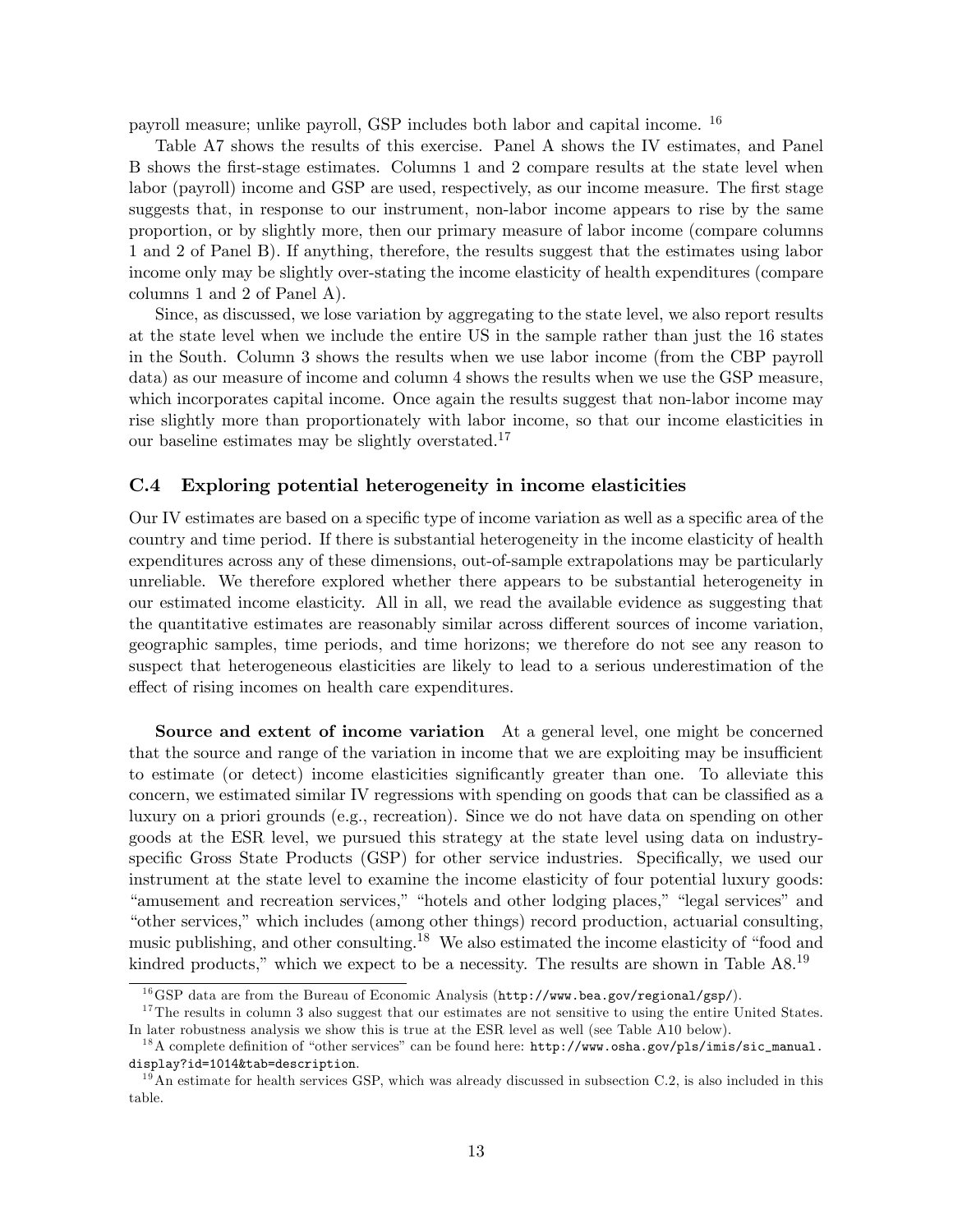The results suggest that our source of variation in income is strong enough to uncover elasticities greater than one at the state level.<sup>20</sup> Legal services and "other services" both appear to be strong luxuries. Amusement services and hotels also show an income elasticity of close to or above 1. By contrast, food stores appear to be a necessity, with an income elasticity that is virtually the same as what we estimate for health services (see column 6).

A more specific concern is that, as discussed in Section 3.1, we cannot reject that our income variation at the ESR level comes entirely from changes in employment at roughly constant wages (see Table 3), while about half of income growth in the United States over the last half century comes from increased wages per employed individual (US Census Bureau,  $2008$ .<sup>21</sup> This raises the potential concern that, if the elasticity of health spending with respect to income is increasing in income, the elasticity of health care spending with respect to increases in wages may be larger than the elasticity with respect to increases in employment.

Table A9 investigates whether there is any evidence of this type of convexity in Engel curves for health expenditures. Column 1 reports results from the baseline IV specification, while column 2 adds an interaction of the  $ESR$ 's (log) income with its (log) income in 1970. This strategy allows the effect of changes in income to vary based on initial income levels and provides a simple check against the possibility that the income elasticity of health expenditures may vary systematically with the level of income of the area. We instrument for log income and the interaction of log income with 1970 ESR log income with our standard instrument (oil reserves times log oil prices) and the interaction of this instrument with 1970 ESR log income. The results show no evidence that the Engel curve for health expenditures is convex; if anything the point estimates suggest a (statistically insignificant) concave Engel curve.

As another check on the potential convexity of the relationship between income and hospital spending, we looked for nonlinearities in the reduced-form relationship. Column 3 reproduces the baseline reduced-form results for comparison and column 4 reports the results of a modified reduced-form specification, which also includes the square of the baseline instrument (i.e.,  $(\log p_{t-1} \times I_j)^2$  as well as  $\log p_{t-1} \times I_j$ . The estimates in column 4 also show no evidence of a convex relationship between income and health expenditures. The lack of any convexity in the relationship between income and health spending further suggests that the income elasticity of health expenditures is unlikely to be signiÖcantly greater at higher levels of income or for larger income changes.

Finally, we note that because oil prices both rise and fall over our time period, our instrument predicts both increases and decreases in income. From a purely estimation standpoint, this is a strength of our instrument, since it makes it less likely that it simply captures differential (monotonic) trends across different areas of the country. Nevertheless, since much of the motivation of our paper is related to the effects of rising incomes on health care expenditures, we also investigated whether the effects of rises and declines in income are asymmetric. In particular, we re-estimated our baseline models allowing positive and negative changes (between t and  $t-1$ ) in income to have different effects (and we instrumented these income variables with our baseline instrument interacted with an indicator for whether oil prices rose between dates t and  $t - 1$ ). We found no evidence of such asymmetric effects (results available upon request).

<sup>&</sup>lt;sup>20</sup>More information on each of these categories can be found here: http://www.bea.gov/regional/gsp/ default.cfm?series=SIC. First-stage results for this same specification are shown in Table A7, Panel B, columns 1 and 3. Second stage results for this same specification using the AHA hospital expenditure data as the dependent variable can be found in Table A7, Panel A, columns 1 and 3.

 $^{21}$ At the state level we estimate that our instrument is associated with a statistically significant increase in wages, although the increase in income is still predominantly due to an increase in employment (not shown).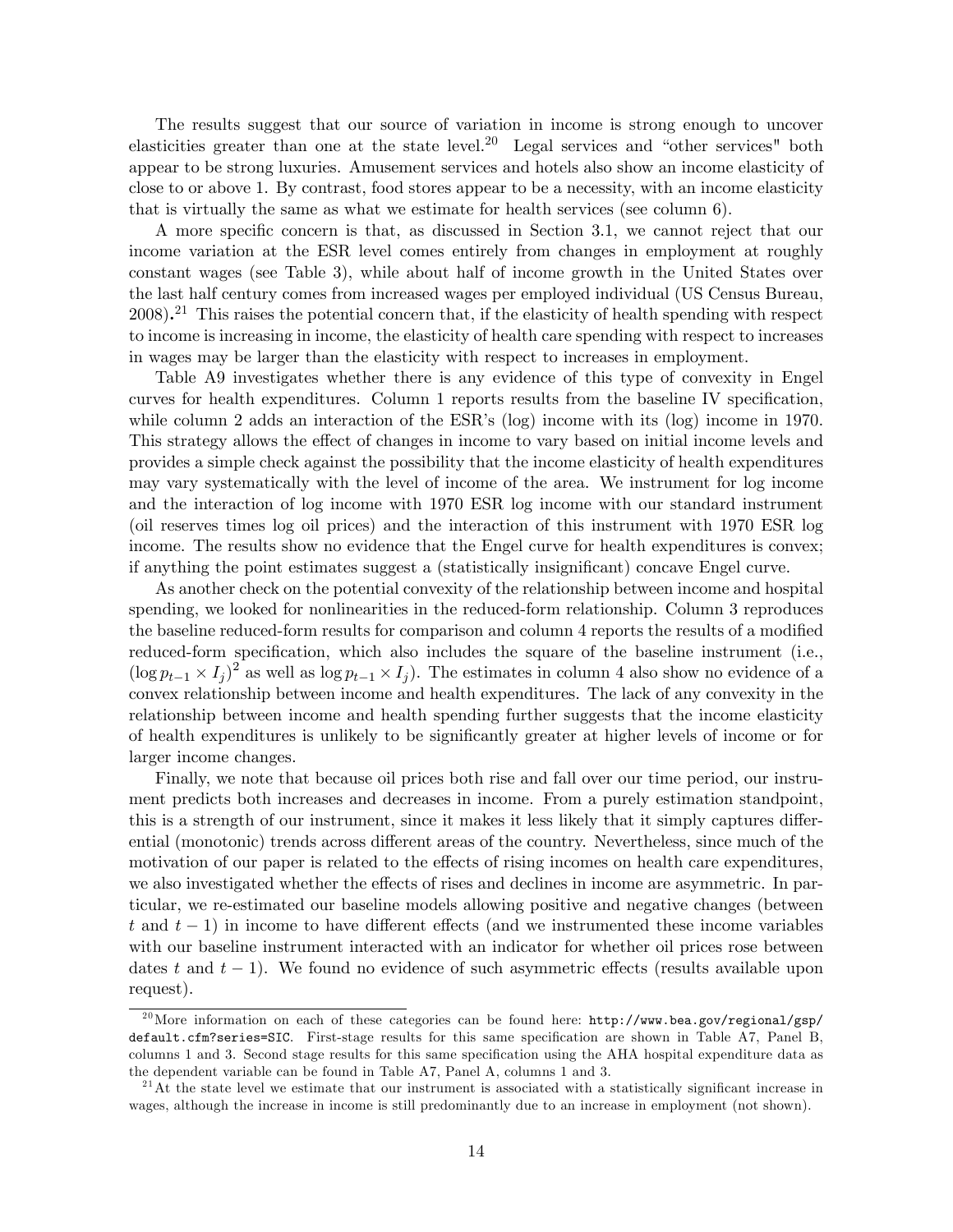Different areas and time period Table A10 explores the sensitivity of our estimates to defining the sample based on different geographic regions and different time periods. Panel A shows the IV estimates and Panel B shows the corresponding Örst-stage results. Column 1 reproduces our baseline estimates, which are for the 16 Southern states focusing on the time period 1970-1990.

As discussed above, we chose to limit our baseline sample to the Southern United States both because the oil reserves are concentrated in the South and because the ESRs in this region are more comparable, thus less likely to experience differential trends in hospital spending owing to other reasons. In column 2 we further limit the sample to the 7 Southern states that have oil reserves in our data. The results are quite similar. In column 3 we go in the opposite direction, and look at the entire United States. The results in this column show that expanding the sample to the entire United States (not including Alaska and Virginia) results in a very similar point estimate of the income elasticity (0.804 vs. 0.723 in the baseline), though the estimate is less precise (standard error  $= 0.631$  compared to 0.214 in the baseline).<sup>22</sup>

We also explored whether within the South our estimates were sensitive to excluding a particular state. Appendix Table  $A2$  shows the results from estimating our baseline specification (from column 1) dropping each one of the 16 states at a time. The results indicate that the estimates are generally quite robust both in terms of magnitude and precision to the omission of a single state. The exception occurs when we exclude Texas. In this case, the point estimate falls by about 40 percent; combined with the increase in standard error, this makes the estimate of the income elasticity of hospital expenditure no longer significant at the  $5\%$ level. This is not surprising since much of the variation in oil intensity in our sample is within Texas (see Figure 3).

Our baseline time period is for 1970-1990 and covers the original oil boom and bust. In column 4 of Table A10, we return to our baseline Southern states sample, but now expand the time period 1970-2005 (thus including all available years with data). Figure 2 shows that oil prices experienced a second boom starting in 1999. Nevertheless, we lose the Örst stage when we include the post 1990 years (and therefore do not report the corresponding IV estimate). This weaker first-stage relationship appears to reflect the inadequacy of imposing constant ESR fixed effects over a 36 year period. Indeed, when this assumption is relaxed in column 5 by including state-specific time trends, the first-stage relationship is again statistically significant and leads to an IV estimate of similar magnitude to the baseline.

Permanent versus transitory elasticities The interpretation of our estimates depend on whether oil price changes are permanent or transitory. This is investigated in Table A11 using the time-series data shown in Figure 2. Column 1 shows that a regression of the log oil price at time t on its one year lag produces a coefficient of 1.009 (standard error  $= 0.043$ ). The augmented Dickey-Fuller unit-root test reported at the bottom comfortably fails to reject the null hypothesis that log oil prices follow a unit root. The remaining columns of this table show several different specifications, all indicating that we cannot reject that changes in oil prices are permanent. These findings are consistent with those of previous researchers.<sup>23</sup> The available evidence therefore suggests that our empirical strategy speaks to the effects of permanent

<sup>&</sup>lt;sup>22</sup>We do not include Alaska because of the Alaska Permanent Fund (established in 1976), as well as the difficulty in forming consistent data by ESR between 1970 and 1990. We do not include Virginia because of the difficulty in forming consistent data by ESR between 1970 and 1990.

 $^{23}$ Kline (2008) conducts a more detailed analysis of the time-series behavior of oil prices and concludes that oil prices are "well approximated by a pure random walk". See also Hamilton (2008) for a similar conclusion.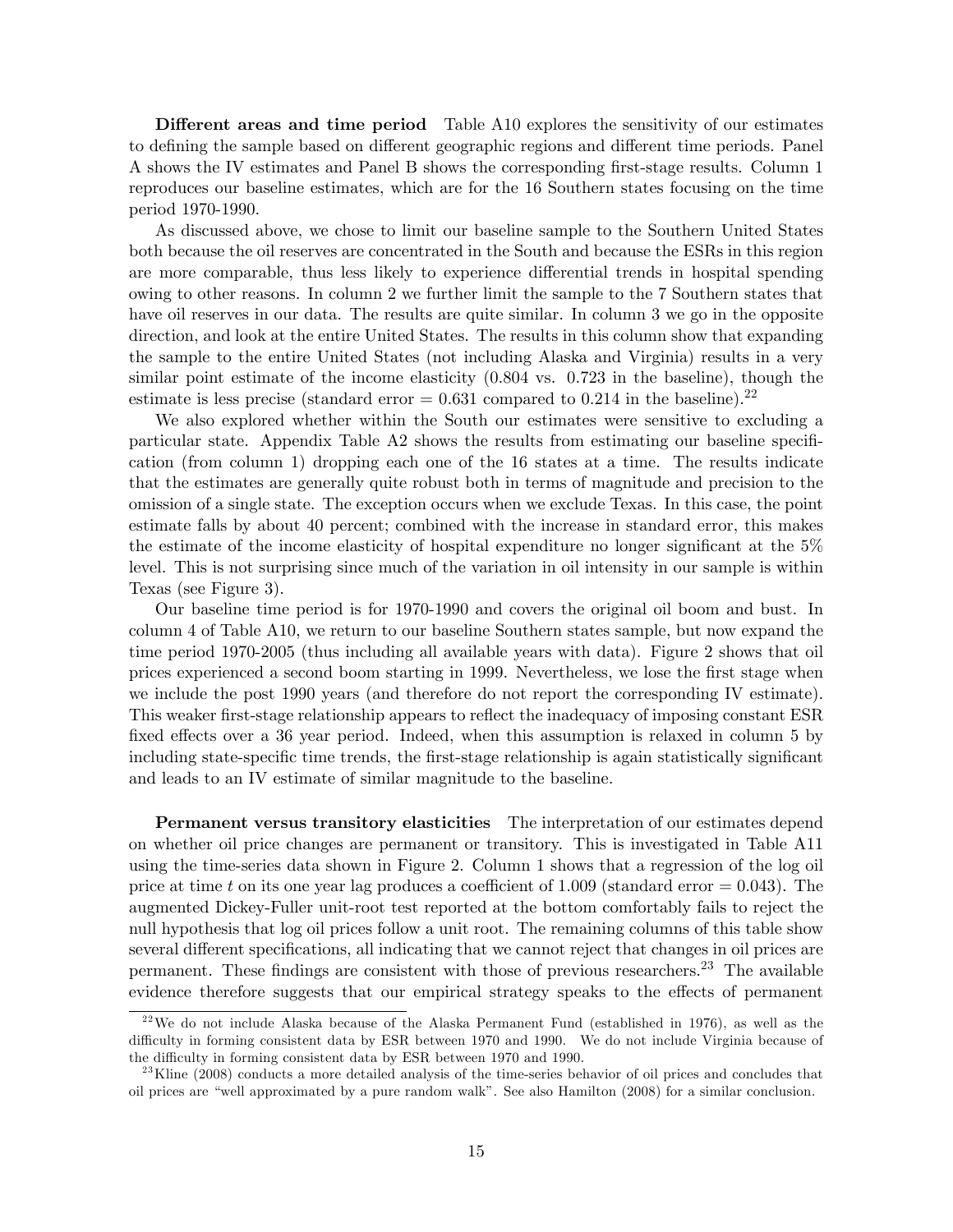(rather than transitory) changes in income on health care expenditures.

Short-run versus long-run income elasticities Since we focus on annual variation, our empirical strategy estimates the short-run response of health expenditures to (permanent changes in) income. This may naturally be different from the long-run response of health expenditures. For example, increased demand may result in the short run in higher prices, with the response of quantities emerging with a delay as capacity expands. However, there are no strong theoretical reasons to expect the long-run income elasticity to be greater than the short-run elasticity. For example, if health care demand is inelastic (with price elasticity less than one, which is plausible, for example, because of insurance), as capacity expands in the long run in the face of rising incomes, overall health expenditures will increase less than in the short run. In addition, if long-run increases in income also improve overall health, the long-run increase in health expenditures may again be less than in the short run. Nevertheless, even though there are no a priori reasons to expect long-run effects to be greater than short-run effects, it is important to understand whether our empirical strategy is estimating the former or the latter.

To investigate this issue, we re-estimated our regressions using decadal observations, thus removing the source of variation due to short-run changes in our instrument. Table A12 compares our baseline results—which use annual observations from 1970-1990 in columns 1 through 3—with the estimates using only decadal observations  $(1970, 1980, 1990)$  in columns 4 through 6. With only the decadal observations, the Örst stage is only slightly weaker (compare columns 4 and 1). The IV elasticity estimate from the decadal estimate is similar to the baseline annual estimate (0.794 compared to 0.723) although the standard error of the decadal estimate is roughly double what we obtain with annual data. We read these results as suggestive of a long-run income elasticity that is similar to the short-run elasticity.

This conclusion also receives support from the lack of capacity responses. If long-run effects were significantly larger than short-run effects, we would expect to see hospitals expanding capacity (either simultaneously with the increase in health expenditures or gradually as they reach their capacity constraints). However, Table 5 showed no evidence of an increase in hospital capacity or utilization (in particular, there was no increase in admissions, patient days, hospital beds, and hospital entry in response to the rise in local income).

A related issue is that there might be heterogeneity in the adjustment dynamics of hospital spending in response to increases in income. For example, suppose that some of the ESRs respond immediately to increases in income, while other ESRs take one or two years to respond. In this case, results using the annual panel and assuming immediate and complete adjustment would underestimate the true long-run income elasticity. We show in the Section D below that specifications using 3-year averages typically perform better when there are heterogeneous adjustment dynamics by ESR. Thus in column 7 we report results based on 3-year averages. The estimated elasticity increases slightly (from 0.723 to 0.826).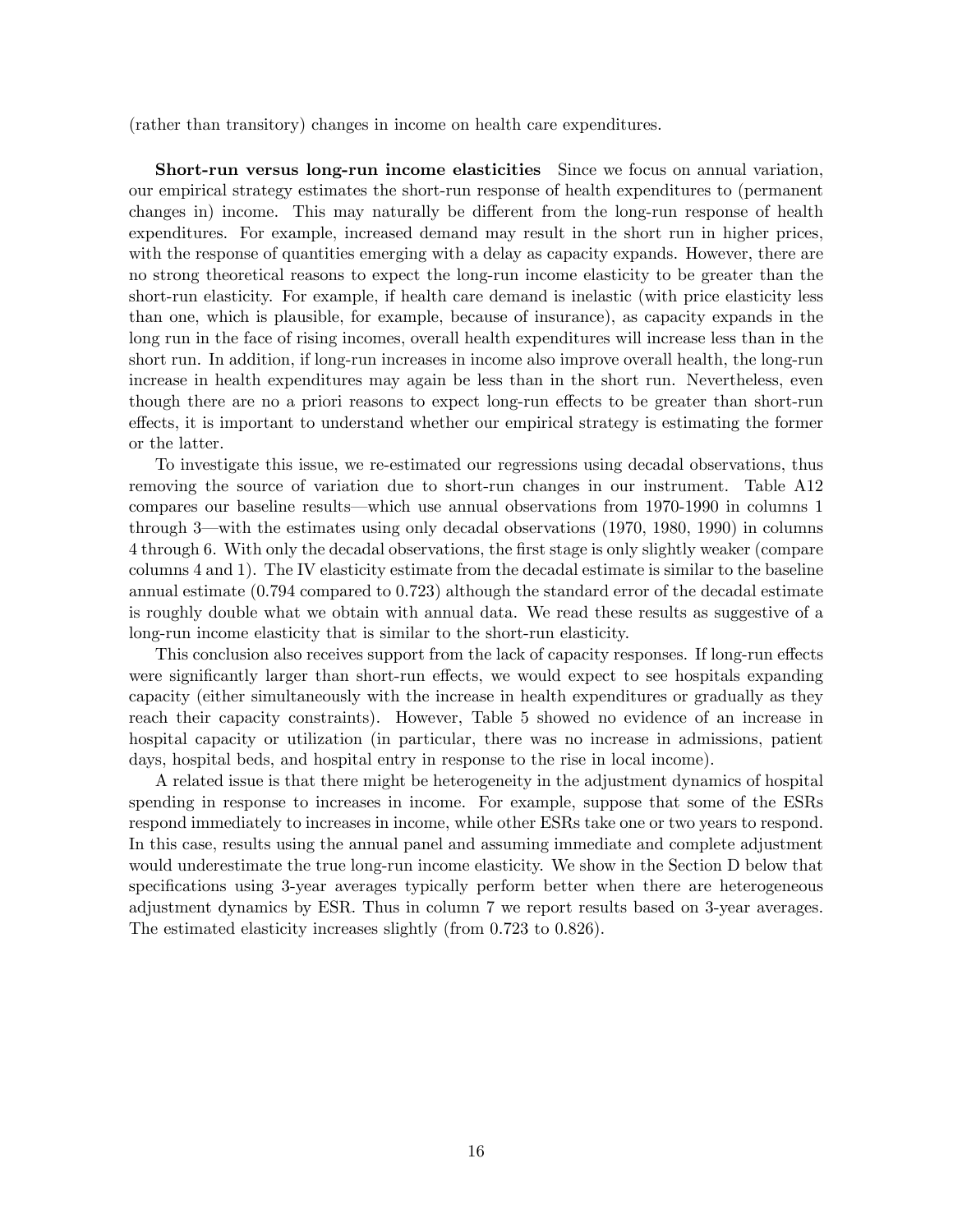### Section D: Econometric Issues

In this Appendix, we discuss a number of econometric issues related to the correction for serial correlation and dynamics.

#### D.1 Implementation of IV GLS

We now provided details of the implementation of the IV-GLS estimator used in subsection B.3. In particular, we use the following procedure for this estimation. First, we recover estimates of the residuals  $(\hat{\varepsilon}_{jt})$  from the baseline IV specification. Then we use these residuals to estimate the autocorrelation coefficients. For example, when we estimate state-specific autocorrelation coefficients, we run the following regression of  $\hat{\varepsilon}_{jt}$  on its lag  $(\hat{\varepsilon}_{j,t-1})$  for each state to recover an estimate of the state-specific autocorrelation coefficient,  $\hat{\rho}_s$ :

$$
\hat{\varepsilon}_{jt} = \rho_s \hat{\varepsilon}_{j,t-1} + \xi_{jt}
$$

These autocorrelation coefficients are used to create adjusted (LHS and RHS) variables as follows:

$$
\tilde{x}_{jt} = x_{jt} - \hat{\rho}_s x_{j,t-1}
$$

$$
\tilde{y}_{jt} = y_{jt} - \hat{\rho}_s y_{j,t-1}
$$

Finally, to adjust for ESR-level heteroskedasticity, we run IV again using the adjusted variables above to recover a new set of residuals  $(\hat{\varepsilon}'_{jt})$  and then we create a weighting matrix  $\hat{\Omega}$  using these residuals:

$$
\hat{\mathbf{\Omega}} = \mathbf{I}(N_T) \otimes \mathbf{diag}\left(\frac{1}{T} \sum_{t=1}^T (\hat{\varepsilon}_{1,t}'), \frac{1}{T} \sum_{t=1}^T (\hat{\varepsilon}_{1,t}'), \dots, \frac{1}{T} \sum_{t=1}^T (\hat{\varepsilon}_{J,t}')\right)
$$

where  $I(\cdot)$  creates an identity matrix and  $diag(\cdot)$  creates a diagonal matrix from a vector. Using this weighting matrix, the IV-GLS estimator is given as follows:

$$
\hat{\beta}_{IV-GLS} = (\mathbf{X}'\hat{\mathbf{\Omega}}^{-1}\mathbf{Z}(\mathbf{Z}'\hat{\mathbf{\Omega}}^{-1}\mathbf{Z})^{-1}\mathbf{Z}'\hat{\mathbf{\Omega}}^{-1}\mathbf{X})^{-1}\mathbf{X}'\hat{\mathbf{\Omega}}^{-1}\mathbf{Z}(\mathbf{Z}'\hat{\mathbf{\Omega}}^{-1}\mathbf{Z})^{-1}\mathbf{Z}'\hat{\mathbf{\Omega}}^{-1}\mathbf{y}
$$

### D.2 Performance of different estimators with heterogeneous adjustment dynamics

We now describe results from a simple Monte Carlo study to investigate the performance of various estimators under heterogeneous long-run adjustment dynamics. Our Monte Carlo results suggest that heterogeneous adjustment dynamics may lead traditional fixed effects instrumental variables (FE-IV) estimators to underestimate the true long-run effect. We show that using 3-year averages can reduce this bias. Reassuringly, our 3-year average results are similar to our baseline results (see Table A12, column 7). The remainder of this section describes the set of our Monte Carlo study and our results.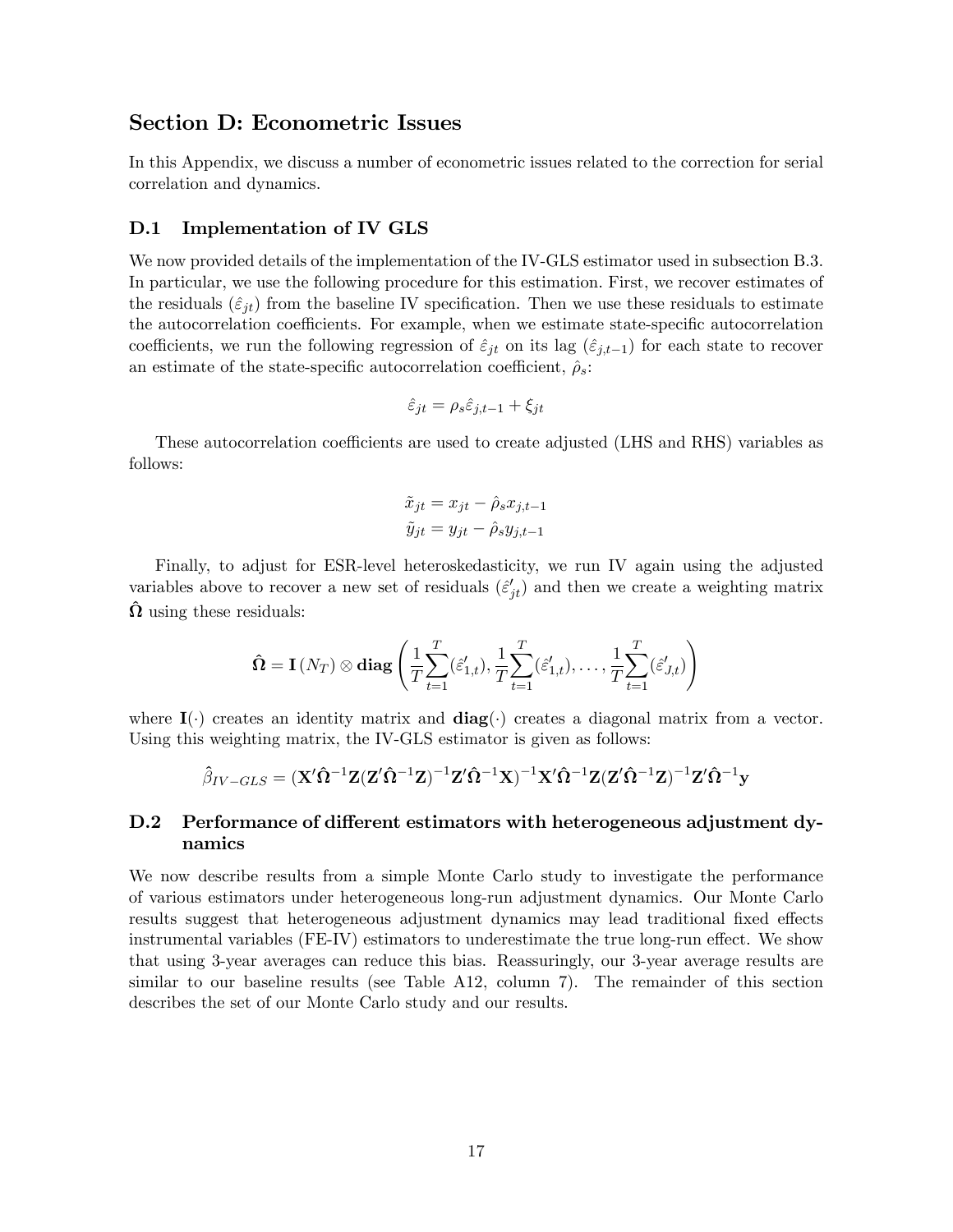We define the following variables for our simulation:

$$
z_{jt} = N(0, 1)
$$
  
\n
$$
a_{jt} = N(0, 1)
$$
  
\n
$$
x_{jt} = N(0, 1) + z_{jt} + a_{jt}
$$
  
\n
$$
\delta_j = N(0, 1)
$$
  
\n
$$
\varepsilon_{jt} = \rho \varepsilon_{j,t-1} + \xi_{jt}
$$
  
\n
$$
y_{jt} = x_{jt} + a_{jt} + \delta_j + \varepsilon_{jt}
$$

where j indexes one of the J panels and t indexes on of the T time periods within a panel.  $N(0, 1)$  represents an i.i.d. standard normal random variable,  $z_{it}$  represents a valid instrumental variable for  $x_{jt}$ ,  $a_{jt}$  is the unobserved variable that induces a correlation between  $x_{jt}$  and the error term in the endogenous fixed effects regression of  $y_{jt}$  on  $x_{jt}$ , and  $\delta_j$  is an unobserved fixed effect.  $\varepsilon_{jt}$  is the error term in the model which follows an AR(1) process ( $|\rho| < 1$ ). We also experiment with serveral other ways to construct  $y_{jt}$ :

$$
y_{jt} = x_{j,t-1} + a_{jt} + \delta_j + \varepsilon_{jt}
$$
  
\n
$$
y_{jt} = \begin{cases} x_{jt} + a_{jt} + \delta_j + \varepsilon_{jt} & \text{if } j < J/2 \\ x_{j,t-1} + a_{jt} + \delta_j + \varepsilon_{jt} & \text{if } j \ge J/2 \end{cases}
$$
  
\n
$$
y_{jt} = \begin{cases} x_{jt} + a_{jt} + \delta_j + \varepsilon_{jt} & \text{if } j < J/3 \\ x_{j,t-1} + a_{jt} + \delta_j + \varepsilon_{jt} & \text{if } J/3 \le j < 2J/3 \\ x_{j,t-2} + a_{jt} + \delta_j + \varepsilon_{jt} & \text{if } j \ge 2J/3 \end{cases}
$$

We experimented with the following estimators in in our Monte Carlo study:

- 1. (FE-IV) Fixed effects IV regression of  $y_{jt}$  on  $x_{jt}$ , instrumenting  $x_{jt}$  by  $z_{jt}$
- 2. (FD-IV) First differences IV regression of  $(y_{jt} y_{j,t-1})$  on  $(x_{jt} x_{j,t-1})$ , instrumenting  $(x_{it} - x_{i,t-1})$  by  $(z_{it} - z_{i,t-1})$
- 3. (FE-IV-LAG) Fixed effects IV regression of  $y_{jt}$  on  $x_{j,t-1}$ , instrumenting  $x_{j,t-1}$  by  $z_{j,t-1}$
- 4. (FE-IV-3YR) Fixed effects IV regression of  $\tilde{y}_{js}$  on  $\tilde{x}_{js}$  instrumenting  $\tilde{x}_{js}$  by  $\tilde{z}_{js}$  (where  $\tilde{v}_{js}$  denotes the three-year averages of  $v_{jt}$  and s represents a three-year groups of years)
- 5. (FD-IV-3YR) First differences IV regression of  $(\tilde{y}_{js} \tilde{y}_{j,s-1})$  on  $(\tilde{x}_{js} \tilde{x}_{j,s-1})$ , instrumenting  $(\tilde{x}_{js} - \tilde{x}_{j,s-1})$  by  $(\tilde{z}_{js} - \tilde{z}_{js})$

Finally, we choose  $J = 10$  and  $T = 30$ , and we experiment with three values of  $\rho$  $(0.1, 0.5, 0.9).$ 

The results (based on 500 simulations) are given in Appendix Table A14. There are five panels of results corresponding to each of the Öve estimators mentioned above. The resuls are the mean of the estimates across each of the simulations and the standard deviation of the parameter estimates (in parentheses underneath). The Örst panel reports the FE-IV results. As would be expected, the standard deviation of the parameter estimates is larger when there are higher amounts of serial correlation. The second panel reports FD-IV results, where (also as expected) the standard deviation of the parameter estimates goes down as there is more serial correlation. The third panel reports FE-IV-LAG results, and the last two columns report the two sets of 3-year average results (FE-IV-3YR and FD-IV-3YR).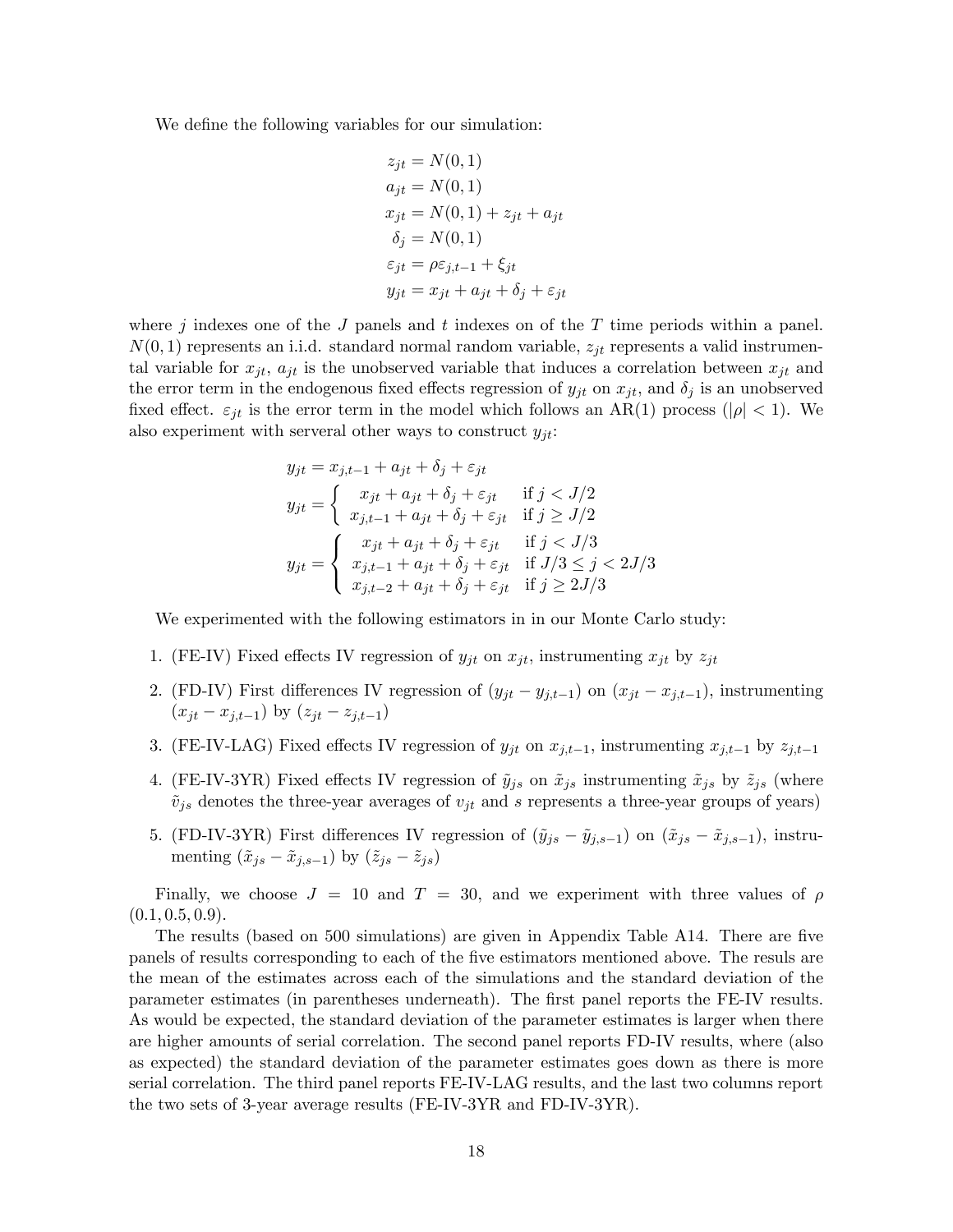Each panel reports results for the same set of four models. The first row is the standard model where all panels adjust instantly. All estimators except FE-IV-LAG perform very well (the average of the parameter estimates is very close to the true value of 1.000). The second row reports results using a model where all panels take one time period to adjust. For this model the FE-IV and FD-IV results perform very poorly, while FE-IV-LAG unsurprisingly performs optimally. Interestingly, FE-IV-3YR still performs reasonably well, though for all degrees of serial correlation the estimates are roughly 2/3 of the true value.

The final two rows (rows 3 and 4) report results when there is heterogeneity in the adjustment dynamics (where a random set of panels responds instantly and another random set of panels does not respond instantly). For all estimators the results are attentuated away from the true coefficient, but the FE-IV-3YR estimator always performs best, even when there is substantial serial correlation.

We conclude two things from this simulation exercise: (1) heterogeneous adjustment dynamics can lead standard estimators (FE-IV and FD-IV) to underestimate the true long-run effect and  $(2)$  estimators using 3-year averages appear to be reasonably robust to a moderate amount of heterogeneity in adjustment dynamics.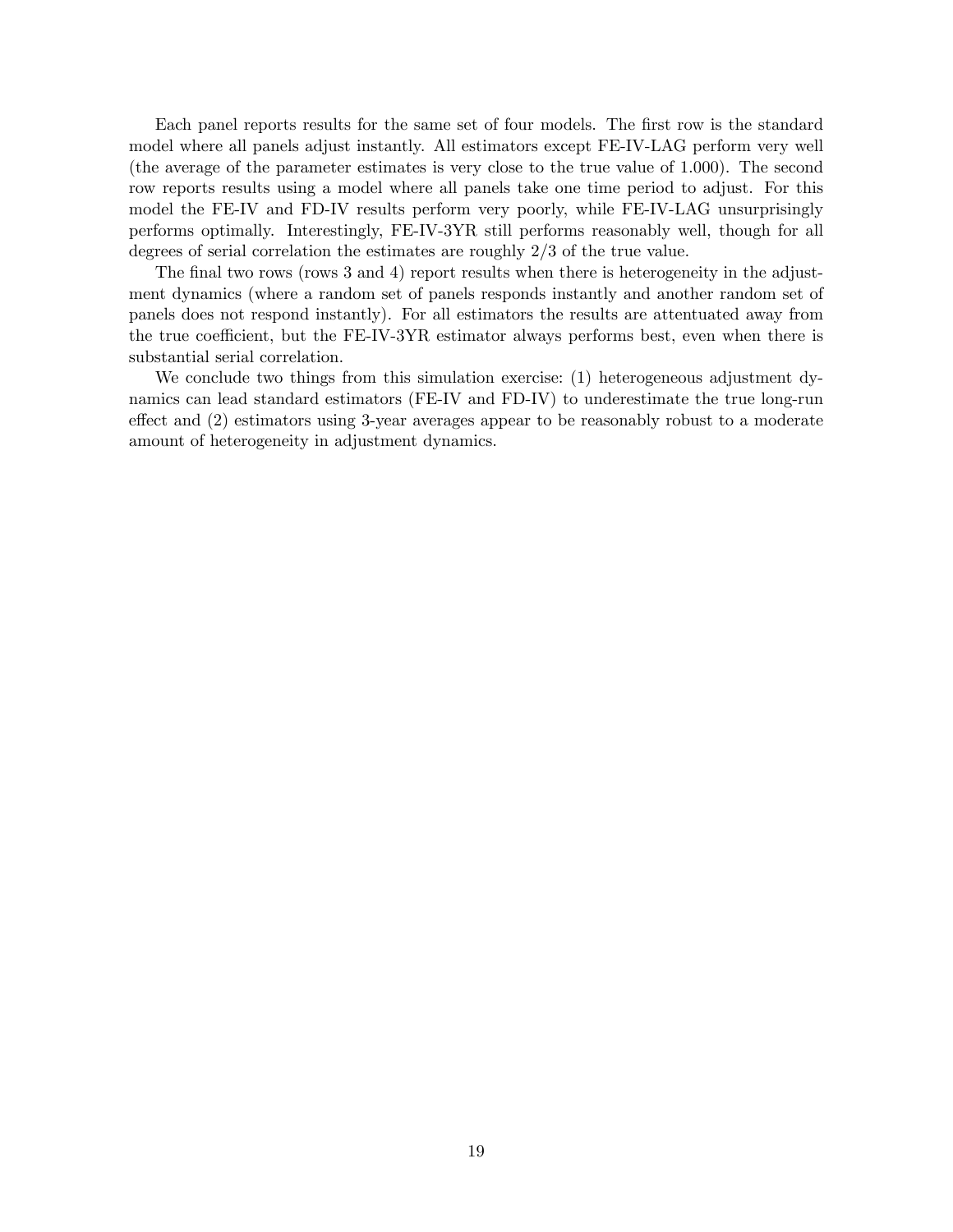# References

Acemoglu, Daron. 2002. "Directed Technical Change." Review of Economic Studies 69(4): 781-809

Acemoglu, Daron. 2007. "Equilibrium Bias of Technology." Econometrica 75(5): 1371-1410.

Acemoglu, Daron, Introduction to Modern Economic Growth, Princeton University Press, 2009.

Acemoglu, Daron and Joshua Linn. 2004. "Market Size in Innovation: Theory and Evidence from the Pharmaceutical Industry." Quarterly Journal of Economics, 119, 1049-1090.

Aghion, Philippe and Peter Howitt. 1992. "A Model of Growth Through Creative Destruction."  $Econometrica$ , 60(2): 323-362.

Arrow, Kenneth J. 1962. "The Economic Implications of Learning by Doing." Review of Economic Studies, 29(1): 155-173.

Cameron, Colin, Jonah Gelbach and Doug Miller. "Boostrap-Based Improvements for Inference with Clustered Errors" forthcoming, Review of Economics and Statistics, 90(3): 414-427.

Grossman, Gene M. and Elhanan Helpman. 1991. Innovation and Growth in the Global Economy. MIT Press, Cambridge, MA.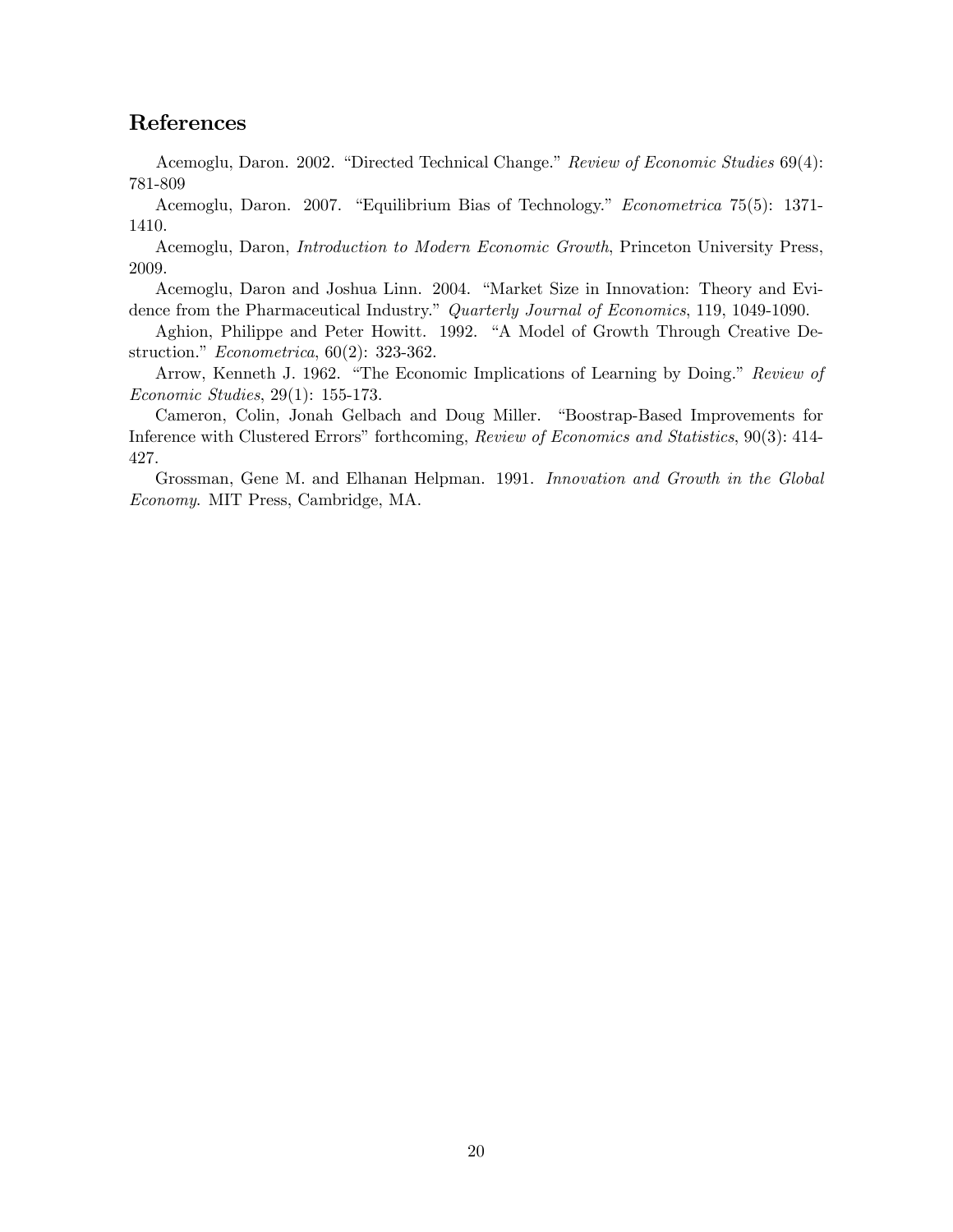| <b>Hospital Technology</b>                  | First Year | Last Year | Years of<br>Data | Fraction<br>Adopted |
|---------------------------------------------|------------|-----------|------------------|---------------------|
| <b>Emergency Department</b>                 | 1970       | 1990      | 21               | 0.998               |
| <b>Histopathology Services</b>              | 1970       | 1990      | 21               | 0.964               |
| Home care Program / Department              | 1970       | 1990      | 21               | 0.701               |
| Hospital Auxiliary                          | 1970       | 1990      | 21               | 0.993               |
| Inhalation Therapy Department (Respiratory) | 1970       | 1990      | 21               | 0.993               |
| Occupational Therapy                        | 1970       | 1990      | 21               | 0.852               |
| <b>Physical Therapy Department</b>          | 1970       | 1990      | 21               | 0.993               |
| Psychiatric Partial Hospitalization Program | 1970       | 1990      | 21               | 0.727               |
| X-Ray Therapy                               | 1970       | 1990      | 21               | 0.873               |
| <b>Blood Bank</b>                           | 1970       | 1990      | 20               | 0.993               |
| Open Heart Surgery Facilities               | 1970       | 1990      | 20               | 0.528               |
| Psychiatric Emergency Services (Outpatient) | 1970       | 1990      | 20               | 0.788               |
| <b>Psychiatric Emergency Services</b>       | 1970       | 1990      | 19               | 0.887               |
| Rehabilitation Outpatient Unit              | 1970       | 1990      | 19               | 0.764               |
| <b>Organized Outpatient Department</b>      | 1970       | 1988      | 18               | 0.940               |
| Social Work Department                      | 1970       | 1989      | 17               | 0.966               |
| Cardiac Intensive Care                      | 1970       | 1985      | 16               | 0.970               |
| Family Planning Service                     | 1970       | 1985      | 16               | 0.630               |
| Psychiatric Foster And/Or Home Care         | 1970       | 1986      | 16               | 0.393               |
| Self Care Unit                              | 1970       | 1985      | 16               | 0.503               |
| <b>Premature Nursery</b>                    | 1970       | 1985      | 15               | 0.943               |
| Rehabilitation Inpatient Unit               | 1970       | 1985      | 15               | 0.592               |
| Postoperative Recovery Room                 | 1970       | 1982      | 13               | 0.993               |
| Electroencephalography                      | 1970       | 1981      | 12               | 0.921               |
| Hemodialysis / Renal Dialysis (Impatient)   | 1970       | 1981      | 12               | 0.682               |
| Hemodialysis / Renal Dialysis (Outpatient)  | 1970       | 1981      | 12               | 0.675               |
| Organ Bank                                  | 1970       | 1981      | 12               | 0.337               |
| Pharmacy with FT Registered Pharmacist      | 1970       | 1981      | 12               | 0.974               |
| Pharmacy with PT Registered Pharmacist      | 1970       | 1981      | 12               | 0.942               |
| Psychiatric Inpatient Unit                  | 1970       | 1980      | 11               | 0.750               |
| Intensive Care Unit (Mixed)                 | 1970       | 1979      | 10               | 0.973               |
| Cobalt and Radium Therapy                   | 1970       | 1978      | 9                | 0.669               |
| Radium Therapy                              | 1970       | 1978      | 9                | 0.837               |
| Cobalt Therapy                              | 1970       | 1977      | 8                | 0.693               |
| Extended Care Unit                          | 1970       | 1974      | 5                | 0.810               |
| <b>Basic Emergency Department</b>           | 1970       | 1970      | 1                | 0.975               |
| Major Emergency Department                  | 1970       | 1970      | $\mathbf{1}$     | 0.743               |
| Provisional Emergency Unit                  | 1970       | 1970      | $\mathbf{1}$     | 0.962               |
| Radioisoptope Facility                      | 1970       | 1970      | $\mathbf{1}$     | 0.852               |
| Genetic Counseling Service                  | 1971       | 1990      | $20\,$           | 0.441               |
| Radioisoptope Facility (Diagnostic)         | 1971       | 1990      | 20               | 0.967               |
| Radioisoptope Facility (Therapeutic)        | 1971       | 1990      | 20               | 0.836               |
| Volunteer Services Department               | 1971       | 1990      | 20               | 0.956               |
| Psychiatric Consultation and Education      | 1971       | 1986      | 16               | 0.799               |
| <b>Burn Care</b>                            | 1971       | 1985      | 15               | 0.472               |
| Speech Therapist Services / Pathology       | 1972       | 1990      | 19               | 0.877               |
| <b>Clinical Psychologist Services</b>       | 1972       | 1986      | 15               | 0.847               |
| <b>Dental Services</b>                      | 1972       | 1985      | 14               | 0.968               |
|                                             |            |           |                  |                     |

# Appendix Table A1: Hospital Technologies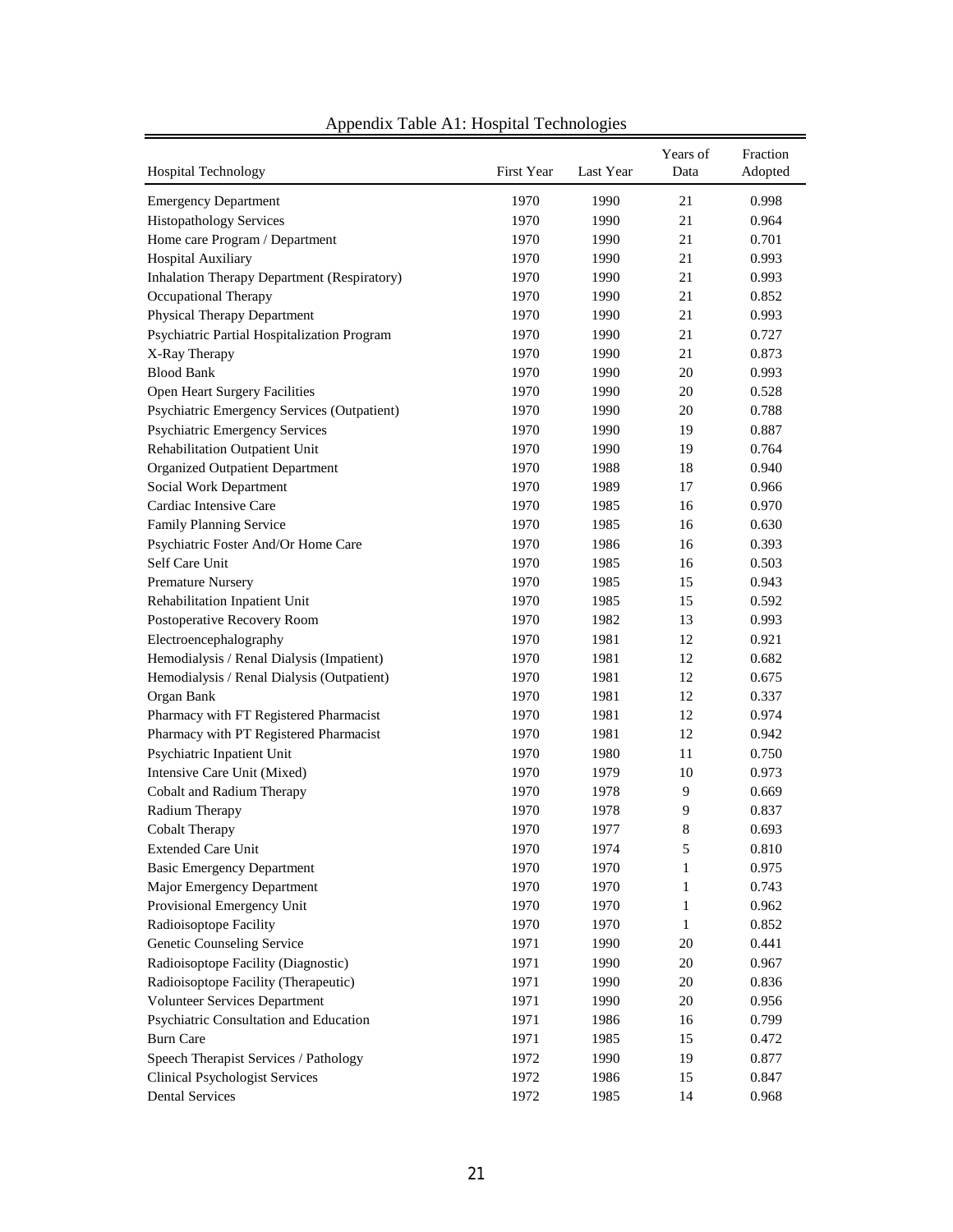| Chronic Obstructive Pulmonary Disease<br>1975<br>1990<br>16<br>0.783<br>Alcohol / Chemical Dependency (Outpatient)<br>1975<br>1990<br>15<br>0.742<br>Skilled Nursing or Long Term Care Unit<br>1975<br>1985<br>11<br>0.852<br>Alcohol / Chemical Dependency (Impatient)<br>1975<br>1985<br>10<br>0.723<br>Neonatal Intensive Care<br>1976<br>1985<br>10<br>0.743<br>1977<br>$\overline{c}$<br>0.951<br>Pediatric Unit (Impatient)<br>1978<br><b>Patient Representative Services</b><br>1978<br>13<br>0.958<br>1990<br><b>Abortion Service (Impatient)</b><br>1978<br>1981<br>$\overline{4}$<br>0.794<br><b>Abortion Service (Outpatient)</b><br>1978<br>1981<br>3<br>0.638<br>Radioactive Implants<br>1979<br>1990<br>0.811<br>12<br>Megavoltage Radiation Therapy<br>0.781<br>1979<br>1990<br>11<br>Computerized Tomography Scanner (Head or Body)<br>10<br>0.859<br>1979<br>1990<br>Pediatric Intensive Care<br>1979<br>7<br>0.773<br>1985<br>Cardiac Catheterization<br>1980<br>1990<br>0.722<br>11<br>1980<br>11<br>0.715<br>Hospice<br>1990<br>Recreational Therapy<br>1980<br>11<br>0.869<br>1990<br><b>Ultrasound Facility (Diagnostic)</b><br>1980<br>0.976<br>1990<br>11<br>$\overline{7}$<br>Kidney Transplant<br>0.327<br>1980<br>1990<br>Organ Transplant (Other than Kidney)<br>1980<br>7<br>0.377<br>1990<br><b>Chaplaincy Services</b><br>1980<br>6<br>0.987<br>1985<br>Electrocardiography<br>1980<br>6<br>1.000<br>1985<br>Intermediate Care for Mentally Retarded<br>1980<br>6<br>1985<br>0.439<br><b>Intravenous Admixture Services</b><br>1980<br>6<br>0.993<br>1985<br>Medical/Surgical Acute Care<br>1980<br>1.000<br>1985<br>6<br>Medical/Surgical Intensive Care<br>1980<br>6<br>0.998<br>1985<br>Newborn Nursery<br>1980<br>1.000<br>1985<br>6<br><b>Obstetrical Care</b><br>1980<br>1.000<br>1985<br>6<br>1980<br>0.838<br>Other Long-Term Care / Intermediate Care Facility<br>1985<br>6<br>Pediatric Acute Care<br>1980<br>6<br>1.000<br>1985<br>0.990<br>Pharmacy Unit Dose System<br>1980<br>1985<br>6<br>Psychiatric Acute Care<br>1980<br>0.953<br>1985<br>6<br>Psychiatric Long Term Care<br>0.568<br>1980<br>1985<br>6<br><b>General Surgical Services</b><br>1980<br>5<br>1.000<br>1985<br><b>General Laboratory Services</b><br>$\overline{4}$<br>1.000<br>1980<br>1985<br>Health Science Library<br>1980<br>1990<br>3<br>0.968<br>3<br>1980<br>1982<br>0.679<br>Psychiatric Intensive Care<br>0.930<br><b>Ambulance Services</b><br>1980<br>1981<br>2<br>Anesthesia Service<br>1980<br>1981<br>$\overline{2}$<br>1.000<br>$\sqrt{2}$<br><b>Autopsy Services</b><br>1980<br>1981<br>0.989<br>C.T. Scanner (Body Unit)<br>1980<br>1981<br>$\overline{2}$<br>0.761<br>C.T. Scanner (Head Unit)<br>1980<br>1981<br>$\overline{2}$<br>0.570<br>Cancer/Tumor<br>2<br>0.894<br>1980<br>1981<br>Electromyography<br>1980<br>2<br>0.826<br>1981<br>Hemodialysis (Home Care/ Mobile Unit)<br>1980<br>2<br>0.464<br>1981<br>$\sqrt{2}$<br>NeuroSurgery<br>1980<br>0.769<br>1981<br>Physical Rehabilitation<br>$\,2$<br>1980<br>0.856<br>1982<br>$\sqrt{2}$<br>Pulmonary Function Laboratory<br>1980<br>0.987<br>1981<br>Toxicology<br>1980<br>$\overline{2}$<br>0.983<br>1981<br><b>Intravenous Therapy</b><br>1980<br>1980<br>0.886<br>1<br>Medical/Surgical Acute Care (Inpatient)<br>1980<br>1980<br>0.335<br>1<br>Rehabilitation<br>1980<br>1980<br>$\mathbf{1}$<br>0.953 | <b>Podiatrist Services</b> | 1972 | 1985 | 13 | 0.796 |
|---------------------------------------------------------------------------------------------------------------------------------------------------------------------------------------------------------------------------------------------------------------------------------------------------------------------------------------------------------------------------------------------------------------------------------------------------------------------------------------------------------------------------------------------------------------------------------------------------------------------------------------------------------------------------------------------------------------------------------------------------------------------------------------------------------------------------------------------------------------------------------------------------------------------------------------------------------------------------------------------------------------------------------------------------------------------------------------------------------------------------------------------------------------------------------------------------------------------------------------------------------------------------------------------------------------------------------------------------------------------------------------------------------------------------------------------------------------------------------------------------------------------------------------------------------------------------------------------------------------------------------------------------------------------------------------------------------------------------------------------------------------------------------------------------------------------------------------------------------------------------------------------------------------------------------------------------------------------------------------------------------------------------------------------------------------------------------------------------------------------------------------------------------------------------------------------------------------------------------------------------------------------------------------------------------------------------------------------------------------------------------------------------------------------------------------------------------------------------------------------------------------------------------------------------------------------------------------------------------------------------------------------------------------------------------------------------------------------------------------------------------------------------------------------------------------------------------------------------------------------------------------------------------------------------------------------------------------------------------------------------------------------------------------------------------------------------------------------------------------------------------------------------------------------------------------------------------------------------------------------------------------------------------------------------------------------------------------------------------------------------------------------------------|----------------------------|------|------|----|-------|
|                                                                                                                                                                                                                                                                                                                                                                                                                                                                                                                                                                                                                                                                                                                                                                                                                                                                                                                                                                                                                                                                                                                                                                                                                                                                                                                                                                                                                                                                                                                                                                                                                                                                                                                                                                                                                                                                                                                                                                                                                                                                                                                                                                                                                                                                                                                                                                                                                                                                                                                                                                                                                                                                                                                                                                                                                                                                                                                                                                                                                                                                                                                                                                                                                                                                                                                                                                                                         |                            |      |      |    |       |
|                                                                                                                                                                                                                                                                                                                                                                                                                                                                                                                                                                                                                                                                                                                                                                                                                                                                                                                                                                                                                                                                                                                                                                                                                                                                                                                                                                                                                                                                                                                                                                                                                                                                                                                                                                                                                                                                                                                                                                                                                                                                                                                                                                                                                                                                                                                                                                                                                                                                                                                                                                                                                                                                                                                                                                                                                                                                                                                                                                                                                                                                                                                                                                                                                                                                                                                                                                                                         |                            |      |      |    |       |
|                                                                                                                                                                                                                                                                                                                                                                                                                                                                                                                                                                                                                                                                                                                                                                                                                                                                                                                                                                                                                                                                                                                                                                                                                                                                                                                                                                                                                                                                                                                                                                                                                                                                                                                                                                                                                                                                                                                                                                                                                                                                                                                                                                                                                                                                                                                                                                                                                                                                                                                                                                                                                                                                                                                                                                                                                                                                                                                                                                                                                                                                                                                                                                                                                                                                                                                                                                                                         |                            |      |      |    |       |
|                                                                                                                                                                                                                                                                                                                                                                                                                                                                                                                                                                                                                                                                                                                                                                                                                                                                                                                                                                                                                                                                                                                                                                                                                                                                                                                                                                                                                                                                                                                                                                                                                                                                                                                                                                                                                                                                                                                                                                                                                                                                                                                                                                                                                                                                                                                                                                                                                                                                                                                                                                                                                                                                                                                                                                                                                                                                                                                                                                                                                                                                                                                                                                                                                                                                                                                                                                                                         |                            |      |      |    |       |
|                                                                                                                                                                                                                                                                                                                                                                                                                                                                                                                                                                                                                                                                                                                                                                                                                                                                                                                                                                                                                                                                                                                                                                                                                                                                                                                                                                                                                                                                                                                                                                                                                                                                                                                                                                                                                                                                                                                                                                                                                                                                                                                                                                                                                                                                                                                                                                                                                                                                                                                                                                                                                                                                                                                                                                                                                                                                                                                                                                                                                                                                                                                                                                                                                                                                                                                                                                                                         |                            |      |      |    |       |
|                                                                                                                                                                                                                                                                                                                                                                                                                                                                                                                                                                                                                                                                                                                                                                                                                                                                                                                                                                                                                                                                                                                                                                                                                                                                                                                                                                                                                                                                                                                                                                                                                                                                                                                                                                                                                                                                                                                                                                                                                                                                                                                                                                                                                                                                                                                                                                                                                                                                                                                                                                                                                                                                                                                                                                                                                                                                                                                                                                                                                                                                                                                                                                                                                                                                                                                                                                                                         |                            |      |      |    |       |
|                                                                                                                                                                                                                                                                                                                                                                                                                                                                                                                                                                                                                                                                                                                                                                                                                                                                                                                                                                                                                                                                                                                                                                                                                                                                                                                                                                                                                                                                                                                                                                                                                                                                                                                                                                                                                                                                                                                                                                                                                                                                                                                                                                                                                                                                                                                                                                                                                                                                                                                                                                                                                                                                                                                                                                                                                                                                                                                                                                                                                                                                                                                                                                                                                                                                                                                                                                                                         |                            |      |      |    |       |
|                                                                                                                                                                                                                                                                                                                                                                                                                                                                                                                                                                                                                                                                                                                                                                                                                                                                                                                                                                                                                                                                                                                                                                                                                                                                                                                                                                                                                                                                                                                                                                                                                                                                                                                                                                                                                                                                                                                                                                                                                                                                                                                                                                                                                                                                                                                                                                                                                                                                                                                                                                                                                                                                                                                                                                                                                                                                                                                                                                                                                                                                                                                                                                                                                                                                                                                                                                                                         |                            |      |      |    |       |
|                                                                                                                                                                                                                                                                                                                                                                                                                                                                                                                                                                                                                                                                                                                                                                                                                                                                                                                                                                                                                                                                                                                                                                                                                                                                                                                                                                                                                                                                                                                                                                                                                                                                                                                                                                                                                                                                                                                                                                                                                                                                                                                                                                                                                                                                                                                                                                                                                                                                                                                                                                                                                                                                                                                                                                                                                                                                                                                                                                                                                                                                                                                                                                                                                                                                                                                                                                                                         |                            |      |      |    |       |
|                                                                                                                                                                                                                                                                                                                                                                                                                                                                                                                                                                                                                                                                                                                                                                                                                                                                                                                                                                                                                                                                                                                                                                                                                                                                                                                                                                                                                                                                                                                                                                                                                                                                                                                                                                                                                                                                                                                                                                                                                                                                                                                                                                                                                                                                                                                                                                                                                                                                                                                                                                                                                                                                                                                                                                                                                                                                                                                                                                                                                                                                                                                                                                                                                                                                                                                                                                                                         |                            |      |      |    |       |
|                                                                                                                                                                                                                                                                                                                                                                                                                                                                                                                                                                                                                                                                                                                                                                                                                                                                                                                                                                                                                                                                                                                                                                                                                                                                                                                                                                                                                                                                                                                                                                                                                                                                                                                                                                                                                                                                                                                                                                                                                                                                                                                                                                                                                                                                                                                                                                                                                                                                                                                                                                                                                                                                                                                                                                                                                                                                                                                                                                                                                                                                                                                                                                                                                                                                                                                                                                                                         |                            |      |      |    |       |
|                                                                                                                                                                                                                                                                                                                                                                                                                                                                                                                                                                                                                                                                                                                                                                                                                                                                                                                                                                                                                                                                                                                                                                                                                                                                                                                                                                                                                                                                                                                                                                                                                                                                                                                                                                                                                                                                                                                                                                                                                                                                                                                                                                                                                                                                                                                                                                                                                                                                                                                                                                                                                                                                                                                                                                                                                                                                                                                                                                                                                                                                                                                                                                                                                                                                                                                                                                                                         |                            |      |      |    |       |
|                                                                                                                                                                                                                                                                                                                                                                                                                                                                                                                                                                                                                                                                                                                                                                                                                                                                                                                                                                                                                                                                                                                                                                                                                                                                                                                                                                                                                                                                                                                                                                                                                                                                                                                                                                                                                                                                                                                                                                                                                                                                                                                                                                                                                                                                                                                                                                                                                                                                                                                                                                                                                                                                                                                                                                                                                                                                                                                                                                                                                                                                                                                                                                                                                                                                                                                                                                                                         |                            |      |      |    |       |
|                                                                                                                                                                                                                                                                                                                                                                                                                                                                                                                                                                                                                                                                                                                                                                                                                                                                                                                                                                                                                                                                                                                                                                                                                                                                                                                                                                                                                                                                                                                                                                                                                                                                                                                                                                                                                                                                                                                                                                                                                                                                                                                                                                                                                                                                                                                                                                                                                                                                                                                                                                                                                                                                                                                                                                                                                                                                                                                                                                                                                                                                                                                                                                                                                                                                                                                                                                                                         |                            |      |      |    |       |
|                                                                                                                                                                                                                                                                                                                                                                                                                                                                                                                                                                                                                                                                                                                                                                                                                                                                                                                                                                                                                                                                                                                                                                                                                                                                                                                                                                                                                                                                                                                                                                                                                                                                                                                                                                                                                                                                                                                                                                                                                                                                                                                                                                                                                                                                                                                                                                                                                                                                                                                                                                                                                                                                                                                                                                                                                                                                                                                                                                                                                                                                                                                                                                                                                                                                                                                                                                                                         |                            |      |      |    |       |
|                                                                                                                                                                                                                                                                                                                                                                                                                                                                                                                                                                                                                                                                                                                                                                                                                                                                                                                                                                                                                                                                                                                                                                                                                                                                                                                                                                                                                                                                                                                                                                                                                                                                                                                                                                                                                                                                                                                                                                                                                                                                                                                                                                                                                                                                                                                                                                                                                                                                                                                                                                                                                                                                                                                                                                                                                                                                                                                                                                                                                                                                                                                                                                                                                                                                                                                                                                                                         |                            |      |      |    |       |
|                                                                                                                                                                                                                                                                                                                                                                                                                                                                                                                                                                                                                                                                                                                                                                                                                                                                                                                                                                                                                                                                                                                                                                                                                                                                                                                                                                                                                                                                                                                                                                                                                                                                                                                                                                                                                                                                                                                                                                                                                                                                                                                                                                                                                                                                                                                                                                                                                                                                                                                                                                                                                                                                                                                                                                                                                                                                                                                                                                                                                                                                                                                                                                                                                                                                                                                                                                                                         |                            |      |      |    |       |
|                                                                                                                                                                                                                                                                                                                                                                                                                                                                                                                                                                                                                                                                                                                                                                                                                                                                                                                                                                                                                                                                                                                                                                                                                                                                                                                                                                                                                                                                                                                                                                                                                                                                                                                                                                                                                                                                                                                                                                                                                                                                                                                                                                                                                                                                                                                                                                                                                                                                                                                                                                                                                                                                                                                                                                                                                                                                                                                                                                                                                                                                                                                                                                                                                                                                                                                                                                                                         |                            |      |      |    |       |
|                                                                                                                                                                                                                                                                                                                                                                                                                                                                                                                                                                                                                                                                                                                                                                                                                                                                                                                                                                                                                                                                                                                                                                                                                                                                                                                                                                                                                                                                                                                                                                                                                                                                                                                                                                                                                                                                                                                                                                                                                                                                                                                                                                                                                                                                                                                                                                                                                                                                                                                                                                                                                                                                                                                                                                                                                                                                                                                                                                                                                                                                                                                                                                                                                                                                                                                                                                                                         |                            |      |      |    |       |
|                                                                                                                                                                                                                                                                                                                                                                                                                                                                                                                                                                                                                                                                                                                                                                                                                                                                                                                                                                                                                                                                                                                                                                                                                                                                                                                                                                                                                                                                                                                                                                                                                                                                                                                                                                                                                                                                                                                                                                                                                                                                                                                                                                                                                                                                                                                                                                                                                                                                                                                                                                                                                                                                                                                                                                                                                                                                                                                                                                                                                                                                                                                                                                                                                                                                                                                                                                                                         |                            |      |      |    |       |
|                                                                                                                                                                                                                                                                                                                                                                                                                                                                                                                                                                                                                                                                                                                                                                                                                                                                                                                                                                                                                                                                                                                                                                                                                                                                                                                                                                                                                                                                                                                                                                                                                                                                                                                                                                                                                                                                                                                                                                                                                                                                                                                                                                                                                                                                                                                                                                                                                                                                                                                                                                                                                                                                                                                                                                                                                                                                                                                                                                                                                                                                                                                                                                                                                                                                                                                                                                                                         |                            |      |      |    |       |
|                                                                                                                                                                                                                                                                                                                                                                                                                                                                                                                                                                                                                                                                                                                                                                                                                                                                                                                                                                                                                                                                                                                                                                                                                                                                                                                                                                                                                                                                                                                                                                                                                                                                                                                                                                                                                                                                                                                                                                                                                                                                                                                                                                                                                                                                                                                                                                                                                                                                                                                                                                                                                                                                                                                                                                                                                                                                                                                                                                                                                                                                                                                                                                                                                                                                                                                                                                                                         |                            |      |      |    |       |
|                                                                                                                                                                                                                                                                                                                                                                                                                                                                                                                                                                                                                                                                                                                                                                                                                                                                                                                                                                                                                                                                                                                                                                                                                                                                                                                                                                                                                                                                                                                                                                                                                                                                                                                                                                                                                                                                                                                                                                                                                                                                                                                                                                                                                                                                                                                                                                                                                                                                                                                                                                                                                                                                                                                                                                                                                                                                                                                                                                                                                                                                                                                                                                                                                                                                                                                                                                                                         |                            |      |      |    |       |
|                                                                                                                                                                                                                                                                                                                                                                                                                                                                                                                                                                                                                                                                                                                                                                                                                                                                                                                                                                                                                                                                                                                                                                                                                                                                                                                                                                                                                                                                                                                                                                                                                                                                                                                                                                                                                                                                                                                                                                                                                                                                                                                                                                                                                                                                                                                                                                                                                                                                                                                                                                                                                                                                                                                                                                                                                                                                                                                                                                                                                                                                                                                                                                                                                                                                                                                                                                                                         |                            |      |      |    |       |
|                                                                                                                                                                                                                                                                                                                                                                                                                                                                                                                                                                                                                                                                                                                                                                                                                                                                                                                                                                                                                                                                                                                                                                                                                                                                                                                                                                                                                                                                                                                                                                                                                                                                                                                                                                                                                                                                                                                                                                                                                                                                                                                                                                                                                                                                                                                                                                                                                                                                                                                                                                                                                                                                                                                                                                                                                                                                                                                                                                                                                                                                                                                                                                                                                                                                                                                                                                                                         |                            |      |      |    |       |
|                                                                                                                                                                                                                                                                                                                                                                                                                                                                                                                                                                                                                                                                                                                                                                                                                                                                                                                                                                                                                                                                                                                                                                                                                                                                                                                                                                                                                                                                                                                                                                                                                                                                                                                                                                                                                                                                                                                                                                                                                                                                                                                                                                                                                                                                                                                                                                                                                                                                                                                                                                                                                                                                                                                                                                                                                                                                                                                                                                                                                                                                                                                                                                                                                                                                                                                                                                                                         |                            |      |      |    |       |
|                                                                                                                                                                                                                                                                                                                                                                                                                                                                                                                                                                                                                                                                                                                                                                                                                                                                                                                                                                                                                                                                                                                                                                                                                                                                                                                                                                                                                                                                                                                                                                                                                                                                                                                                                                                                                                                                                                                                                                                                                                                                                                                                                                                                                                                                                                                                                                                                                                                                                                                                                                                                                                                                                                                                                                                                                                                                                                                                                                                                                                                                                                                                                                                                                                                                                                                                                                                                         |                            |      |      |    |       |
|                                                                                                                                                                                                                                                                                                                                                                                                                                                                                                                                                                                                                                                                                                                                                                                                                                                                                                                                                                                                                                                                                                                                                                                                                                                                                                                                                                                                                                                                                                                                                                                                                                                                                                                                                                                                                                                                                                                                                                                                                                                                                                                                                                                                                                                                                                                                                                                                                                                                                                                                                                                                                                                                                                                                                                                                                                                                                                                                                                                                                                                                                                                                                                                                                                                                                                                                                                                                         |                            |      |      |    |       |
|                                                                                                                                                                                                                                                                                                                                                                                                                                                                                                                                                                                                                                                                                                                                                                                                                                                                                                                                                                                                                                                                                                                                                                                                                                                                                                                                                                                                                                                                                                                                                                                                                                                                                                                                                                                                                                                                                                                                                                                                                                                                                                                                                                                                                                                                                                                                                                                                                                                                                                                                                                                                                                                                                                                                                                                                                                                                                                                                                                                                                                                                                                                                                                                                                                                                                                                                                                                                         |                            |      |      |    |       |
|                                                                                                                                                                                                                                                                                                                                                                                                                                                                                                                                                                                                                                                                                                                                                                                                                                                                                                                                                                                                                                                                                                                                                                                                                                                                                                                                                                                                                                                                                                                                                                                                                                                                                                                                                                                                                                                                                                                                                                                                                                                                                                                                                                                                                                                                                                                                                                                                                                                                                                                                                                                                                                                                                                                                                                                                                                                                                                                                                                                                                                                                                                                                                                                                                                                                                                                                                                                                         |                            |      |      |    |       |
|                                                                                                                                                                                                                                                                                                                                                                                                                                                                                                                                                                                                                                                                                                                                                                                                                                                                                                                                                                                                                                                                                                                                                                                                                                                                                                                                                                                                                                                                                                                                                                                                                                                                                                                                                                                                                                                                                                                                                                                                                                                                                                                                                                                                                                                                                                                                                                                                                                                                                                                                                                                                                                                                                                                                                                                                                                                                                                                                                                                                                                                                                                                                                                                                                                                                                                                                                                                                         |                            |      |      |    |       |
|                                                                                                                                                                                                                                                                                                                                                                                                                                                                                                                                                                                                                                                                                                                                                                                                                                                                                                                                                                                                                                                                                                                                                                                                                                                                                                                                                                                                                                                                                                                                                                                                                                                                                                                                                                                                                                                                                                                                                                                                                                                                                                                                                                                                                                                                                                                                                                                                                                                                                                                                                                                                                                                                                                                                                                                                                                                                                                                                                                                                                                                                                                                                                                                                                                                                                                                                                                                                         |                            |      |      |    |       |
|                                                                                                                                                                                                                                                                                                                                                                                                                                                                                                                                                                                                                                                                                                                                                                                                                                                                                                                                                                                                                                                                                                                                                                                                                                                                                                                                                                                                                                                                                                                                                                                                                                                                                                                                                                                                                                                                                                                                                                                                                                                                                                                                                                                                                                                                                                                                                                                                                                                                                                                                                                                                                                                                                                                                                                                                                                                                                                                                                                                                                                                                                                                                                                                                                                                                                                                                                                                                         |                            |      |      |    |       |
|                                                                                                                                                                                                                                                                                                                                                                                                                                                                                                                                                                                                                                                                                                                                                                                                                                                                                                                                                                                                                                                                                                                                                                                                                                                                                                                                                                                                                                                                                                                                                                                                                                                                                                                                                                                                                                                                                                                                                                                                                                                                                                                                                                                                                                                                                                                                                                                                                                                                                                                                                                                                                                                                                                                                                                                                                                                                                                                                                                                                                                                                                                                                                                                                                                                                                                                                                                                                         |                            |      |      |    |       |
|                                                                                                                                                                                                                                                                                                                                                                                                                                                                                                                                                                                                                                                                                                                                                                                                                                                                                                                                                                                                                                                                                                                                                                                                                                                                                                                                                                                                                                                                                                                                                                                                                                                                                                                                                                                                                                                                                                                                                                                                                                                                                                                                                                                                                                                                                                                                                                                                                                                                                                                                                                                                                                                                                                                                                                                                                                                                                                                                                                                                                                                                                                                                                                                                                                                                                                                                                                                                         |                            |      |      |    |       |
|                                                                                                                                                                                                                                                                                                                                                                                                                                                                                                                                                                                                                                                                                                                                                                                                                                                                                                                                                                                                                                                                                                                                                                                                                                                                                                                                                                                                                                                                                                                                                                                                                                                                                                                                                                                                                                                                                                                                                                                                                                                                                                                                                                                                                                                                                                                                                                                                                                                                                                                                                                                                                                                                                                                                                                                                                                                                                                                                                                                                                                                                                                                                                                                                                                                                                                                                                                                                         |                            |      |      |    |       |
|                                                                                                                                                                                                                                                                                                                                                                                                                                                                                                                                                                                                                                                                                                                                                                                                                                                                                                                                                                                                                                                                                                                                                                                                                                                                                                                                                                                                                                                                                                                                                                                                                                                                                                                                                                                                                                                                                                                                                                                                                                                                                                                                                                                                                                                                                                                                                                                                                                                                                                                                                                                                                                                                                                                                                                                                                                                                                                                                                                                                                                                                                                                                                                                                                                                                                                                                                                                                         |                            |      |      |    |       |
|                                                                                                                                                                                                                                                                                                                                                                                                                                                                                                                                                                                                                                                                                                                                                                                                                                                                                                                                                                                                                                                                                                                                                                                                                                                                                                                                                                                                                                                                                                                                                                                                                                                                                                                                                                                                                                                                                                                                                                                                                                                                                                                                                                                                                                                                                                                                                                                                                                                                                                                                                                                                                                                                                                                                                                                                                                                                                                                                                                                                                                                                                                                                                                                                                                                                                                                                                                                                         |                            |      |      |    |       |
|                                                                                                                                                                                                                                                                                                                                                                                                                                                                                                                                                                                                                                                                                                                                                                                                                                                                                                                                                                                                                                                                                                                                                                                                                                                                                                                                                                                                                                                                                                                                                                                                                                                                                                                                                                                                                                                                                                                                                                                                                                                                                                                                                                                                                                                                                                                                                                                                                                                                                                                                                                                                                                                                                                                                                                                                                                                                                                                                                                                                                                                                                                                                                                                                                                                                                                                                                                                                         |                            |      |      |    |       |
|                                                                                                                                                                                                                                                                                                                                                                                                                                                                                                                                                                                                                                                                                                                                                                                                                                                                                                                                                                                                                                                                                                                                                                                                                                                                                                                                                                                                                                                                                                                                                                                                                                                                                                                                                                                                                                                                                                                                                                                                                                                                                                                                                                                                                                                                                                                                                                                                                                                                                                                                                                                                                                                                                                                                                                                                                                                                                                                                                                                                                                                                                                                                                                                                                                                                                                                                                                                                         |                            |      |      |    |       |
|                                                                                                                                                                                                                                                                                                                                                                                                                                                                                                                                                                                                                                                                                                                                                                                                                                                                                                                                                                                                                                                                                                                                                                                                                                                                                                                                                                                                                                                                                                                                                                                                                                                                                                                                                                                                                                                                                                                                                                                                                                                                                                                                                                                                                                                                                                                                                                                                                                                                                                                                                                                                                                                                                                                                                                                                                                                                                                                                                                                                                                                                                                                                                                                                                                                                                                                                                                                                         |                            |      |      |    |       |
|                                                                                                                                                                                                                                                                                                                                                                                                                                                                                                                                                                                                                                                                                                                                                                                                                                                                                                                                                                                                                                                                                                                                                                                                                                                                                                                                                                                                                                                                                                                                                                                                                                                                                                                                                                                                                                                                                                                                                                                                                                                                                                                                                                                                                                                                                                                                                                                                                                                                                                                                                                                                                                                                                                                                                                                                                                                                                                                                                                                                                                                                                                                                                                                                                                                                                                                                                                                                         |                            |      |      |    |       |
|                                                                                                                                                                                                                                                                                                                                                                                                                                                                                                                                                                                                                                                                                                                                                                                                                                                                                                                                                                                                                                                                                                                                                                                                                                                                                                                                                                                                                                                                                                                                                                                                                                                                                                                                                                                                                                                                                                                                                                                                                                                                                                                                                                                                                                                                                                                                                                                                                                                                                                                                                                                                                                                                                                                                                                                                                                                                                                                                                                                                                                                                                                                                                                                                                                                                                                                                                                                                         |                            |      |      |    |       |
|                                                                                                                                                                                                                                                                                                                                                                                                                                                                                                                                                                                                                                                                                                                                                                                                                                                                                                                                                                                                                                                                                                                                                                                                                                                                                                                                                                                                                                                                                                                                                                                                                                                                                                                                                                                                                                                                                                                                                                                                                                                                                                                                                                                                                                                                                                                                                                                                                                                                                                                                                                                                                                                                                                                                                                                                                                                                                                                                                                                                                                                                                                                                                                                                                                                                                                                                                                                                         |                            |      |      |    |       |
|                                                                                                                                                                                                                                                                                                                                                                                                                                                                                                                                                                                                                                                                                                                                                                                                                                                                                                                                                                                                                                                                                                                                                                                                                                                                                                                                                                                                                                                                                                                                                                                                                                                                                                                                                                                                                                                                                                                                                                                                                                                                                                                                                                                                                                                                                                                                                                                                                                                                                                                                                                                                                                                                                                                                                                                                                                                                                                                                                                                                                                                                                                                                                                                                                                                                                                                                                                                                         |                            |      |      |    |       |
|                                                                                                                                                                                                                                                                                                                                                                                                                                                                                                                                                                                                                                                                                                                                                                                                                                                                                                                                                                                                                                                                                                                                                                                                                                                                                                                                                                                                                                                                                                                                                                                                                                                                                                                                                                                                                                                                                                                                                                                                                                                                                                                                                                                                                                                                                                                                                                                                                                                                                                                                                                                                                                                                                                                                                                                                                                                                                                                                                                                                                                                                                                                                                                                                                                                                                                                                                                                                         |                            |      |      |    |       |
|                                                                                                                                                                                                                                                                                                                                                                                                                                                                                                                                                                                                                                                                                                                                                                                                                                                                                                                                                                                                                                                                                                                                                                                                                                                                                                                                                                                                                                                                                                                                                                                                                                                                                                                                                                                                                                                                                                                                                                                                                                                                                                                                                                                                                                                                                                                                                                                                                                                                                                                                                                                                                                                                                                                                                                                                                                                                                                                                                                                                                                                                                                                                                                                                                                                                                                                                                                                                         |                            |      |      |    |       |
|                                                                                                                                                                                                                                                                                                                                                                                                                                                                                                                                                                                                                                                                                                                                                                                                                                                                                                                                                                                                                                                                                                                                                                                                                                                                                                                                                                                                                                                                                                                                                                                                                                                                                                                                                                                                                                                                                                                                                                                                                                                                                                                                                                                                                                                                                                                                                                                                                                                                                                                                                                                                                                                                                                                                                                                                                                                                                                                                                                                                                                                                                                                                                                                                                                                                                                                                                                                                         |                            |      |      |    |       |
|                                                                                                                                                                                                                                                                                                                                                                                                                                                                                                                                                                                                                                                                                                                                                                                                                                                                                                                                                                                                                                                                                                                                                                                                                                                                                                                                                                                                                                                                                                                                                                                                                                                                                                                                                                                                                                                                                                                                                                                                                                                                                                                                                                                                                                                                                                                                                                                                                                                                                                                                                                                                                                                                                                                                                                                                                                                                                                                                                                                                                                                                                                                                                                                                                                                                                                                                                                                                         |                            |      |      |    |       |
|                                                                                                                                                                                                                                                                                                                                                                                                                                                                                                                                                                                                                                                                                                                                                                                                                                                                                                                                                                                                                                                                                                                                                                                                                                                                                                                                                                                                                                                                                                                                                                                                                                                                                                                                                                                                                                                                                                                                                                                                                                                                                                                                                                                                                                                                                                                                                                                                                                                                                                                                                                                                                                                                                                                                                                                                                                                                                                                                                                                                                                                                                                                                                                                                                                                                                                                                                                                                         |                            |      |      |    |       |
|                                                                                                                                                                                                                                                                                                                                                                                                                                                                                                                                                                                                                                                                                                                                                                                                                                                                                                                                                                                                                                                                                                                                                                                                                                                                                                                                                                                                                                                                                                                                                                                                                                                                                                                                                                                                                                                                                                                                                                                                                                                                                                                                                                                                                                                                                                                                                                                                                                                                                                                                                                                                                                                                                                                                                                                                                                                                                                                                                                                                                                                                                                                                                                                                                                                                                                                                                                                                         |                            |      |      |    |       |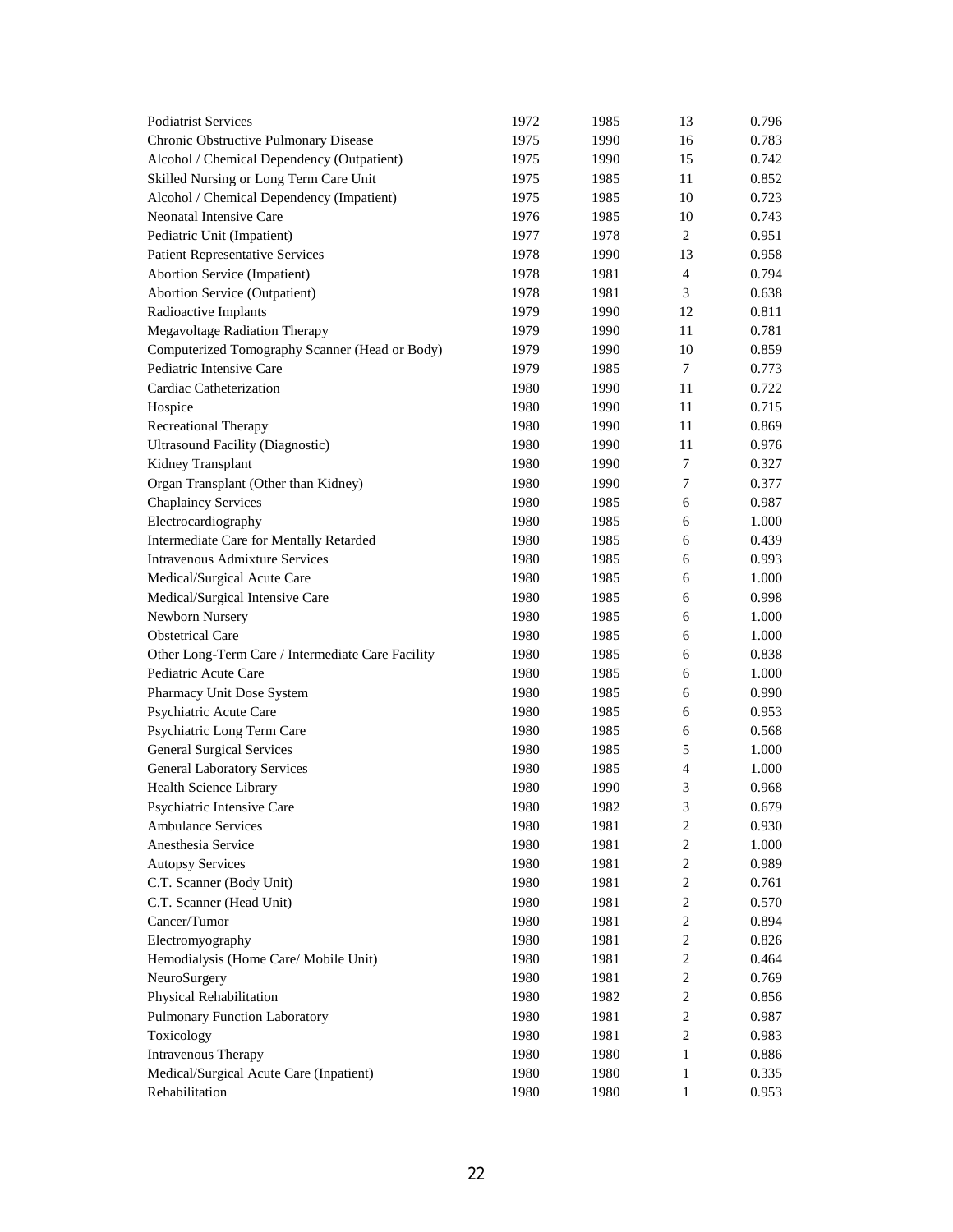| <b>Residential Care</b>                      | 1980 | 1980 | 1                | 0.547 |
|----------------------------------------------|------|------|------------------|-------|
| Residential Care (Inpatient)                 | 1980 | 1980 | 1                | 0.280 |
| Day Hospital                                 | 1981 | 1987 | 7                | 0.822 |
| Pediatric Psychiatric Services               | 1981 | 1986 | 6                | 0.777 |
| <b>Health Promotion</b>                      | 1981 | 1985 | 5                | 0.964 |
| <b>Optometric Services</b>                   | 1981 | 1985 | 5                | 0.857 |
| Other Special Care                           | 1981 | 1985 | 5                | 0.877 |
| Sheltered Care                               | 1981 | 1985 | 5                | 0.419 |
| <b>Ambulator Surgical Services</b>           | 1981 | 1981 | 1                | 1.000 |
| Podiatrist Services (Inpatient)              | 1981 | 1981 | 1                | 0.873 |
| Podiatrist Services (Outpatient)             | 1981 | 1981 | 1                | 0.835 |
| Hemodialysis Services                        | 1982 | 1990 | 9                | 0.850 |
| <b>Outpatient Surgery</b>                    | 1982 | 1990 | 8                | 1.000 |
| <b>Abortion Services</b>                     | 1982 | 1985 | 4                | 0.825 |
| <b>Pharmacy Services</b>                     | 1982 | 1985 | 4                | 1.000 |
| Comprehensive Geriatric Assessment Services  | 1983 | 1990 | 8                | 0.805 |
| Nuclear MRI Facility                         | 1983 | 1990 | 8                | 0.542 |
| Psychiatric Liaison Services                 | 1983 | 1990 | 8                | 0.819 |
| Trauma Center                                | 1984 | 1990 | 7                | 0.751 |
| Alcohol / Chemical Acute Care (Inpatient)    | 1984 | 1984 | 1                | 0.903 |
| Alcohol / Chemical Subacute Care (Inpatient) | 1984 | 1984 | 1                | 0.852 |
| <b>Birthing Room</b>                         | 1985 | 1990 | 6                | 0.970 |
| Extracorporeal Shock-Wave Lithotripter       | 1985 | 1990 | 6                | 0.395 |
| X-Ray (Diagnostic)                           | 1985 | 1989 | 5                | 0.999 |
| <b>Unknown Technology</b>                    | 1985 | 1985 | 1                | 0.678 |
| <b>Adult Day Care</b>                        | 1986 | 1990 | 5                | 0.567 |
| <b>Community Health Promotion</b>            | 1986 | 1990 | 5                | 0.984 |
| <b>Fertility Counseling</b>                  | 1986 | 1990 | 5                | 0.608 |
| <b>Fitness Center</b>                        | 1986 | 1990 | 5                | 0.746 |
| Geriatric Acute-Care Unit                    | 1986 | 1990 | 5                | 0.754 |
| Occupational Health Services                 | 1986 | 1990 | 5                | 0.869 |
| <b>Patient Education</b>                     | 1986 | 1990 | 5                | 0.992 |
| Respite Care                                 | 1986 | 1990 | 5                | 0.803 |
| Sports Medicine Clinic / Service             | 1986 | 1990 | 5                | 0.775 |
| Sterilization                                | 1986 | 1990 | 5                | 0.945 |
| <b>Women's Center</b>                        | 1986 | 1990 | 5                | 0.762 |
| Worksite Health Promotion                    | 1986 | 1990 | 5                | 0.959 |
| Organ Transplant (Including Kidney)          | 1986 | 1989 | 4                | 0.467 |
| <b>AIDS</b> Services                         | 1986 | 1987 | $\overline{c}$   | 0.926 |
| <b>Continuing Care Case Management</b>       | 1986 | 1987 | $\boldsymbol{2}$ | 0.773 |
| Contraceptive Care                           | 1986 | 1987 | 2                | 0.646 |
| <b>Genetic Counseling Screening</b>          | 1986 | 1987 | 2                | 0.532 |
| Satellite Geriatric Clinics                  | 1986 | 1987 | $\boldsymbol{2}$ | 0.278 |
| Child Adolescent Psychiatric Services        | 1987 | 1990 | $\overline{4}$   | 0.872 |
| Geriatric Psychiatric Services               | 1987 | 1990 | $\overline{4}$   | 0.839 |
| Psychiatric Education                        | 1987 | 1990 | $\overline{4}$   | 0.887 |
| AIDS (Outpatient)                            | 1988 | 1990 | 3                | 0.414 |
| AIDS General Inpatient Care                  | 1988 | 1990 | 3                | 0.980 |
| AIDS/ARC Unit                                | 1988 | 1990 | 3                | 0.247 |
| <b>AIDS/HIV Testing</b>                      | 1988 | 1990 | 3                | 0.969 |
| Alzheimer's Diagnostic Assessment Services   | 1988 | 1990 | 3                | 0.596 |
| <b>Emergency Response for Elderly</b>        | 1988 | 1990 | 3                | 0.932 |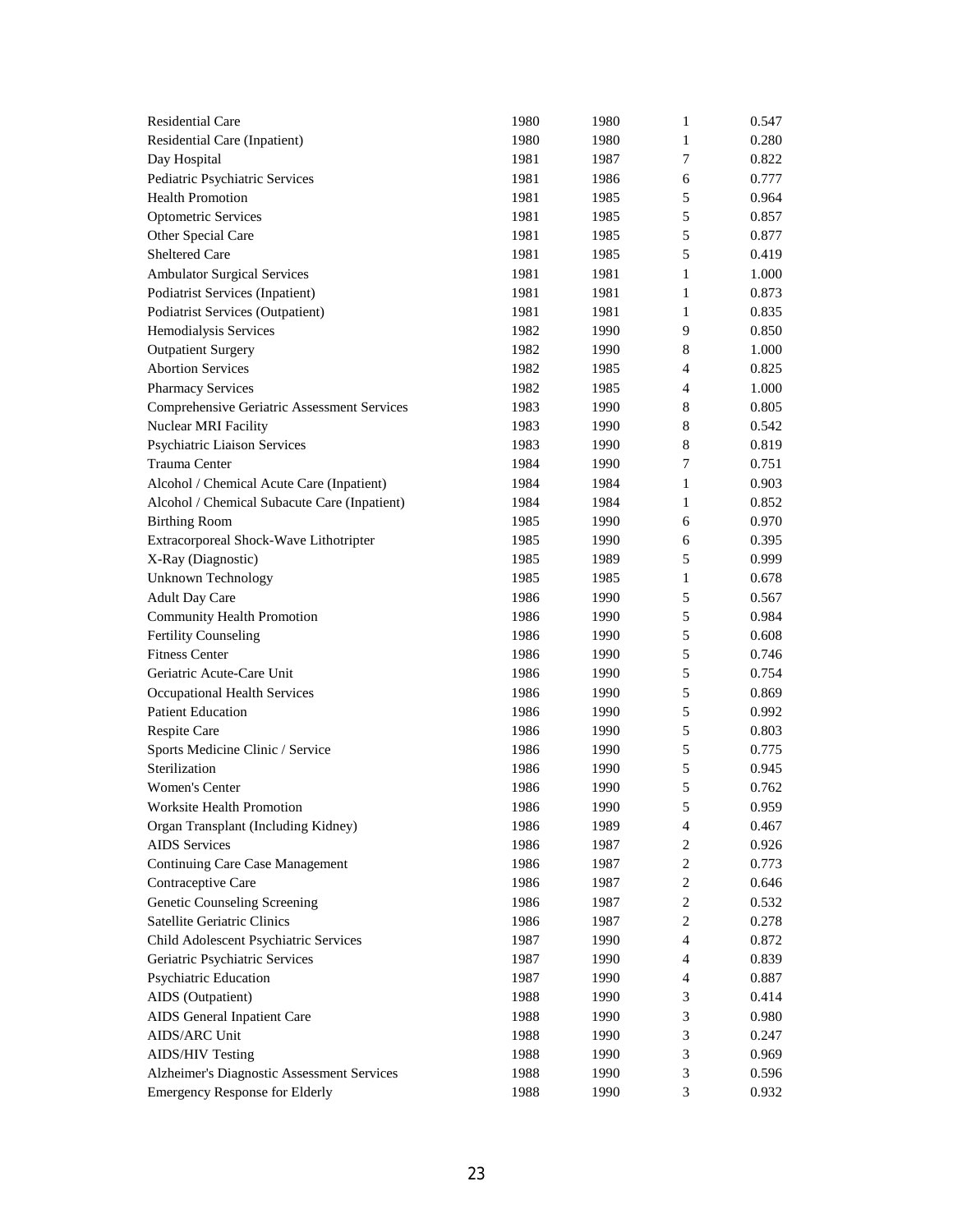| Geriatic Clinic                                       | 1988 | 1990 | 3              | 0.496 |
|-------------------------------------------------------|------|------|----------------|-------|
| In Vitro Fertilization                                | 1988 | 1990 | 3              | 0.379 |
| Medicare Certified Distinct Part Skilled Nursing Unit | 1988 | 1990 | 3              | 0.886 |
| Organized Social Work Services                        | 1988 | 1990 | 3              | 0.989 |
| Other Skilled Nursing Care                            | 1988 | 1990 | 3              | 0.891 |
| Senior Membership Program                             | 1988 | 1990 | 3              | 0.737 |
| Angioplasty                                           | 1989 | 1990 | 2              | 0.708 |
| <b>Arthritis Treatment Center</b>                     | 1989 | 1990 | 2              | 0.485 |
| <b>Emergency Social Work Services</b>                 | 1989 | 1990 | 2              | 0.911 |
| <b>Freestanding Outpatient Center</b>                 | 1989 | 1990 | $\overline{c}$ | 0.686 |
| <b>Hospital Based Outpatient Care Center</b>          | 1989 | 1990 | 2              | 0.998 |
| Orthopedic Surgery                                    | 1989 | 1990 | $\overline{c}$ | 0.972 |
| <b>Outpatient Social Work Services</b>                | 1989 | 1990 | 2              | 0.939 |
| <b>Bone Marrow Transplant</b>                         | 1990 | 1990 | 1              | 0.301 |
| Cardiac Rehabilitation                                | 1990 | 1990 | 1              | 0.924 |
| <b>Non-Invasive Cardiac Assessment</b>                | 1990 | 1990 | 1              | 0.970 |
| <b>Positron Emission Tomography Scanner</b>           | 1990 | 1990 | 1              | 0.267 |
| <b>Single Photo Emission Computed Tomography</b>      | 1990 | 1990 | 1              | 0.754 |
| Stereotactic Radiosurgery                             | 1990 | 1990 | 1              | 0.415 |
| <b>Tissue Transplant</b>                              | 1990 | 1990 |                | 0.432 |
|                                                       |      |      |                |       |

Notes: This table lists the 172 unique technologies from the AHA annual surveys between 1970 and 1990. For each technology, this table reports the first year the technology appears, the last year the technology appears, and the fraction of economic sub-region (ESR)-year observations that contain at least one hospital that has adopted the technology.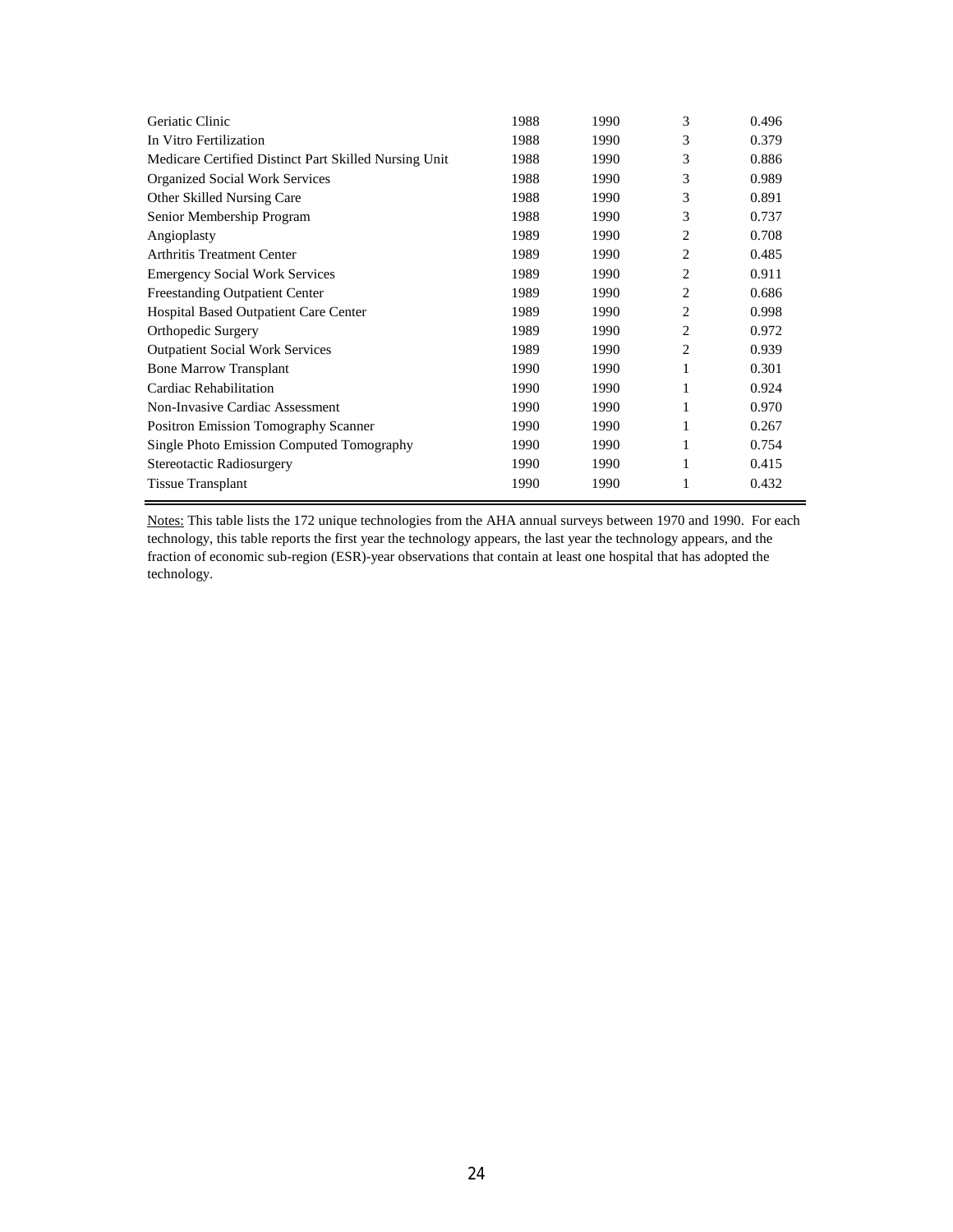|                                    |                              |         |         |         |         |         |                                                 | Panel A: IV Results |         |         |         |                |         |           |         |         |         |
|------------------------------------|------------------------------|---------|---------|---------|---------|---------|-------------------------------------------------|---------------------|---------|---------|---------|----------------|---------|-----------|---------|---------|---------|
|                                    |                              |         |         |         |         |         | Dependent Variable: Total Hospital Expenditures |                     |         |         |         |                |         |           |         |         |         |
|                                    | All                          | Drop    | Drop    | Drop    | Drop    | Drop    | Drop                                            | Drop                | Drop    | Drop    | Drop    | Drop           | Drop    | Drop      | Drop    | Drop    | Drop    |
|                                    | South                        | AL      | AR      | DE      | FL      | FL      | <b>GA</b>                                       | KY                  | LA      | MD      | MS      | N <sub>C</sub> | OK      | <b>SC</b> | TN      | ТX      | WV.     |
| $log(Income)_{it}$                 | 0.723                        | 0.702   | 0.725   | 0.695   | 0.725   | 0.694   | 0.838                                           | 0.714               | 0.706   | 0.655   | 0.782   | 0.677          | 0.823   | 0.764     | 0.680   | 0.461   | 0.750   |
|                                    | (0.214)                      | (0.226) | (0.216) | (0.216) | (0.216) | (0.219) | (0.183)                                         | (0.212)             | (0.272) | (0.215) | (0.214) | (0.235)        | (0.184) | (0.223)   | (0.222) | (0.695) | (0.248) |
|                                    | [0.004]                      | [0.008] | [0.005] | [0.006] | [0.005] | [0.007] | [0.000]                                         | [0.005]             | [0.021] | [0.009] | [0.003] | [0.012]        | [0.001] | [0.004]   | [0.009] | [0.518] | [0.009] |
| $R^2$                              | 0.968                        | 0.969   | 0.967   | 0.969   | 0.967   | 0.968   | 0.967                                           | 0.968               | 0.969   | 0.970   | 0.967   | 0.968          | 0.967   | 0.969     | 0.968   | 0.974   | 0.969   |
| N                                  | 2065                         | 1877    | 1918    | 2044    | 2054    | 2002    | 1900                                            | 1897                | 1939    | 1981    | 1939    | 1918           | 1897    | 1939      | 1918    | 1813    | 1939    |
|                                    | Panel B: First Stage Results |         |         |         |         |         |                                                 |                     |         |         |         |                |         |           |         |         |         |
|                                    |                              |         |         |         |         |         | Dependent Variable: Income                      |                     |         |         |         |                |         |           |         |         |         |
|                                    | All                          | Drop    | Drop    | Drop    | Drop    | Drop    | Drop                                            | Drop                | Drop    | Drop    | Drop    | Drop           | Drop    | Drop      | Drop    | Drop    | Drop    |
|                                    | South                        | AL      | AR      | DE      | DC      | FL      | <b>GA</b>                                       | <b>KY</b>           | LA      | MD      | MS      | N <sub>C</sub> | OK      | <b>SC</b> | TN      | TX      | WV      |
| Oil Reserves <sub>i</sub> $\times$ | 9.245                        | 9.312   | 9.386   | 9.182   | 9.205   | 9.236   | 9.347                                           | 9.874               | 8.997   | 9.007   | 9.349   | 8.660          | 8.892   | 9.051     | 9.164   | 21.641  | 8.236   |
| $log(oil price)_{t-1}$             | (2.216)                      | (2.375) | (2.303) | (2.222) | (2.215) | (2.285) | (2.356)                                         | (2.363)             | (2.015) | (2.221) | (2.303) | (2.127)        | (1.678) | (2.265)   | (2.311) | (4.879) | (1.831) |
|                                    | [0.001]                      | [0.002] | [0.001] | [0.001] | [0.001] | [0.001] | [0.001]                                         | [0.001]             | [0.001] | [0.001] | [0.001] | [0.001]        | [0.000] | [0.001]   | [0.001] | [0.001] | [0.001] |
| $R^2$                              | 0.983                        | 0.983   | 0.983   | 0.983   | 0.983   | 0.983   | 0.984                                           | 0.983               | 0.984   | 0.984   | 0.983   | 0.983          | 0.983   | 0.983     | 0.982   | 0.984   | 0.984   |
| N                                  | 2065                         | 1877    | 1918    | 2044    | 2054    | 2002    | 1900                                            | 1897                | 1939    | 1981    | 1939    | 1918           | 1897    | 1939      | 1918    | 1813    | 1939    |
| F-statistic                        | 17.41                        | 15.37   | 16.61   | 17.08   | 17.26   | 16.33   | 15.73                                           | 17.45               | 19.93   | 16.45   | 16.48   | 16.58          | 28.09   | 15.97     | 15.73   | 19.67   | 20.24   |

### Appendix Table A2: Results Leaving Out Each State in Census South

Notes: Table reports estimates of variants of estimating equation (10) by IV in Panel A and equation (11) by OLS in Panel B. In all specifications income and hospital expenditures are divided by hospital-utilization weighted measure of population (HUWP) and then logged. First column shows results from our baseline sample of all Southern states between 1970 and 1990 (see column 7 of Table 3 and column 3 of Table 4). Subsequent columns show the results when the state specified in the column heading is omitted from the analysis. Unit of observation is an economic sub-region (ESR)-year; all regressions include ESR and year fixed effects. Standard errors, adjusted to allow for an arbitrary variance-covariance matrix for each state over time, are in parentheses and p-values are in brackets.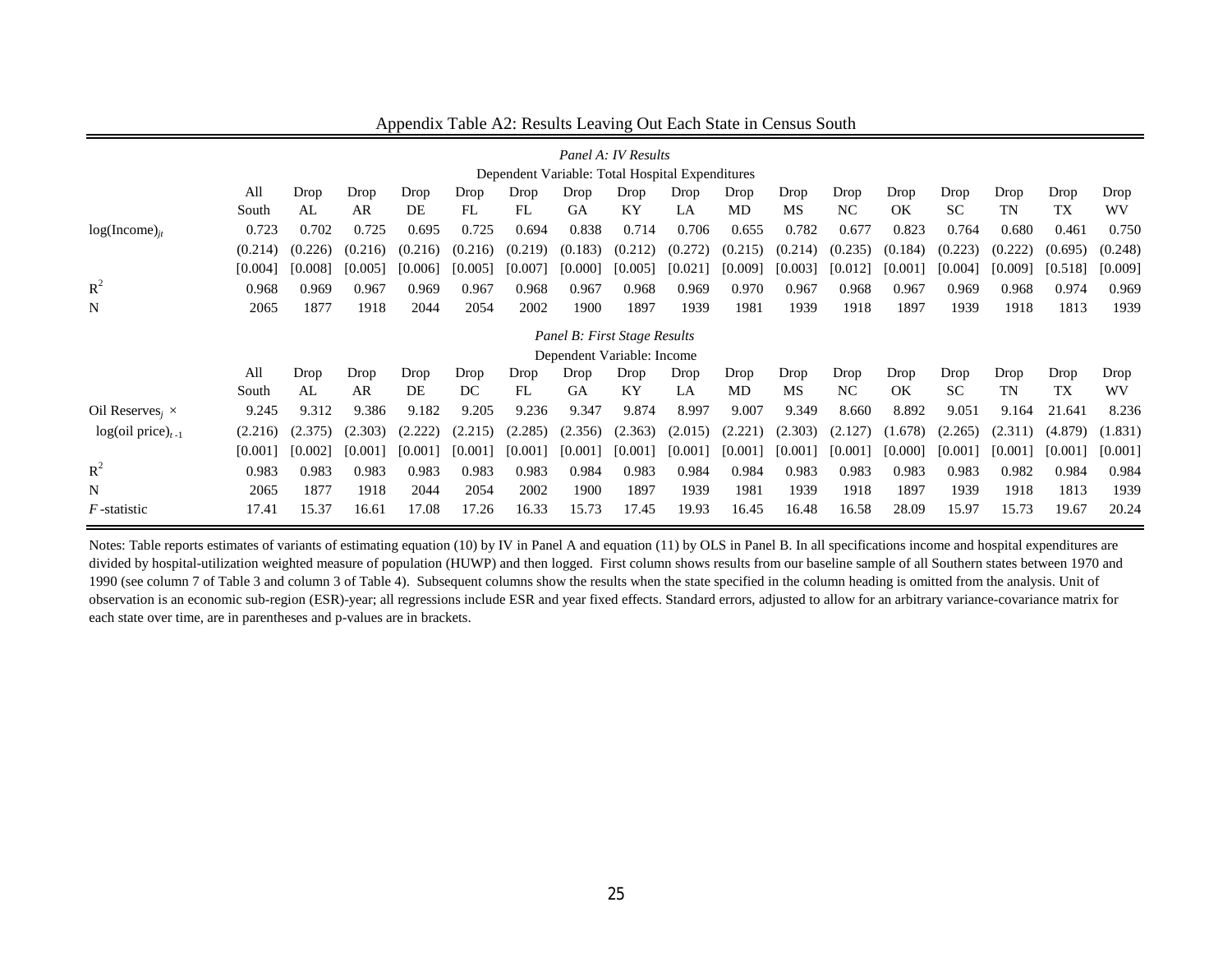|                                    | (1)             | (2)       | (3)                          | (4)                                       | (5)          | (6)       | (7)         |
|------------------------------------|-----------------|-----------|------------------------------|-------------------------------------------|--------------|-----------|-------------|
|                                    |                 |           |                              | Region                                    | <b>State</b> | 1970-1984 | Falsifi-    |
|                                    | <b>Baseline</b> |           | 5-year Lead Horse Race       | Trends                                    | Trends       | Subsample | cation Test |
|                                    |                 |           |                              | Panel A: IV and Reduced Form OLS Results  |              |           |             |
|                                    |                 |           |                              | Dependent Variable: Hospital Expenditures |              |           |             |
|                                    | IV              | IV        | IV                           | IV                                        | IV           | RF        | RF          |
| $log(Income)_{it}$                 | 0.723           | 0.992     | 0.697                        | 0.352                                     | 0.131        |           |             |
|                                    | (0.214)         | (0.306)   | (0.283)                      | (0.192)                                   | (0.118)      |           |             |
|                                    | [0.004]         | [0.005]   | [0.027]                      | [0.088]                                   | [0.286]      |           |             |
| Oil Reserves <sub>i</sub> $\times$ |                 |           |                              |                                           |              | 4.980     | $-3.107$    |
| $log(oil price)_{t-1}$             |                 |           |                              |                                           |              | (1.656)   | (4.044)     |
|                                    |                 |           |                              |                                           |              | [0.009]   | [0.455]     |
| Oil Reserves, $\times$             |                 | $-11.322$ |                              |                                           |              |           |             |
| $log(oil price)_{t+5}$             |                 | (7.830)   |                              |                                           |              |           |             |
|                                    |                 | [0.169]   |                              |                                           |              |           |             |
| $\mathbb{R}^2$                     | 0.968           | 0.964     | 0.970                        | 0.972                                     | 0.976        | 0.966     | 0.980       |
| N                                  | 2065            | 2065      | 2054                         | 2065                                      | 2065         | 1471      | 1487        |
|                                    |                 |           | Panel B: First Stage Results |                                           |              |           |             |
|                                    |                 |           | Dependent Variable: Income   |                                           |              |           |             |
| Oil Reserves <sub>i</sub> $\times$ | 9.245           | 8.186     | 8.219                        | 11.722                                    | 13.774       | 14.172    |             |
| $log(oil price)_{t-1}$             | (2.271)         | (2.157)   | (2.387)                      | (3.004)                                   | (3.951)      | (3.481)   |             |
|                                    | [0.001]         | [0.002]   | [0.004]                      | [0.001]                                   | [0.003]      | [0.001]   |             |
| Oil Reserves <sub>i</sub> $\times$ |                 | 4.821     |                              |                                           |              |           |             |
| $log(oil price)_{t+5}$             |                 | (3.291)   |                              |                                           |              |           |             |
|                                    |                 | [0.164]   |                              |                                           |              |           |             |
| $R^2$                              | 0.983           | 0.983     | 0.984                        | 0.984                                     | 0.985        | 0.986     |             |
| $\mathbf N$                        | 2065            | 2065      | 2054                         | 2065                                      | 2065         | 1471      |             |
| F-statistic                        | 16.577          | 14.396    | 11.853                       | 15.222                                    | 12.154       | 16.571    |             |

Appendix Table A3: Examination of Identifying Assumption

Notes: Table reports results from estimating variants of equation (10) by IV in Panel A, except in columns 6 and 7 which show variants of equation (12) estimated by OLS in Panel A; table reports results from estimating variants of equation (11) by OLS in Panel B. All dependent variables are in logs. In all columns hospital expenditures and income are divided by a hospital-utilization weighted measure of population (HUWP) before taking logs. Unit of observation is an economic subregion (ESR)-year, and all columns include ESR and year fixed effects. In columns 1 through 5 the sample is all Southern states between 1970 and 1990. Column 1 reproduces baseline results (see column 7 of Table 3 and column 3 of Table 4). Column 2 includes a 5-year lead of the instrument as a control variable. Column 3 includes several additional interaction terms as control variables in a "horse race"; the interaction terms are the log oil price interacted with each of the following variables: hospital expenditures in 1969, hospital beds in 1969, population in 1970, wage bill in 1970, and employment in 1970. Column 4 adds region-specific linear time trends for the three Census regions in the South. Column 5 includes statespecific linear time trends for the 16 Southern states. Column 6 produces the first stage and reduced form results for 1970 to 1984 as comparison to the falsification test in column 7, which "grafts" the same oil price series in 1970 to 1984 onto the hospital data in 1955 to 1969. Standard errors, adjusted to allow for an arbitrary variance-covariance matrix for each state over time, are in parentheses and p-values are in brackets.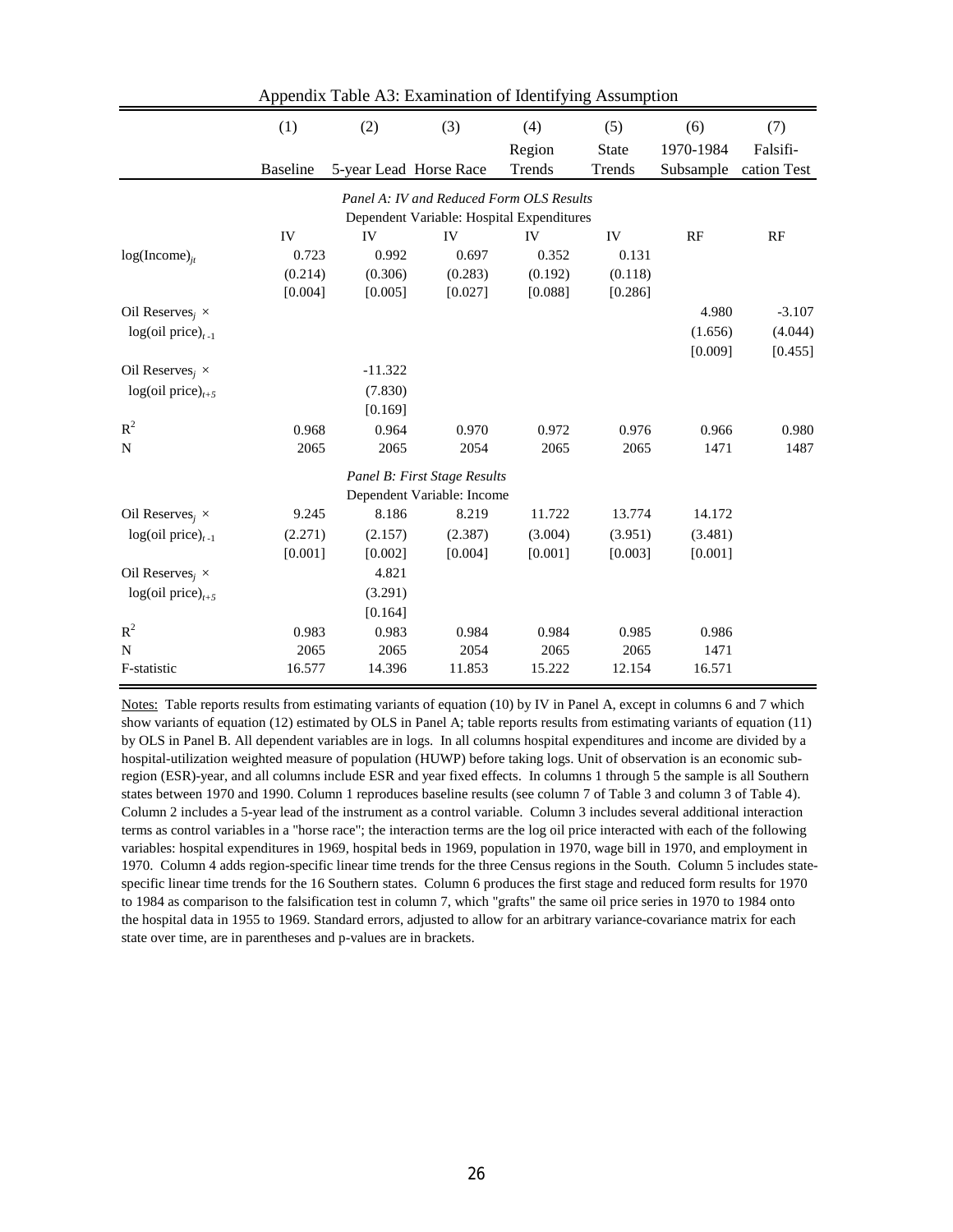|                                              | Dependent Variable: Hospital Expenditures |         |         |         |         |         |
|----------------------------------------------|-------------------------------------------|---------|---------|---------|---------|---------|
|                                              | (1)                                       | (2)     | (3)     | (4)     | (5)     | (6)     |
| $log(Income)_{it}$                           | 0.723                                     | 0.491   | 0.640   | 0.632   | 1.095   | 0.860   |
|                                              | (0.214)                                   | (0.145) | (0.194) | (0.205) | (0.670) | (0.870) |
|                                              | [0.004]                                   | [0.004] | [0.005] | [0.008] | [0.123] | [0.339] |
| $R^2$                                        | 0.968                                     | 0.971   | 0.969   | 0.970   | 0.962   | 0.966   |
| N                                            | 2065                                      | 2065    | 2065    | 2065    | 2065    | 2065    |
|                                              | Panel B: First Stage Results              |         |         |         |         |         |
|                                              | Dependent Variable: Income                |         |         |         |         |         |
|                                              | (1)                                       | (2)     | (3)     | (4)     | (5)     | (6)     |
| Oil Reserves <sub>i</sub> $\times$           | 9.245                                     |         |         |         |         |         |
| $log(oil price)_{t-1}$                       | (2.216)                                   |         |         |         |         |         |
|                                              | [0.001]                                   |         |         |         |         |         |
| Oil Reserves <sub>i</sub> $\times$           |                                           | 0.886   |         |         |         |         |
| oil price $_{t-1}$                           |                                           | (0.200) |         |         |         |         |
|                                              |                                           | [0.000] |         |         |         |         |
| Oil Reserves, $\times$                       |                                           |         | 10.080  |         |         |         |
| $log(oil price)_{t}$                         |                                           |         | (2.467) |         |         |         |
|                                              |                                           |         | [0.001] |         |         |         |
| max(Oil Reserves,                            |                                           |         |         | 12.646  |         |         |
| 95th percentile) $\times$                    |                                           |         |         | (2.523) |         |         |
| $log(oil price)_{t-1}$                       |                                           |         |         | [0.000] |         |         |
| 1{Oil Reserves > 0} $\times$                 |                                           |         |         |         | 0.041   |         |
| $log(oil price)_{t-1}$                       |                                           |         |         |         | (0.014) |         |
|                                              |                                           |         |         |         | [0.012] |         |
| 1{Oil Reserves > 0} $\times$                 |                                           |         |         |         |         | 0.808   |
| Mining share of labor force in 1970 $\times$ |                                           |         |         |         |         | (0.240) |
| $log(oil price)_{t-1}$                       |                                           |         |         |         |         | [0.004] |
| $R^2$                                        | 0.983                                     | 0.984   | 0.983   | 0.983   | 0.984   | 0.983   |
| N                                            | 2065                                      | 2065    | 2065    | 2065    | 2065    | 2065    |
| F-statistic                                  | 17.41                                     | 19.71   | 16.69   | 25.12   | 8.22    | 11.36   |

Appendix Table A4: Alternative Specifications of Instrument

*Panel A: IV Results*

Notes: Table reports estimates of variants of estimating equation (10) by IV in Panel A and equation (11) by OLS in Panel B. The specifications vary in their definition of the instrument, which is given in the lefthand column of Panel B. Unit of analysis is an economic sub-region (ESR)-year. All dependent variables are in logs. In all columns hospital expenditures and income are divided by a hospitalutilization weighted measure of population (HUWP) before taking logs. The sample is ESRs in Southern states between 1970 and 1990. Column 1 reproduces baseline results (see column 7 of Table 3 and column 3 of Table 4). 1(Oil Reserves > 0) is an indicator variable for whether the ESR has any large oil wells. All columns include ESR fixed effects and year fixed effects. Standard errors, adjusted to allow for an arbitrary variance-covariance matrix for each state over time, are in parentheses and p-values are in brackets.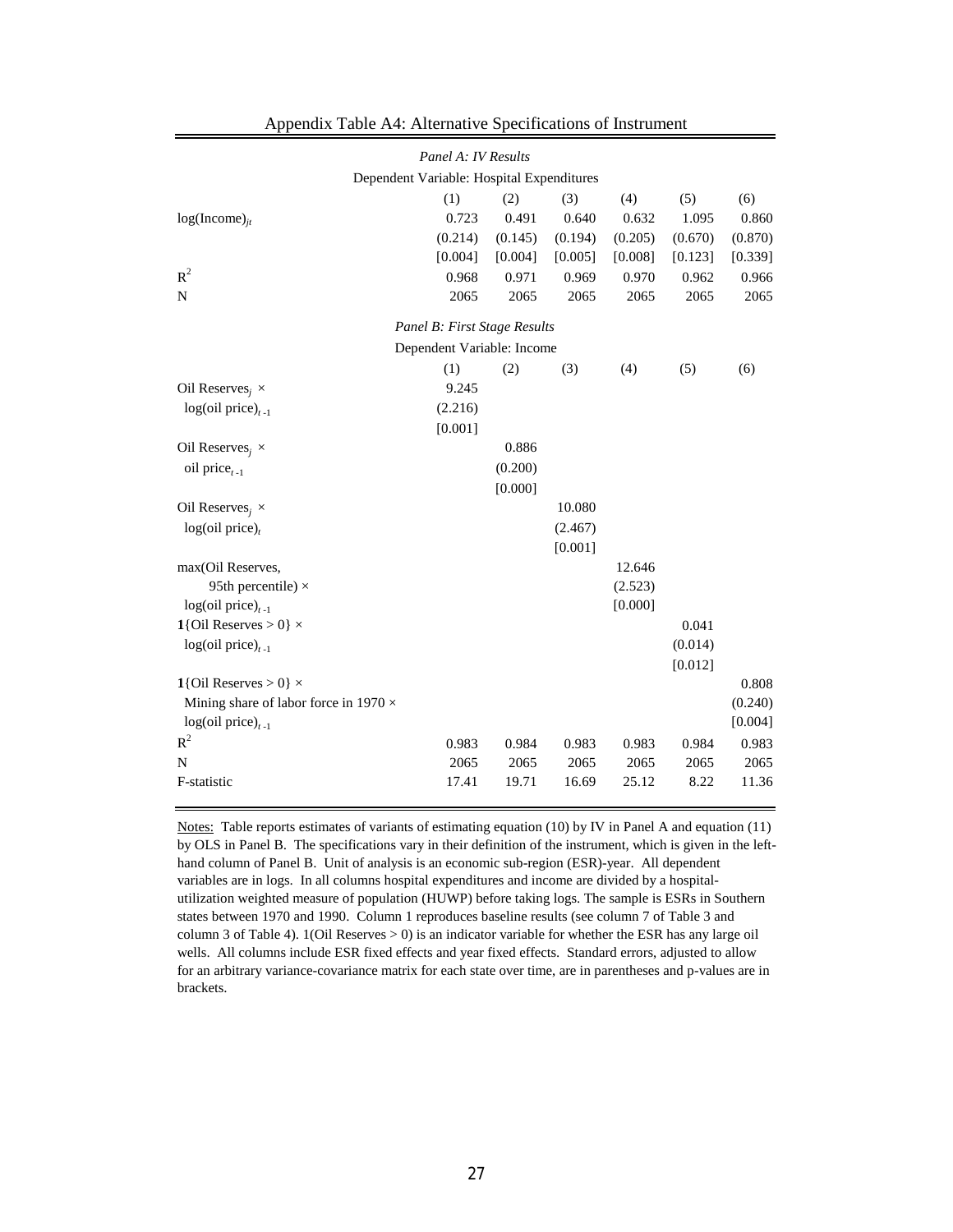|                                  |                 |               | Dependent Variable: Hospital Expenditures |               |               |              |              |
|----------------------------------|-----------------|---------------|-------------------------------------------|---------------|---------------|--------------|--------------|
|                                  | (1)             | (2)           | (3)                                       | (4)           | (5)           | (6)          | (7)          |
|                                  |                 |               |                                           |               |               | Lagged       | Arellano-    |
|                                  | <b>Baseline</b> |               |                                           |               |               | Dep. Var.    | Bond         |
|                                  | IV              | <b>IV-GLS</b> | <b>IV-GLS</b>                             | <b>IV-GLS</b> | <b>IV-GLS</b> | IV           | IV           |
|                                  |                 |               |                                           | State-        | State-        |              |              |
|                                  | Cluster at      | Common        | Common                                    | specific      | specific      | Cluster at   | Cluster at   |
| Within-panel serial correlation  | <b>State</b>    | AR(1)         | AR(2)                                     | AR(1)         | AR(2)         | <b>State</b> | <b>State</b> |
| $log(Income)_{it}$               | 0.697           | 0.963         | 1.111                                     | 0.724         | 0.770         | 0.491        | 0.120        |
| (A)                              | (0.216)         | (0.505)       | (0.681)                                   | (0.263)       | (0.287)       | (0.135)      | (0.067)      |
|                                  | [0.006]         | [0.057]       | [0.103]                                   | [0.006]       | [0.007]       | [0.002]      | [0.075]      |
| $log(Total Hospital Exp.)_{t-1}$ |                 |               |                                           |               |               | 0.426        | 0.154        |
| (B)                              |                 |               |                                           |               |               | (0.088)      | (0.047)      |
|                                  |                 |               |                                           |               |               | [0.000]      | [0.001]      |
| Implied long-run effect          |                 |               |                                           |               |               | 0.856        | 0.142        |
| $(A/(1-B))$                      |                 |               |                                           |               |               | (0.214)      | (0.080)      |
|                                  |                 |               |                                           |               |               | [0.001]      | [0.077]      |
| N                                | 2016            | 2016          | 2016                                      | 2016          | 2016          | 1966         | 1966         |

### Appendix Table A5: IV-GLS and Lagged Depedendent Variable

Notes: Table reports results from estimating variants of equation (10) by IV. The sample is all Southern states between 1970 and 1990. Unit of observation is an economic sub-region (ESR)-year. All specifications include ESR fixed effects and year fixed effects. In all columns, income and hospital expenditures are divided by a hospital-utilization weighted measure of population (HUWP) before taking logs. For columns 1 through 5, the baseline sample is modified to only include the 96 (of 99) ESRs with data for all 21 years between 1970 and 1990. Column 1 produces baseline IV results with this modified sample. Columns 2 through 5 report IV-GLS results. In column 2,  $\rho_1$  is estimated to be 0.585. In column 3,  $\rho_1$  is estimated to be 0.508 and  $\rho_2$  is estimated to be 0.127. In column 4,  $\rho_1$  is estimated separately by state; estimated values of  $\rho_1$  range from 0.155 to 0.887 with mean 0.604 and s.d. 0.240. In column 5,  $\rho_1$  and  $\rho_2$  are estimated separately by state; estimated values of  $\rho_1$ range from 0.118 to 0.747 with mean 0.487 and s.d. 0.200, and estimated values of  $\rho_2$  range from 0.041 to .341 with mean 0.192 and s.d. 0.083. Column 6 includes a lagged dependent variable as a control. Column 7 uses the Arellano-Bond GMM dynamic panel estimator. In columns 6 and 7 the standard error on the implied longrun effect is estimated using the delta method.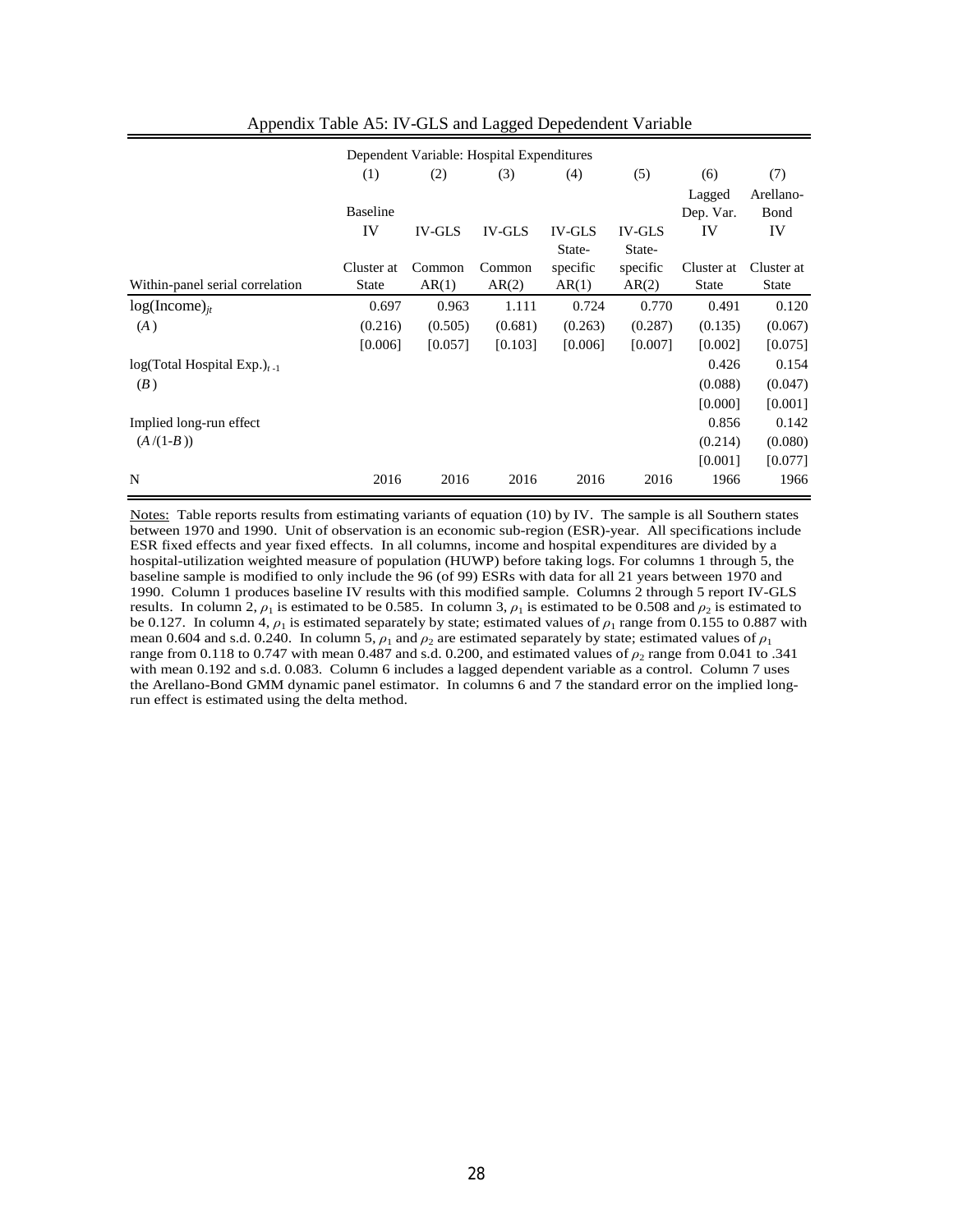|                                    |                    | Appendix Table A6: Hospital Spending Versus Overall Health Spending |          |                                      |          |                  |          |          |          |
|------------------------------------|--------------------|---------------------------------------------------------------------|----------|--------------------------------------|----------|------------------|----------|----------|----------|
|                                    | (1)                | (2)                                                                 | (3)      | (4)                                  | (5)      | (6)              | (7)      | (8)      | (9)      |
|                                    | <b>First Stage</b> |                                                                     |          |                                      |          |                  |          |          |          |
| Regression:                        | <b>OLS</b>         | IV                                                                  | IV       | IV                                   | IV       | ${\rm IV}$       | IV       | IV       | IV       |
|                                    |                    |                                                                     |          |                                      |          | Drugs and        |          |          |          |
|                                    |                    |                                                                     |          | Physician                            |          | Other<br>Medical |          |          | Other    |
| Dependent                          |                    | <b>Total Health</b>                                                 | Hospital | and Other                            | Dental   | Non-             | Vision   | Nursing  | Health   |
| Variable:                          | Income             | Care Exp.                                                           | Exp.     | Services                             | Services | durables         | Products | Care     | Services |
|                                    |                    |                                                                     |          |                                      |          |                  |          |          |          |
|                                    | (1)                | (2)                                                                 |          | Panel A: Southern States Only<br>(4) |          | (6)              | (7)      | (8)      | (9)      |
| Oil Reserves <sub>i</sub> $\times$ | 3.626              |                                                                     | (3)      |                                      | (5)      |                  |          |          |          |
| $log(oil price)_{t-1}$             | (0.776)            |                                                                     |          |                                      |          |                  |          |          |          |
|                                    | [0.000]            |                                                                     |          |                                      |          |                  |          |          |          |
| $log(Income)_{it}$                 |                    | 0.055                                                               | 0.067    | 0.179                                | 0.622    | 0.248            | 1.187    | $-1.302$ | $-0.359$ |
|                                    |                    | (0.077)                                                             | (0.157)  | (0.152)                              | (0.100)  | (0.120)          | (0.516)  | (0.321)  | (0.228)  |
|                                    |                    | [0.484]                                                             | [0.675]  | [0.257]                              | [0.000]  | [0.057]          | [0.036]  | [0.001]  | [0.137]  |
| $R^2$                              | 0.985              | 0.998                                                               | 0.995    | 0.996                                | 0.991    | 0.993            | 0.914    | 0.926    | 0.963    |
| ${\bf N}$                          | 236                | 236                                                                 | 236      | 236                                  | 236      | 236              | 236      | 236      | 236      |
| $F$ -statistic                     | 21.81              |                                                                     |          |                                      |          |                  |          |          |          |
| Share of Total                     |                    |                                                                     | 46.30%   | 24.73%                               | 5.17%    | 11.33%           | 1.80%    | 7.02%    | 3.44%    |
| Health Care Exp.                   |                    |                                                                     |          |                                      |          |                  |          |          |          |
|                                    |                    |                                                                     |          | Panel B: All U.S.                    |          |                  |          |          |          |
|                                    | (1)                | (2)                                                                 | (3)      | (4)                                  | (5)      | (6)              | (7)      | (8)      | (9)      |
| Oil Reserves <sub>i</sub> $\times$ | 3.162              |                                                                     |          |                                      |          |                  |          |          |          |
| $log(oil price)_{t-1}$             | (0.586)            |                                                                     |          |                                      |          |                  |          |          |          |
|                                    | [0.000]            |                                                                     |          |                                      |          |                  |          |          |          |
| $log(Income)_{it}$                 |                    | 0.098                                                               | 0.139    | 0.365                                | 0.650    | 0.307            | 0.748    | $-1.944$ | $-0.953$ |
|                                    |                    | (0.167)                                                             | (0.151)  | (0.186)                              | (0.173)  | (0.112)          | (0.824)  | (0.968)  | (0.758)  |
|                                    |                    | [0.558]                                                             | [0.361]  | [0.056]                              | [0.000]  | [0.009]          | [0.368]  | [0.050]  | [0.214]  |
| $R^2$                              | 0.98               | 0.996                                                               | 0.965    | 0.974                                | 0.986    | 0.989            | 0.879    | 0.918    | 0.915    |
| $\mathbf N$                        | 729                | 729                                                                 | 729      | 729                                  | 729      | 729              | 729      | 729      | 729      |
| $F$ -statistic                     | 29.11              |                                                                     |          |                                      |          |                  |          |          |          |
| Share of Total<br>Health Care Exp. |                    |                                                                     | 45.06%   | 25.04%                               | 6.07%    | 10.40%           | 2.02%    | 8.57%    | 3.39%    |

Notes: Table reports first stage results of estimating equation (11) by OLS in column 1; remaining columns report estimates of variants of estimating equation (10) by IV. Unit of observation is a State-year in all columns. Dependent variables are various measures of health care expenditures from the Health Care Finance Administration (HCFA). HCFA data are available in 1972, 1976 - 1978, and 1980-1990. All dependent variables and income are in logs and divided by a hospital-utilization weighted measure of population (HUWP). In all columns income is divided by HUWP before taking logs. Sample is Southern states in Panel A and All U.S. (except Alaska and Virginia) in Panel B. Standard errors, adjusted to allow for an arbitrary variance-covariance matrix for each state over time, are in parentheses and p-values are in brackets.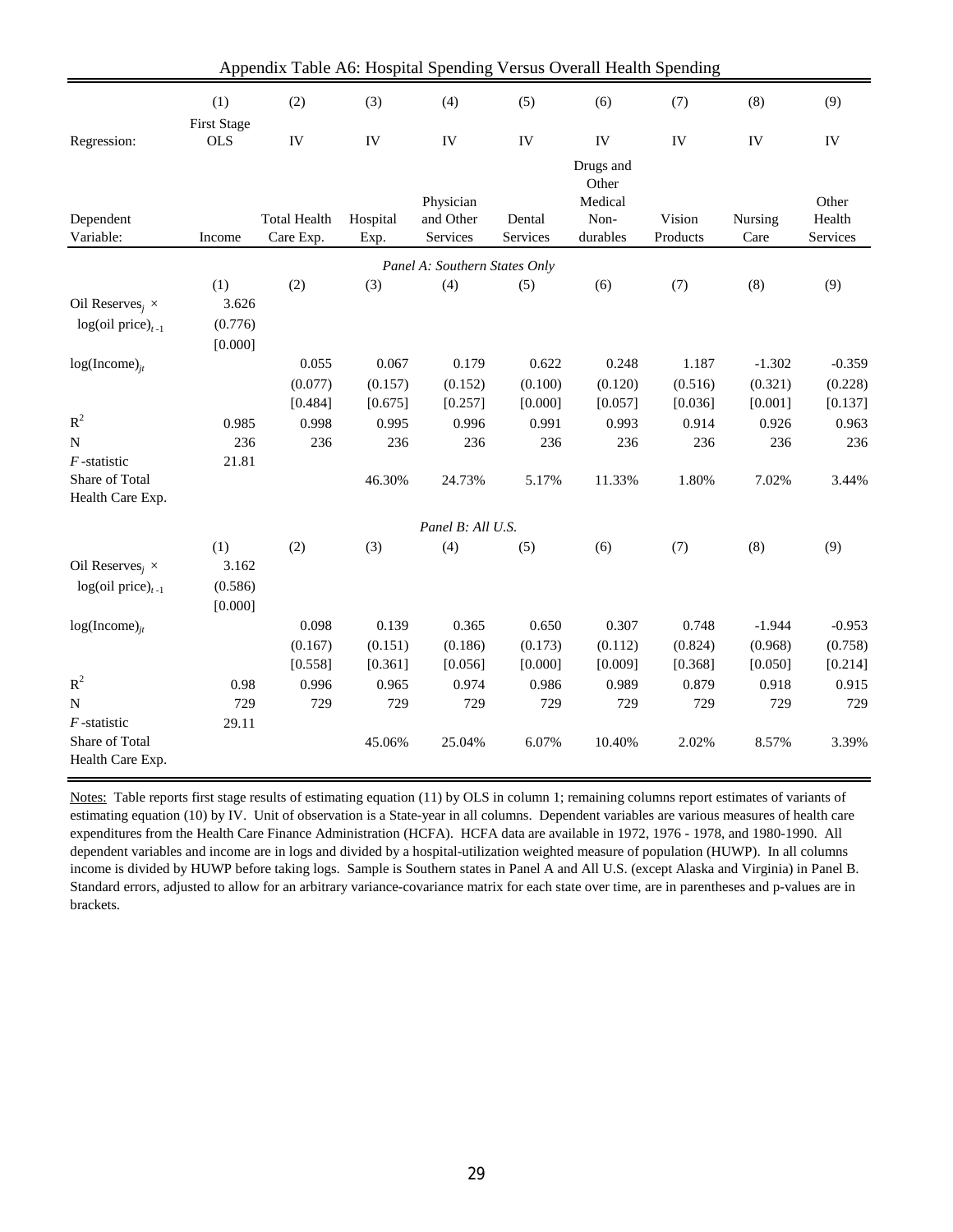| Panel A: IV Results                |                                           |            |            |            |  |  |  |  |
|------------------------------------|-------------------------------------------|------------|------------|------------|--|--|--|--|
|                                    | Dependent Variable: Hospital Expenditures |            |            |            |  |  |  |  |
|                                    | (1)                                       | (2)        | (3)        | (4)        |  |  |  |  |
| $log(Income)_{it}$                 | 0.550                                     | 0.451      | 0.740      | 0.568      |  |  |  |  |
|                                    | (0.230)                                   | (0.160)    | (0.359)    | (0.263)    |  |  |  |  |
|                                    | [0.030]                                   | [0.013]    | [0.045]    | [0.036]    |  |  |  |  |
| $R^2$                              | 0.992                                     | 0.993      | 0.981      | 0.982      |  |  |  |  |
| N                                  | 326                                       | 326        | 1015       | 1015       |  |  |  |  |
|                                    | Panel B: First Stage Results              |            |            |            |  |  |  |  |
| Dependent Variable: Income         |                                           |            |            |            |  |  |  |  |
|                                    | (1)                                       | (2)        | (3)        | (4)        |  |  |  |  |
| Oil Reserves <sub>i</sub> $\times$ | 2.564                                     | 3.128      | 2.220      | 2.895      |  |  |  |  |
| $log(oil price)_{t-1}$             | (0.523)                                   | (0.851)    | (0.443)    | (0.682)    |  |  |  |  |
|                                    | [0.000]                                   | [0.002]    | [0.000]    | [0.000]    |  |  |  |  |
| $R^2$                              | 0.989                                     | 0.990      | 0.985      | 0.983      |  |  |  |  |
| N                                  | 326                                       | 326        | 1015       | 1015       |  |  |  |  |
| F-statistic                        | 24.05                                     | 13.50      | 25.10      | 18.05      |  |  |  |  |
|                                    | <i>Specification</i>                      |            |            |            |  |  |  |  |
|                                    | (1)                                       | (2)        | (3)        | (4)        |  |  |  |  |
| Income definition                  | Payroll                                   | <b>GSP</b> | Payroll    | GSP        |  |  |  |  |
| Geographic sample                  | South                                     | South      | <b>USA</b> | <b>USA</b> |  |  |  |  |

#### Appendix Table A7: Labor Income vs. All Income

Notes: Table reports estimates of variants of estimating equation (10) by IV in Panel A and equation (11) by OLS in Panel B. Unit of observation is a State-year in all columns. In all specifications income and hospital expenditures are divided by hospital-utilization weighted measure of population (HUWP) and then logged. Bottom rows define the specification variants; these are the definition of income (Payroll as in the baseline specification or Gross State Product (GSP)) and the geographic sample (South or all US). In all columns the years of analysis are 1970 - 1990. The sample is all Southern states between 1970 and 1990 in columns 1 and 2; columns 3 and 4 expand sample to all US (except Alaska and Virginia). Column 1 reproduces results from column 6 in Table 4 (Panel A) and column 8 of Table 3 (Panel B). All regressions include state and year fixed effects. Standard errors, adjusted to allow for an arbitrary variancecovariance matrix for each state over time, are in parentheses and p-values are in brackets.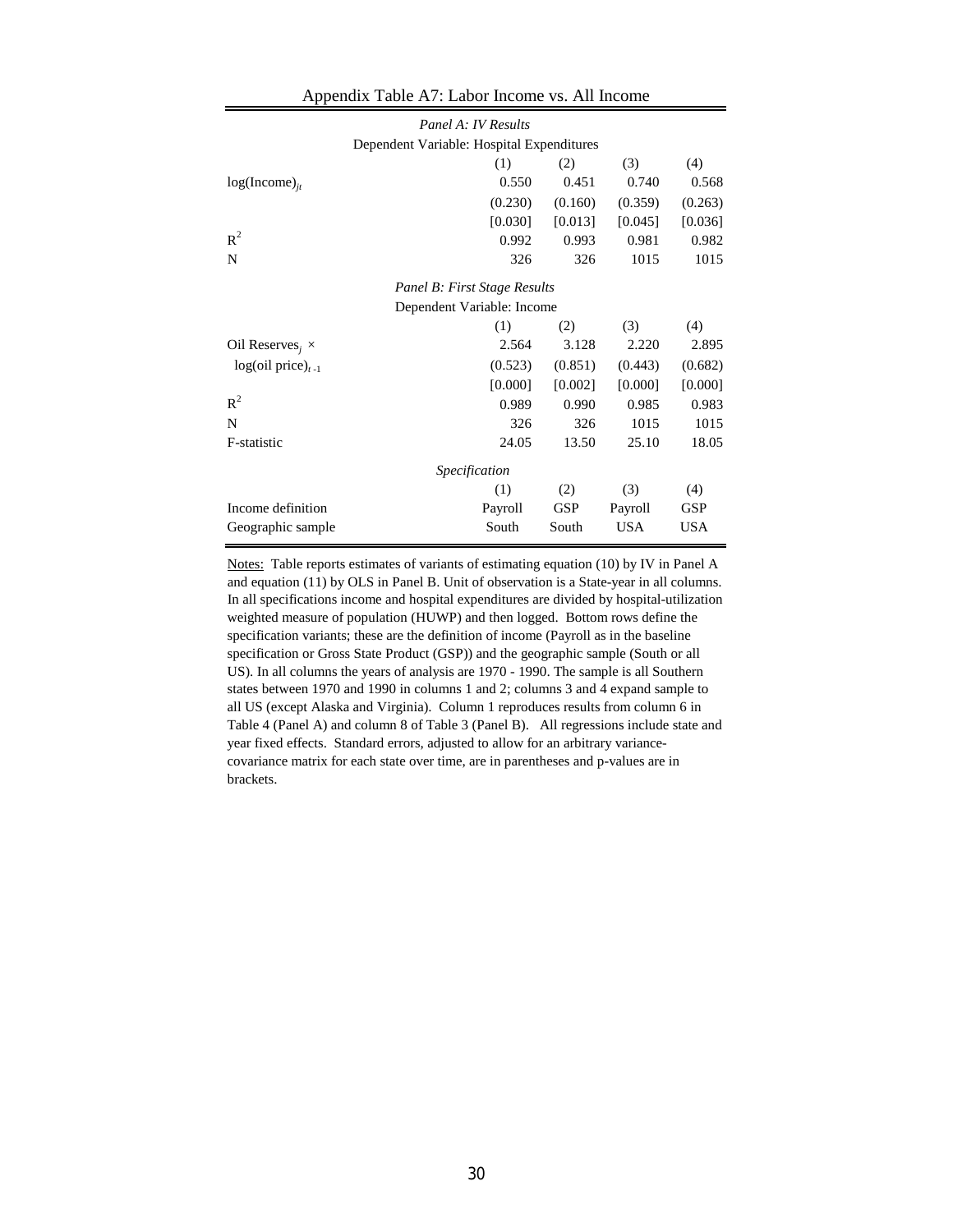|                               | (1)     | (2)     | (3)               | (4)                                          | (5)      | (6)             |  |  |  |  |
|-------------------------------|---------|---------|-------------------|----------------------------------------------|----------|-----------------|--|--|--|--|
|                               |         |         |                   | <b>Industry-specific Gross State Product</b> |          |                 |  |  |  |  |
|                               | Amuse-  |         | Legal             | Other                                        |          | Health          |  |  |  |  |
|                               | ment    | Hotels  | Services          | Services                                     | Food     | <b>Services</b> |  |  |  |  |
| Panel A: Southern States Only |         |         |                   |                                              |          |                 |  |  |  |  |
| $log(Income)_{it}$            | 0.900   | 0.835   | 1.635             | 1.375                                        | $-0.009$ | $-0.048$        |  |  |  |  |
|                               | (0.385) | (0.319) | (0.317)           | (0.387)                                      | (0.416)  | (0.181)         |  |  |  |  |
|                               | [0.034] | [0.019] | [0.000]           | [0.003]                                      | [0.984]  | [0.793]         |  |  |  |  |
| $R^2$                         | 0.984   | 0.984   | 0.991             | 0.989                                        | 0.965    | 0.996           |  |  |  |  |
| N                             | 326     | 326     | 326               | 308                                          | 324      | 326             |  |  |  |  |
|                               |         |         | Panel B: All U.S. |                                              |          |                 |  |  |  |  |
| $log(Income)_{it}$            | 1.080   | 0.940   | 1.749             | 1.400                                        | 0.255    | 0.207           |  |  |  |  |
|                               | (0.384) | (0.397) | (0.291)           | (0.270)                                      | (0.356)  | (0.412)         |  |  |  |  |
|                               | [0.007] | [0.022] | [0.000]           | [0.000]                                      | [0.477]  | [0.617]         |  |  |  |  |
| $R^2$                         | 0.975   | 0.978   | 0.988             | 0.984                                        | 0.977    | 0.994           |  |  |  |  |
| N                             | 1013    | 1015    | 1015              | 989                                          | 1013     | 1015            |  |  |  |  |

Appendix Table A8: Income Elasticity of Other Goods

Notes: Table reports results from estimating variants of equation (10) by IV. Dependent variables are given in column headings. All dependent variables are in logs, and all dependent variables and income are divided by a hospital-utilization weighted measure of population (HUWP) before taking logs. The sample is all Southern states between 1970 and 1990 in Panel A and all US states (except Alaska and Virginia) between 1970 and 1990 in Panel B. Unit of analysis is a state-year. All columns include state and year fixed effects. Dependent variable is the Gross State Product for various industries, as indicated by column headings. Standard errors, adjusted to allow for an arbitrary variance-covariance matrix for each state over time, are in parentheses and p-values are in brackets.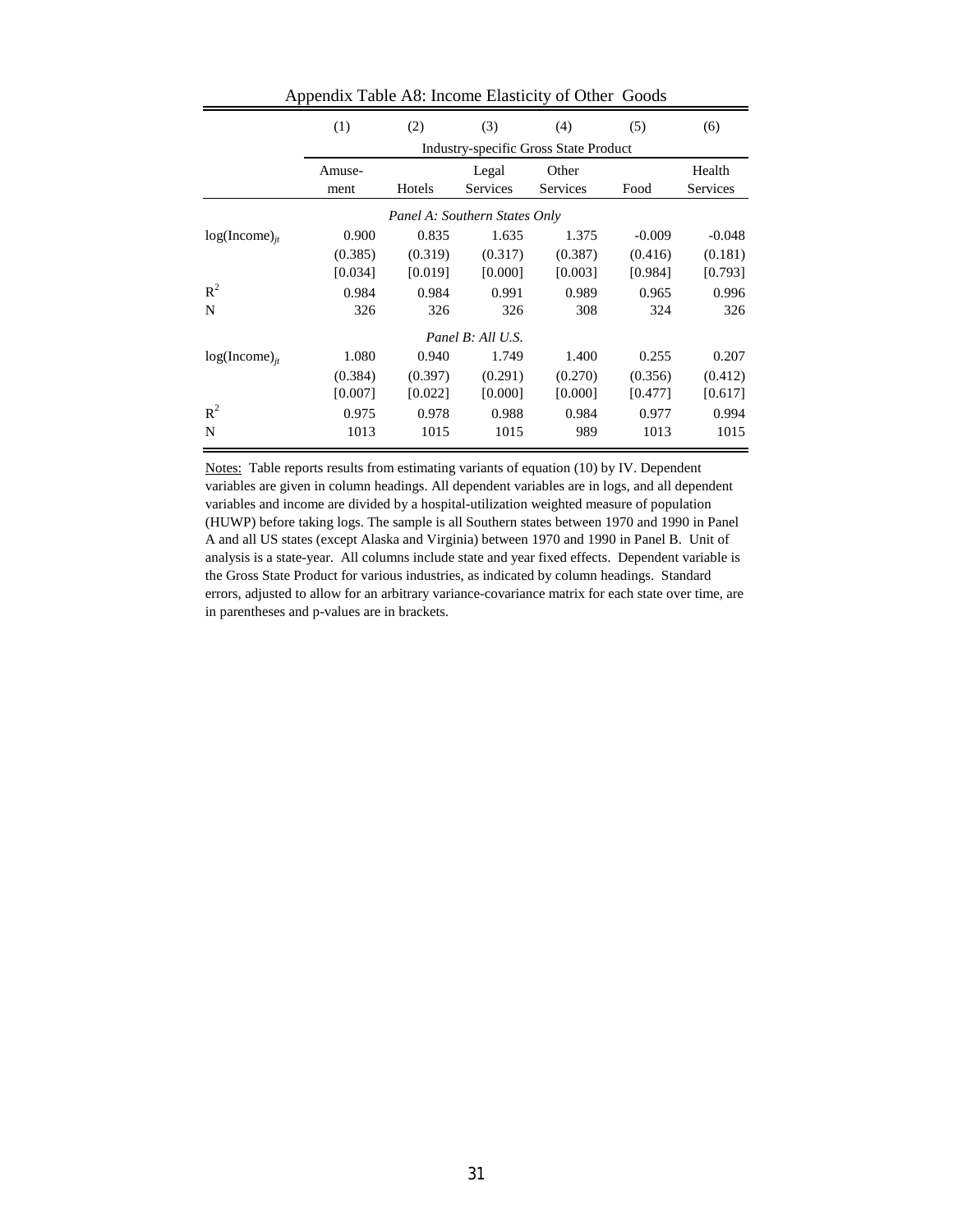| Dependent Variable: Hospital Expenditures |                          |          |            |            |  |  |  |  |  |  |  |  |  |  |
|-------------------------------------------|--------------------------|----------|------------|------------|--|--|--|--|--|--|--|--|--|--|
|                                           | (4)<br>(1)<br>(3)<br>(2) |          |            |            |  |  |  |  |  |  |  |  |  |  |
|                                           |                          |          | Reduced    | Reduced    |  |  |  |  |  |  |  |  |  |  |
|                                           |                          |          | Form       | Form       |  |  |  |  |  |  |  |  |  |  |
| Regression:                               | IV                       | IV       | <b>OLS</b> | <b>OLS</b> |  |  |  |  |  |  |  |  |  |  |
| Oil Reserves <sub>i</sub> $\times$        |                          |          | 6.680      | 10.567     |  |  |  |  |  |  |  |  |  |  |
| $log(oil price)_{t-1}$                    |                          |          | (2.099)    | (7.511)    |  |  |  |  |  |  |  |  |  |  |
|                                           |                          |          | [0.006]    | [0.180]    |  |  |  |  |  |  |  |  |  |  |
| $log(Income)_{it}$                        | 0.725                    | 0.833    |            |            |  |  |  |  |  |  |  |  |  |  |
|                                           | (0.216)                  | (0.369)  |            |            |  |  |  |  |  |  |  |  |  |  |
|                                           | [0.005]                  | [0.040]  |            |            |  |  |  |  |  |  |  |  |  |  |
| $log(Income)_{it}$ ×                      |                          | $-0.066$ |            |            |  |  |  |  |  |  |  |  |  |  |
| $log(Income)_{i,t=1970}$                  |                          | (0.143)  |            |            |  |  |  |  |  |  |  |  |  |  |
|                                           |                          | [0.652]  |            |            |  |  |  |  |  |  |  |  |  |  |
| { Oil Reserves <sub>i</sub> $\times$      |                          |          |            | -487.728   |  |  |  |  |  |  |  |  |  |  |
| $log(oil price)_{t-1}$ <sup>2</sup>       |                          |          |            | (717.177)  |  |  |  |  |  |  |  |  |  |  |
|                                           |                          |          |            | [0.507]    |  |  |  |  |  |  |  |  |  |  |
| $R^2$                                     | 0.967                    | 0.965    | 0.973      | 0.973      |  |  |  |  |  |  |  |  |  |  |
| N                                         | 2054                     | 2054     | 2065       | 2065       |  |  |  |  |  |  |  |  |  |  |
| -1 standard deviation                     | 0.725                    | 0.862    | 6.680      | 11.855     |  |  |  |  |  |  |  |  |  |  |
| Marginal Effect at Mean                   | 0.725                    | 0.833    | 6.680      | 10.567     |  |  |  |  |  |  |  |  |  |  |
| +1 standard deviation                     | 0.725                    | 0.804    | 6.680      | 9.278      |  |  |  |  |  |  |  |  |  |  |

### Appendix Table A9: Decomposition and Tests for Nonlinear Effects

Notes: Table reports IV estimates of variants of equation (10) in columns 1 and 2 and OLS estimates of a variant of equation (12) in columns 3 and 4. The unit of anlaysis is an economic sub-region (ESR)-year, and the regressions include ESR fixed effects and year fixed effects. All dependent variables are in logs. In all columns hospital expenditures and income are divided by a hospital-utilization weighted measure of population (HUWP) before taking logs. The sample is all Southern states between 1970 and 1990. Note that the results in columns 1 and 3 differ slightly from baseline results in Table 4 because the sample does not include Washington, DC (DC is dropped because there is no data for DC in the 1970s). Standard errors, adjusted to allow for an arbitrary variance-covariance matrix for each state over time, are in parentheses and p-values are in brackets.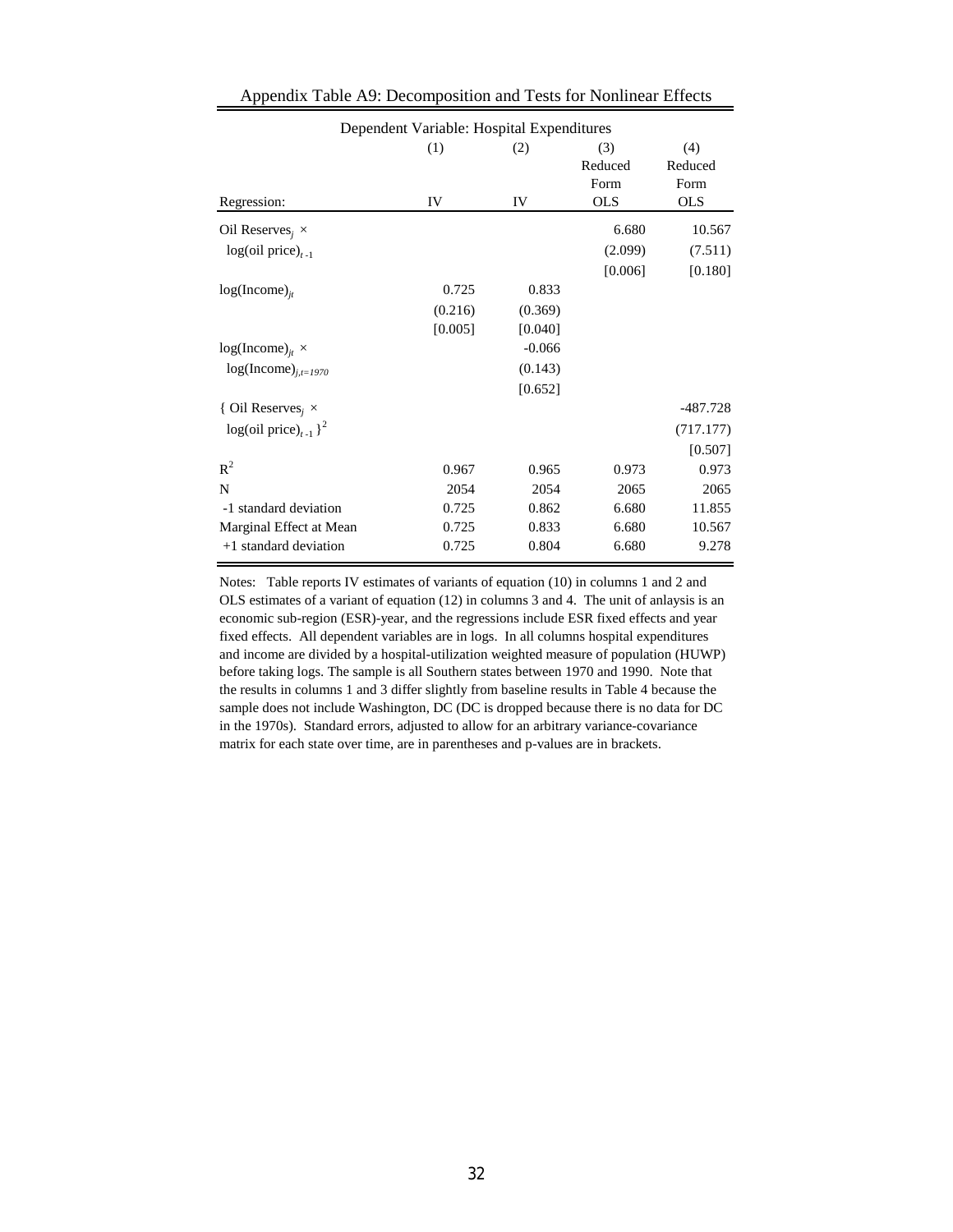| Panel A: IV Results                       |                          |               |           |           |           |  |  |  |  |  |  |  |  |  |
|-------------------------------------------|--------------------------|---------------|-----------|-----------|-----------|--|--|--|--|--|--|--|--|--|
| Dependent Variable: Hospital Expenditures |                          |               |           |           |           |  |  |  |  |  |  |  |  |  |
|                                           | (1)                      | (2)           | (3)       | (4)       | (5)       |  |  |  |  |  |  |  |  |  |
| $log(Income)_{it}$                        | 0.723                    | 0.700         | 0.804     | N/A       | 0.853     |  |  |  |  |  |  |  |  |  |
|                                           | (0.214)                  | (0.368)       | (0.633)   |           | (0.439)   |  |  |  |  |  |  |  |  |  |
|                                           | [0.004]                  | [0.106]       | [0.210]   |           | [0.071]   |  |  |  |  |  |  |  |  |  |
| $R^2$                                     | 0.968                    | 0.967         | 0.956     |           | 0.970     |  |  |  |  |  |  |  |  |  |
| N                                         | 2065                     | 1070          | 4915      |           | 3547      |  |  |  |  |  |  |  |  |  |
| Panel B: First Stage Results              |                          |               |           |           |           |  |  |  |  |  |  |  |  |  |
| Dependent Variable: Income                |                          |               |           |           |           |  |  |  |  |  |  |  |  |  |
|                                           | (1)<br>(2)<br>(3)<br>(4) |               |           |           |           |  |  |  |  |  |  |  |  |  |
| Oil Reserves, $\times$                    | 9.245                    | 6.237         | 7.094     | 1.481     | 7.966     |  |  |  |  |  |  |  |  |  |
| $log(oil price)_{t-1}$                    | (2.271)                  | (1.655)       | (2.375)   | (1.882)   | (1.930)   |  |  |  |  |  |  |  |  |  |
|                                           | [0.001]                  | [0.009]       | [0.004]   | [0.443]   | [0.001]   |  |  |  |  |  |  |  |  |  |
| $R^2$                                     | 0.983                    | 0.985         | 0.982     | 0.984     | 0.986     |  |  |  |  |  |  |  |  |  |
| N                                         | 2065                     | 1070          | 4915      | 3547      | 3547      |  |  |  |  |  |  |  |  |  |
| F-statistic                               | 16.58                    | 14.21         | 8.92      | 0.62      | 17.04     |  |  |  |  |  |  |  |  |  |
|                                           |                          | Specification |           |           |           |  |  |  |  |  |  |  |  |  |
|                                           | (1)                      | (2)           | (3)       | (4)       | (5)       |  |  |  |  |  |  |  |  |  |
| Years                                     | 1970-1990                | 1970-1990     | 1970-1990 | 1970-2005 | 1970-2005 |  |  |  |  |  |  |  |  |  |
| Geographic sample                         | South                    | Southern      | All US    | South     | South     |  |  |  |  |  |  |  |  |  |
|                                           |                          | States w/     |           |           |           |  |  |  |  |  |  |  |  |  |
|                                           |                          | Large Oil     |           |           |           |  |  |  |  |  |  |  |  |  |
|                                           |                          | Wells         |           |           |           |  |  |  |  |  |  |  |  |  |
| State-specific time trends                | N                        | N             | N         | N         | Y         |  |  |  |  |  |  |  |  |  |

| Appendix Table A10: Heterogeneity Across Geography and Time |  |
|-------------------------------------------------------------|--|
|-------------------------------------------------------------|--|

Notes: Table reports estimates of variants of estimating equation (10) by IV in Panel A and equation (11) by OLS in Panel B. All dependent variables and income are in logs and divided by a hospital-utilization weighted measure of population (HUWP) before taking logs. Unit of analysis is an economic sub-region (ESR)-year in all columns, and all columns include ESR fixed effects and year fixed effects. Bottom rows define the specification variants. The baseline sample is all Southern states between 1970 and 1990. Column 1 reproduces baseline results from column 7 in Table 3 and column 3 in Table 4. Standard errors, adjusted to allow for an arbitrary variancecovariance matrix for each state over time, are in parentheses and p-values are in brackets. Because there is no statistically significant first stage in column 4, the IV results are not reported.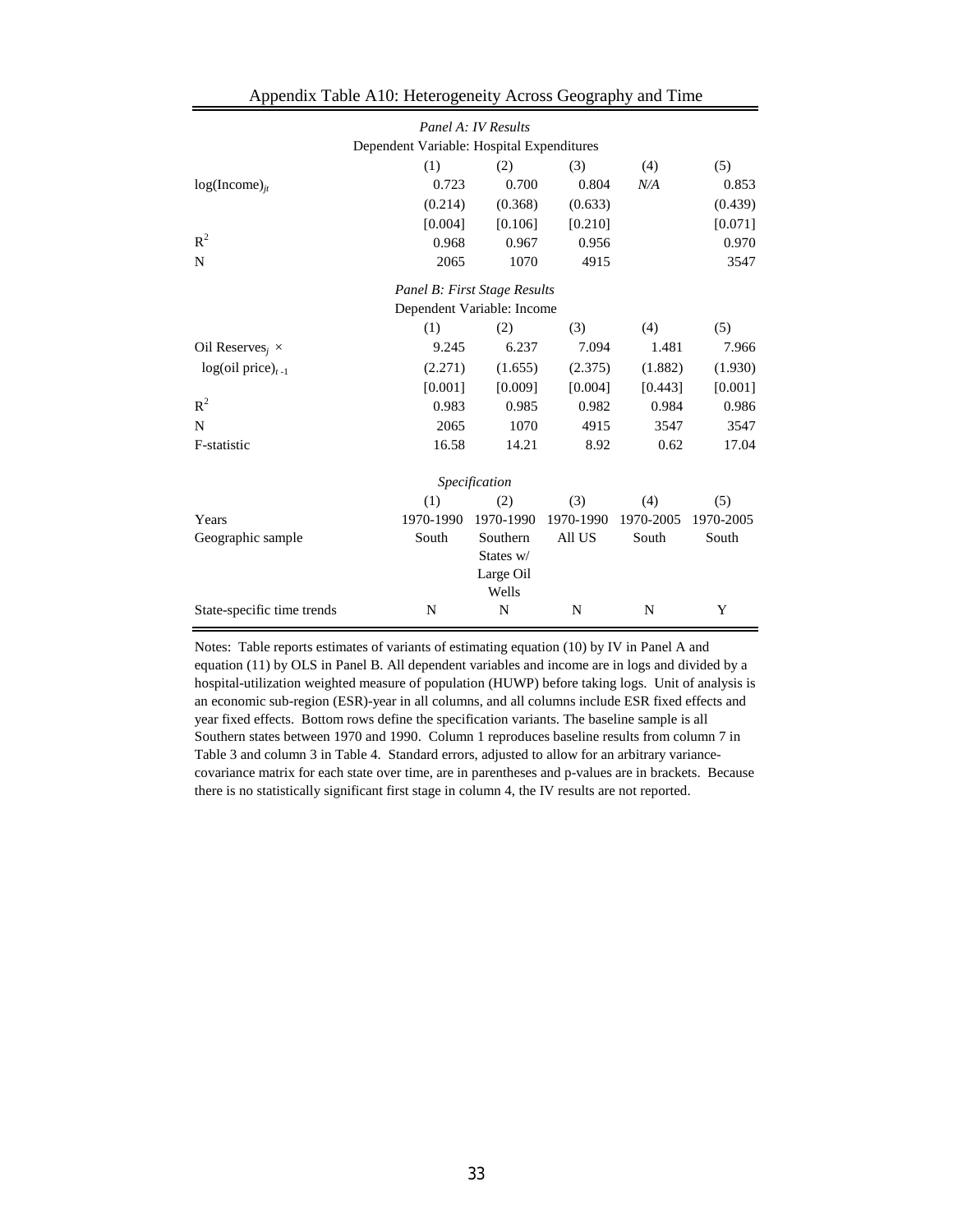|                                                 | Dependent Variable: $log(oil price)t - log(oil price)t-1$ |         |          |          |          |          |          |          |  |  |  |  |
|-------------------------------------------------|-----------------------------------------------------------|---------|----------|----------|----------|----------|----------|----------|--|--|--|--|
|                                                 | (1)                                                       | (2)     | (3)      | (4)      | (5)      | (6)      | (7)      | (8)      |  |  |  |  |
| $log(oil price)_{t-1}$                          | 0.034                                                     | 0.005   | 0.014    | 0.010    | $-0.090$ | $-0.156$ | $-0.151$ | $-0.175$ |  |  |  |  |
|                                                 | (0.054)                                                   | (0.057) | (0.060)  | (0.063)  | (0.089)  | (0.093)  | (0.101)  | (0.107)  |  |  |  |  |
|                                                 | [0.537]                                                   | [0.927] | [0.816]  | [0.880]  | [0.315]  | [0.098]  | [0.141]  | [0.107]  |  |  |  |  |
| $log(oil price)_{t-1}$ - $log(oil price)_{t-2}$ |                                                           | 0.249   | 0.254    | 0.264    |          | 0.318    | 0.319    | 0.351    |  |  |  |  |
|                                                 |                                                           | (0.158) | (0.160)  | (0.167)  |          | (0.156)  | (0.159)  | (0.166)  |  |  |  |  |
|                                                 |                                                           | [0.120] | [0.119]  | [0.121]  |          | [0.046]  | [0.050]  | [0.041]  |  |  |  |  |
| $log(oil price)_{t-2}$ - $log(oil price)_{t-3}$ |                                                           |         | $-0.121$ | $-0.123$ |          |          | $-0.038$ | $-0.034$ |  |  |  |  |
|                                                 |                                                           |         | (0.166)  | (0.170)  |          |          | (0.167)  | (0.169)  |  |  |  |  |
|                                                 |                                                           |         | [0.469]  | [0.474]  |          |          | [0.819]  | [0.840]  |  |  |  |  |
| $log(oil price)_{t-3}$ - $log(oil price)_{t-4}$ |                                                           |         |          | 0.047    |          |          |          | 0.125    |  |  |  |  |
|                                                 |                                                           |         |          | (0.172)  |          |          |          | (0.170)  |  |  |  |  |
|                                                 |                                                           |         |          | [0.786]  |          |          |          | [0.467]  |  |  |  |  |
| t                                               |                                                           |         |          |          | 0.111    | 0.142    | 0.141    | 0.157    |  |  |  |  |
|                                                 |                                                           |         |          |          | (0.064)  | (0.065)  | (0.070)  | (0.075)  |  |  |  |  |
|                                                 |                                                           |         |          |          | [0.088]  | [0.035]  | [0.050]  | [0.040]  |  |  |  |  |
| N                                               | 55                                                        | 54      | 53       | 52       | 55       | 54       | 53       | 52       |  |  |  |  |
| Dickey-Fuller test statistic                    | 0.621                                                     | 0.092   | 0.234    | 0.151    | $-1.014$ | $-1.686$ | $-1.498$ | $-1.642$ |  |  |  |  |
| Approximate p-value                             | 0.988                                                     | 0.966   | 0.974    | 0.969    | 0.942    | 0.757    | 0.830    | 0.776    |  |  |  |  |

## Appendix Table A11: Augmented Dickey-Fuller Tests

Notes: Table based on annual data on oil prices from 1950 to 2005 (see Figure 2). Standard errors are in parentheses and p-values are in brackets.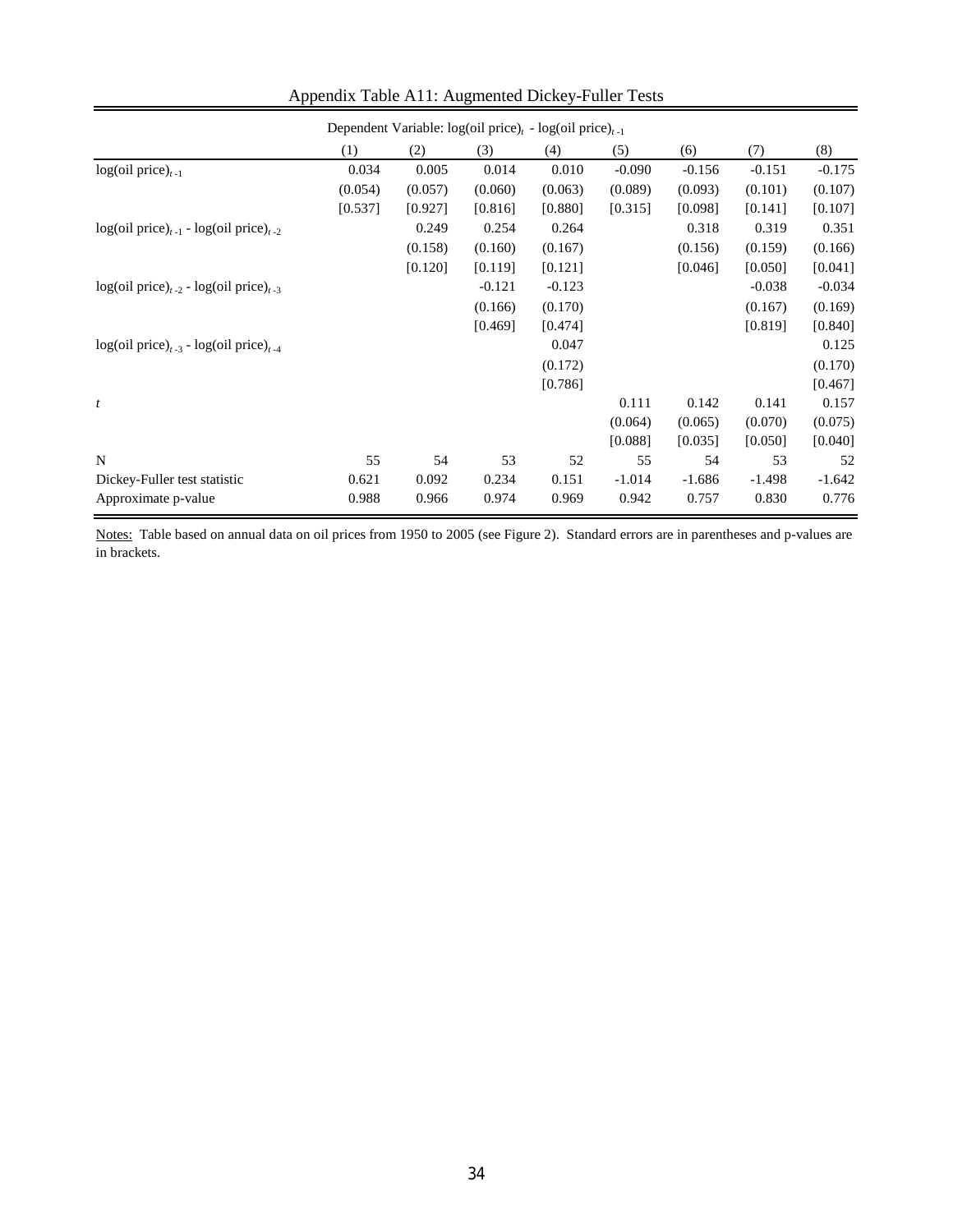|                                    | (1)        | (2)<br>Hospital | (3)<br>Hospital | (4)        | (5)<br>Hospital | (6)<br>Hospital | (7)<br>Hospital |
|------------------------------------|------------|-----------------|-----------------|------------|-----------------|-----------------|-----------------|
| Dependent variable:                | Income     | Expenditures    | Expenditures    | Income     | Expenditures    | Expenditures    | Expenditures    |
|                                    | Baseline   | <b>Baseline</b> | <b>Baseline</b> | $10$ -year | $10$ -year      | $10$ -year      | 3-year avg.     |
|                                    | <b>FS</b>  | RF              |                 | FS         | RF              |                 |                 |
|                                    | <b>OLS</b> | <b>OLS</b>      | IV              | <b>OLS</b> | <b>OLS</b>      | IV              | IV              |
| Oil Reserves <sub>i</sub> $\times$ | 9.245      | 6.680           |                 | 7.621      | 6.050           |                 |                 |
| $log(oil price)_{t-1}$             | (2.271)    | (2.099)         |                 | (2.643)    | (2.628)         |                 |                 |
|                                    | [0.001]    | [0.006]         |                 | [0.011]    | [0.036]         |                 |                 |
| $log(Income)_{it}$                 |            |                 | 0.723           |            |                 | 0.794           | 0.826           |
|                                    |            |                 | (0.214)         |            |                 | (0.411)         | (0.231)         |
|                                    |            |                 | [0.004]         |            |                 | [0.073]         | [0.003]         |
| $R^2$                              | 0.983      | 0.973           | 0.968           | 0.986      | 0.986           | 0.981           | 0.976           |
| N                                  | 2065       | 2065            | 2065            | 296        | 296             | 296             | 690             |
| F-statistic                        | 16.577     |                 |                 | 8.318      |                 |                 |                 |

Appendix Table A12: Short-run versus Long-run Effects

Notes: Table reports results of estimating equations (10), (11) or (12) by OLS or IV as indicated. All dependent variables are in logs. Unit of analysis is an economic sub-region (ESR)-year, and all columns include ESR fixed effects and year fixed effects. In all columns income and hospital expenditures are divided by a hospital-utilization weighted measure of population (HUWP) before taking logs. Columns 1 through 3 are the baseline sample of all Southern states between 1970 and 1990; in columns 4 through 6, only observations from 1970, 1980, and 1990 are included. Column 7 uses 3-year averages of all variables (see Appendix Section B for more details). Standard errors, adjusted to allow for an arbitrary variance-covariance matrix for each state over time, are in parentheses and p-values are in brackets.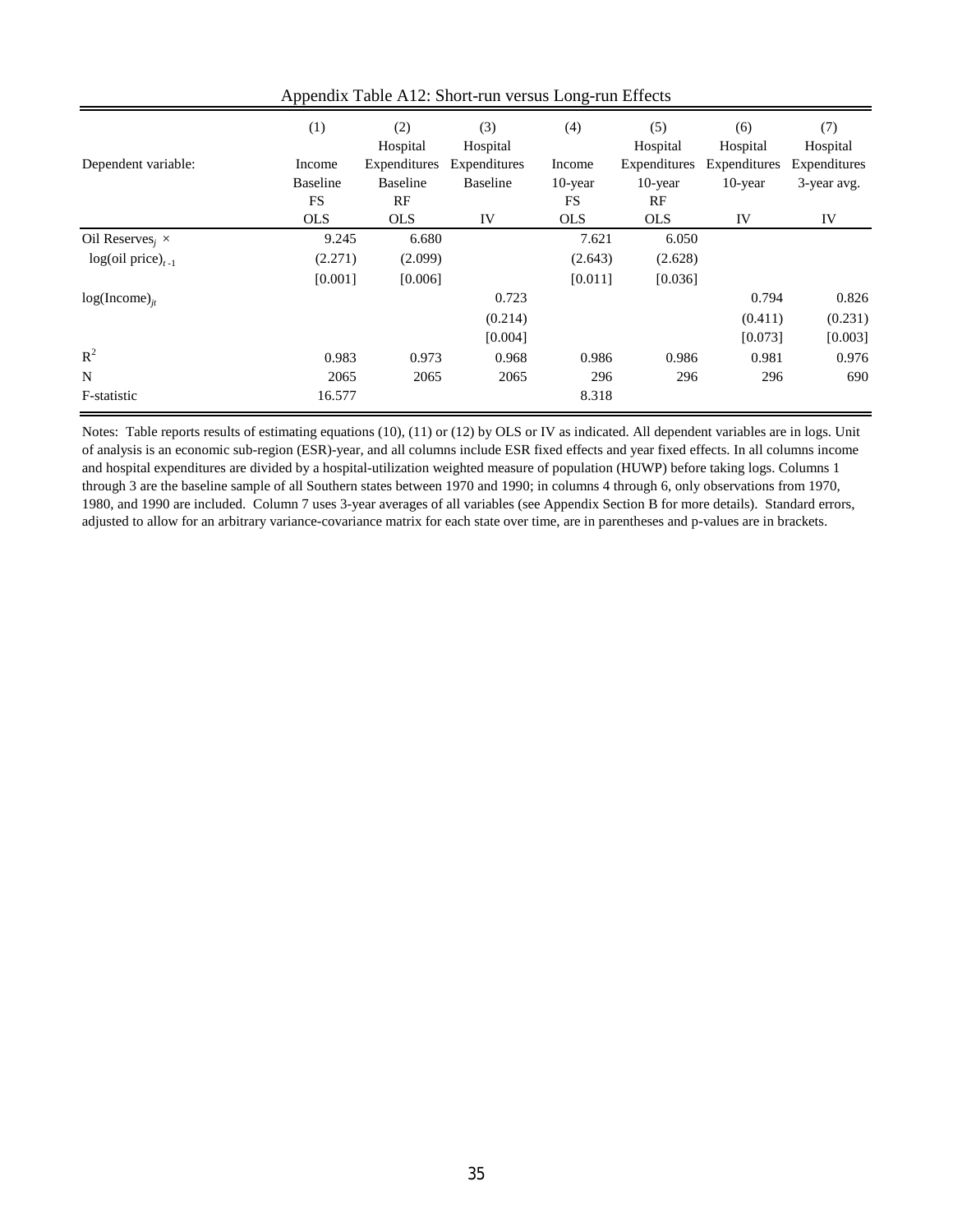Appendix Table A13: Replication of Robustness Analysis for Other Dependent Variables

|                        |                          | $\mu$ reported. There $\mu$ respectively by reconstrues that you for Strict DC |                    |                                                 |                    |                                                                                    |                    |                        | pongoni<br>$\mathbf{r}$ and $\mathbf{u}$ |                       |                         |
|------------------------|--------------------------|--------------------------------------------------------------------------------|--------------------|-------------------------------------------------|--------------------|------------------------------------------------------------------------------------|--------------------|------------------------|------------------------------------------|-----------------------|-------------------------|
|                        | (1)<br>Total             | (2)<br>Total                                                                   | (3)                | (4)                                             | (5)                | (6)                                                                                | (7)                | (8)                    | (9)                                      | (10)                  | (11)                    |
| Dependent<br>Variable: | Hospital<br>Expenditures | Hospital<br>Payroll                                                            | <b>FTE</b>         | $\ensuremath{\mathrm{RN}}\xspace$<br>$(RN+LPN)$ | Admissions         | In-Patient<br>Days                                                                 | Beds               | Number of<br>Hospitals | Number of<br>Technologies                | Open-Heart<br>Surgery | Radioisotope<br>Therapy |
|                        |                          |                                                                                |                    |                                                 |                    | Panel A: Baseline Results (reproduced from Table 5)                                |                    |                        |                                          |                       |                         |
|                        | (1)                      | (2)                                                                            | (3)                | (4)                                             | (5)                |                                                                                    |                    | (8)                    | (9)                                      | (10)                  | (11)                    |
| $log(Income)_{it}$     | 0.723                    | 0.934                                                                          | 0.039              | 0.329                                           | $-0.430$           | (6)<br>$-1.034$                                                                    | (7)<br>$-0.698$    | $-0.552$               | $-0.132$                                 | $-3.163$              | 1.083                   |
|                        | (0.214)                  | (0.233)                                                                        | (0.222)            | (0.089)                                         | (0.193)            | (0.488)                                                                            | (0.455)            | (0.358)                | (0.221)                                  | (11.334)              | (2.575)                 |
|                        | [0.004]                  | [0.001]                                                                        | [0.862]            | [0.002]                                         | [0.042]            | [0.051]                                                                            | [0.146]            | [0.144]                | [0.558]                                  | [0.169]               | [0.545]                 |
| N                      | 2065                     | 2064                                                                           | 2065               | 1576                                            | 2065               | 1967                                                                               | 2065               | 2065                   | 2065                                     | 849                   | 262                     |
|                        |                          |                                                                                |                    |                                                 |                    | Panel B: No Population Adjustment (see Table 4, column (4))                        |                    |                        |                                          |                       |                         |
|                        | (1)                      | (2)                                                                            | (3)                | (4)                                             | (5)                | (6)                                                                                | (7)                | (8)                    | (9)                                      | (10)                  | (11)                    |
| $log(Income)_{it}$     | 0.801                    | 0.953                                                                          | 0.311              | 0.266                                           | $-0.025$           | $-0.451$                                                                           | $-0.217$           | $-0.395$               | $-0.095$                                 | $-1.154$              | 1.537                   |
|                        | (0.155)                  | (0.167)                                                                        | (0.175)            | (0.072)                                         | (0.138)            | (0.324)                                                                            | (0.295)            | (0.262)                | (0.161)                                  | (3.929)               | (3.467)                 |
|                        | [0.000]                  | [0.000]                                                                        | [0.096]            | [0.002]                                         | [0.861]            | [0.184]                                                                            | [0.474]            | [0.152]                | [0.564]                                  | [0.187]               | [0.259]                 |
| N                      | 2065                     | 2064                                                                           | 2065               | 1576                                            | 2065               | 1967                                                                               | 2065               | 2065                   | 2065                                     | 849                   | 262                     |
|                        |                          |                                                                                |                    |                                                 |                    | Panel C: Per Capita Population Adjustment (see Table 4, column (5))                |                    |                        |                                          |                       |                         |
|                        | (1)                      | (2)                                                                            | (3)                | (4)                                             | (5)                | (6)                                                                                | (7)                | (8)                    | (9)                                      | (10)                  | (11)                    |
| $log(Income)_{it}$     | 0.665                    | 0.920                                                                          | $-0.161$           | 0.415                                           | $-0.728$           | $-1.468$                                                                           | $-1.053$           | $-0.667$               | $-0.160$                                 | $-2.450$              | 1.894                   |
|                        | (0.263)<br>[0.023]       | (0.282)<br>[0.005]                                                             | (0.297)<br>[0.595] | (0.112)<br>[0.002]                              | (0.265)<br>[0.015] | (0.645)<br>[0.038]                                                                 | (0.584)<br>[0.092] | (0.447)<br>[0.156]     | (0.272)<br>[0.565]                       | (9.014)<br>[0.194]    | (3.297)<br>[0.278]      |
| N                      | 2065                     | 2064                                                                           | 2065               | 1576                                            | 2065               | 1967                                                                               | 2065               | 2065                   | 2065                                     | 849                   | 262                     |
|                        |                          |                                                                                |                    |                                                 |                    | Panel D: State-level Results (see Table 4, column (6))                             |                    |                        |                                          |                       |                         |
|                        | (1)                      | (2)                                                                            | (3)                | (4)                                             | (5)                | (6)                                                                                | (7)                | (8)                    | (9)                                      | (10)                  | (11)                    |
| $log(Income)_{it}$     | 0.550                    | 0.865                                                                          | $-0.119$           | 0.326                                           | $-0.333$           | 0.258                                                                              | 0.294              | $-0.028$               | 0.819                                    | N/A                   | N/A                     |
|                        | (0.230)                  | (0.187)                                                                        | (0.181)            | (0.095)                                         | (0.187)            | (0.204)                                                                            | (0.212)            | (0.287)                | (1.672)                                  |                       |                         |
|                        | [0.030]                  | [0.000]                                                                        | [0.520]            | [0.004]                                         | [0.095]            | [0.226]                                                                            | [0.186]            | [0.924]                | [0.631]                                  |                       |                         |
| N                      | 326                      | 326                                                                            | 326                | 251                                             | 326                | 311                                                                                | 326                | 326                    | 322                                      |                       |                         |
|                        |                          |                                                                                |                    |                                                 |                    | Panel E: State GSP instead of Income, Census South (see Table A7, column (2))      |                    |                        |                                          |                       |                         |
|                        | (1)                      | (2)                                                                            | (3)                | (4)                                             | (5)                | (6)                                                                                | (7)                | (8)                    | (9)                                      | (10)                  | (11)                    |
| $log(Income)_{ii}$     | 0.451                    | 0.709                                                                          | $-0.098$           | 0.274                                           | $-0.273$           | 0.212                                                                              | 0.241              | $-0.023$               | 0.673                                    | N/A                   | N/A                     |
|                        | (0.160)                  | (0.126)                                                                        | (0.154)            | (0.100)                                         | (0.160)            | (0.165)                                                                            | (0.172)            | (0.236)                | (1.323)                                  |                       |                         |
|                        | [0.013]                  | [0.000]                                                                        | [0.534]            | [0.015]                                         | [0.109]            | [0.218]                                                                            | [0.182]            | [0.924]                | [0.619]                                  |                       |                         |
| N                      | 326                      | 326                                                                            | 326                | 251                                             | 326                | 311                                                                                | 326                | 326                    | 322                                      |                       |                         |
|                        |                          |                                                                                |                    |                                                 |                    | Panel F: State-level Results, All U.S. (see Table A7, column (3))                  |                    |                        |                                          |                       |                         |
|                        | (1)                      | (2)                                                                            | (3)                | (4)                                             | (5)                | (6)                                                                                | (7)                | (8)                    | (9)                                      | (10)                  | (11)                    |
| $log(Income)_{it}$     | 0.740                    | 0.863                                                                          | $-0.086$           | 0.407                                           | $-0.188$           | $-0.009$                                                                           | 0.109              | 0.098                  | 1.054                                    | N/A                   | N/A                     |
|                        | (0.359)                  | (0.398)                                                                        | (0.244)            | (0.112)                                         | (0.342)            | (0.268)<br>[0.973]                                                                 | (0.395)<br>[0.783] | (0.295)                | (1.367)                                  |                       |                         |
| N                      | [0.045]<br>1015          | [0.035]<br>1015                                                                | [0.726]<br>1015    | [0.001]<br>777                                  | [0.585]<br>1015    | 967                                                                                | 1015               | [0.741]<br>1015        | [0.444]<br>1011                          |                       |                         |
|                        |                          |                                                                                |                    |                                                 |                    | Panel G: State GSP instead of Income, All U.S. (see Table A7, column (4))          |                    |                        |                                          |                       |                         |
|                        | (1)                      | (2)                                                                            | (3)                | (4)                                             | (5)                | (6)                                                                                | (7)                | (8)                    | (9)                                      | (10)                  | (11)                    |
| $log(Income)_{it}$     | 0.568                    | 0.662                                                                          | $-0.066$           | 0.331                                           | $-0.144$           | $-0.007$                                                                           | 0.084              | 0.075                  | 0.812                                    | N/A                   | N/A                     |
|                        | (0.263)                  | (0.298)                                                                        | (0.189)            | (0.102)                                         | (0.264)            | (0.205)                                                                            | (0.303)            | (0.225)                | (1.023)                                  |                       |                         |
|                        | [0.036]                  | [0.031]                                                                        | [0.728]            | [0.002]                                         | [0.588]            | [0.973]                                                                            | [0.783]            | [0.740]                | [0.431]                                  |                       |                         |
| N                      | 1015                     | 1015                                                                           | 1015               | - 777                                           | 1015               | 967                                                                                | 1015               | 1015                   | 1011                                     |                       |                         |
|                        |                          |                                                                                |                    |                                                 |                    | Panel H: Drop States with No Large Oil Wells (see Table A10, column (2))           |                    |                        |                                          |                       |                         |
|                        | (1)                      | (2)                                                                            | (3)                | (4)                                             | (5)                | (6)                                                                                | (7)                | (8)                    | (9)                                      | (10)                  | (11)                    |
| $log(Income)_{it}$     | 0.700                    | 0.852                                                                          | $-0.042$           | 0.487                                           | $-0.630$           | $-2.089$                                                                           | $-1.816$           | $-1.098$               | $-0.047$                                 | $-2.760$              | 2.996                   |
|                        | (0.368)                  | (0.378)                                                                        | (0.544)            | (0.124)                                         | (0.305)            | (0.578)                                                                            | (0.626)            | (0.513)                | (0.237)                                  | (22.066)              | (10.381)                |
|                        | [0.106]                  | [0.065]                                                                        | [0.940]            | [0.008]                                         | [0.085]            | [0.011]                                                                            | [0.027]            | [0.076]                | [0.850]                                  | [0.299]               | [0.377]                 |
| N                      | 1070                     | 1070                                                                           | 1070               | 815                                             | 1070               | 1019                                                                               | 1070               | 1070                   | 1070                                     | 399                   | 128                     |
|                        |                          |                                                                                |                    |                                                 |                    | Panel I: ESR-level Results, All U.S. (see Table A10, column (3))                   |                    |                        |                                          |                       |                         |
|                        | (1)                      | (2)                                                                            | (3)                | (4)                                             | (5)                | (6)                                                                                | (7)                | (8)                    | (9)                                      | (10)                  | (11)                    |
| $log(Income)_{it}$     | 0.804<br>(0.633)         | 0.882                                                                          | 0.030              | 0.503<br>(0.126)                                | $-0.330$           | $-0.598$<br>(0.439)                                                                | $-0.595$           | $-0.383$               | $-0.191$<br>(0.325)                      | $-2.135$<br>(9.394)   | 1.292                   |
|                        | [0.210]                  | (0.557)<br>[0.120]                                                             | (0.352)<br>[0.932] | [0.000]                                         | (0.406)<br>[0.420] | [0.180]                                                                            | (0.605)<br>[0.330] | (0.320)<br>[0.237]     | [0.560]                                  | [0.302]               | (7.234)<br>[0.168]      |
| N                      | 4915                     | 4914                                                                           | 4915               | 3749                                            | 4915               | 4681                                                                               | 4915               | 4915                   | 4915                                     | 1906                  | 503                     |
|                        |                          |                                                                                |                    |                                                 |                    | Panel J: 1970-2005 + state-specific linear time trends (see Table A10, column (5)) |                    |                        |                                          |                       |                         |
|                        | (1)                      | (2)                                                                            | (3)                | (4)                                             | (5)                | (6)                                                                                | (7)                | (8)                    | (9)                                      | (10)                  | (11)                    |
| $log(Income)_{it}$     | 0.853                    | 0.935                                                                          | 0.591              | 0.281                                           | $-0.038$           | $-0.486$                                                                           | $-0.064$           | $-0.650$               | 0.039                                    | N/A                   | N/A                     |
|                        | (0.439)                  | (0.565)                                                                        | (0.761)            | (0.063)                                         | (0.197)            | (0.230)                                                                            | (0.350)            | (0.410)                | (0.110)                                  |                       |                         |
|                        | [0.071]                  | [0.119]                                                                        | [0.450]            | [0.000]                                         | [0.850]            | [0.052]                                                                            | [0.858]            | [0.134]                | [0.729]                                  |                       |                         |
| N                      | 3547                     | 3546                                                                           | 3547               | 3058                                            | 3547               | 3449                                                                               | 3547               | 3547                   | 2164                                     |                       |                         |
|                        |                          |                                                                                |                    |                                                 |                    | Panel K: Decadal Panel (see Table A12, column (6))                                 |                    |                        |                                          |                       |                         |
|                        | (1)                      | (2)                                                                            | (3)                | (4)                                             | (5)                | (6)                                                                                | (7)                | (8)                    | (9)                                      | (10)                  | (11)                    |
| $log(Income)_{it}$     | 0.794                    | 0.921                                                                          | 0.071              | 0.625                                           | $-0.510$           | $-1.562$                                                                           | $-0.771$           | $-0.728$               | $-0.311$                                 | N/A                   | N/A                     |
|                        | (0.411)                  | (0.541)                                                                        | (0.548)            | (0.250)                                         | (0.306)            | (0.846)                                                                            | (0.689)            | (0.491)                | (0.355)                                  |                       |                         |
|                        | [0.073]                  | [0.109]                                                                        | [0.898]            | [0.025]                                         | [0.117]            | [0.085]                                                                            | [0.281]            | [0.159]                | [0.396]                                  |                       |                         |
| N                      | 296                      | 296                                                                            | 296                | 296                                             | 296                | 296                                                                                | 296                | 296                    | 296                                      |                       |                         |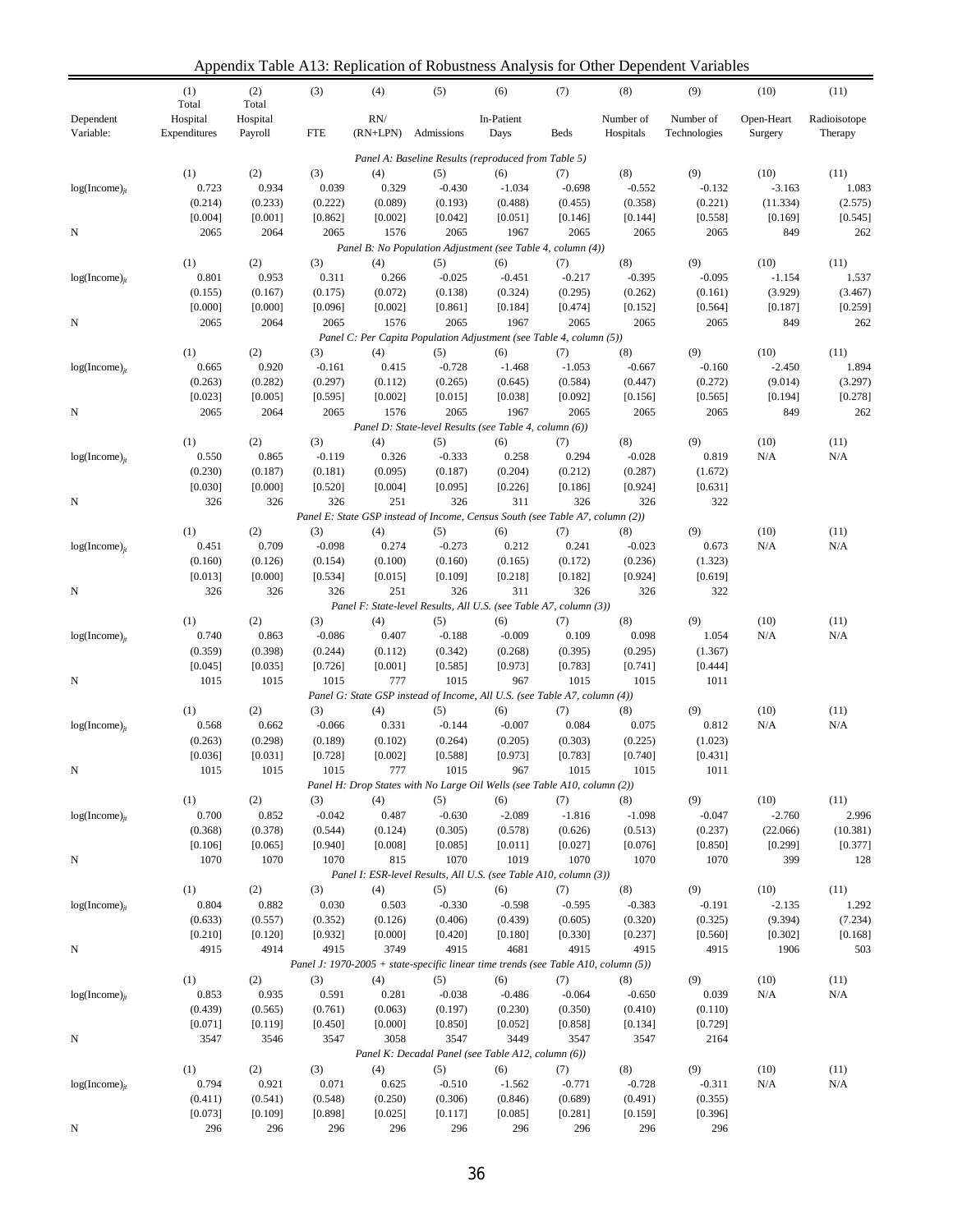|                    |                 |                 |                 | Panel L: 3-year Averages (see Table A12, column (7))    |                                                |                 |                                                                        |                                                                                           |                 |                  |               |
|--------------------|-----------------|-----------------|-----------------|---------------------------------------------------------|------------------------------------------------|-----------------|------------------------------------------------------------------------|-------------------------------------------------------------------------------------------|-----------------|------------------|---------------|
|                    | (1)             | (2)             | (3)             | (4)                                                     | (5)                                            | (6)             | (7)                                                                    | (8)                                                                                       | (9)             | (10)             | (11)          |
| $log(Income)_{it}$ | 0.826           | 0.954           | 0.235           | 0.259                                                   | $-0.369$                                       | $-0.719$        | $-0.614$                                                               | $-0.635$                                                                                  | $-0.162$        | N/A              | N/A           |
|                    | (0.231)         | (0.216)         | (0.169)         | (0.101)                                                 | (0.175)                                        | (0.429)         | (0.434)                                                                | (0.371)                                                                                   | (0.255)         |                  |               |
|                    | [0.003]         | [0.001]         | [0.185]         | [0.022]                                                 | [0.052]                                        | [0.115]         | [0.178]                                                                | [0.107]                                                                                   | [0.534]         |                  |               |
| N                  | 690             | 690             | 690             | 592                                                     | 690                                            | 690             | 690                                                                    | 690                                                                                       | 690             |                  |               |
|                    |                 |                 |                 | Panel M: Include 5-year Lead (see Table A3, column (2)) |                                                |                 |                                                                        |                                                                                           |                 |                  |               |
|                    | (1)             | (2)             | (3)             | (4)                                                     | (5)                                            | (6)             | (7)                                                                    | (8)                                                                                       | (9)             | (10)             | (11)          |
| $log(Income)_{it}$ | 0.992           | 1.188           | $-0.023$        | 0.360                                                   | $-0.563$                                       | $-0.979$        | $-0.824$                                                               | $-0.761$                                                                                  | $-0.175$        | N/A              | N/A           |
|                    | (0.306)         | (0.263)         | (0.224)         | (0.086)                                                 | (0.271)                                        | (0.588)         | (0.592)                                                                | (0.518)                                                                                   | (0.321)         |                  |               |
| N                  | [0.005]<br>2065 | [0.000]<br>2064 | [0.918]<br>2065 | [0.001]<br>1576                                         | [0.056]<br>2065                                | [0.117]<br>1967 | [0.185]<br>2065                                                        | [0.163]<br>2065                                                                           | [0.594]<br>2065 |                  |               |
|                    |                 |                 |                 |                                                         | Panel N: Horse Race (see Table A3, column (3)) |                 |                                                                        |                                                                                           |                 |                  |               |
|                    | (1)             | (2)             | (3)             | (4)                                                     | (5)                                            | (6)             | (7)                                                                    | (8)                                                                                       | (9)             | (10)             | (11)          |
| $log(Income)_{it}$ | 0.697           | 0.748           | 0.117           | 0.284                                                   | $-0.617$                                       | $-0.380$        | 0.084                                                                  | $-0.676$                                                                                  | 0.314           | N/A              | N/A           |
|                    | (0.283)         | (0.284)         | (0.275)         | (0.142)                                                 | (0.278)                                        | (0.346)         | (0.318)                                                                | (0.397)                                                                                   | (0.226)         |                  |               |
|                    | [0.027]         | [0.020]         | [0.678]         | [0.065]                                                 | [0.044]                                        | [0.290]         | [0.794]                                                                | [0.110]                                                                                   | [0.187]         |                  |               |
| N                  | 2054            | 2053            | 2054            | 1565                                                    | 2054                                           | 1956            | 2054                                                                   | 2054                                                                                      | 2054            |                  |               |
|                    |                 |                 |                 |                                                         |                                                |                 | Panel O: Region-specific linear time trends (see Table A3, column (4)) |                                                                                           |                 |                  |               |
|                    | (1)             | (2)             | (3)             | (4)                                                     | (5)                                            | (6)             | (7)                                                                    | (8)                                                                                       | (9)             | (10)             | (11)          |
| $log(Income)_{it}$ | 0.352           | 0.439           | 0.053           | 0.262                                                   | $-0.014$                                       | 0.279           | $-0.740$                                                               | $-0.382$                                                                                  | $-0.040$        | $-2.699$         | 2.023         |
|                    | (0.192)         | (0.254)         | (0.287)         | (0.062)                                                 | (0.127)                                        | (0.071)         | (0.371)                                                                | (0.210)                                                                                   | (0.134)         | (11.844)         | (6.711)       |
|                    | [0.088]         | [0.104]         | [0.855]         | [0.001]                                                 | [0.913]                                        | [0.001]         | [0.065]                                                                | [0.090]                                                                                   | [0.769]         | [0.312]          | [0.239]       |
| N                  | 2065            | 2064            | 2065            | 1576                                                    | 2065                                           | 1967            | 2065                                                                   | 2065                                                                                      | 2065            | 849              | 262           |
|                    |                 |                 |                 | Panel P: Oil price in levels (see Table A1, column (2)) |                                                |                 |                                                                        |                                                                                           |                 |                  |               |
|                    | (1)             | (2)             | (3)             | (4)                                                     | (5)                                            | (6)             | (7)                                                                    | (8)                                                                                       | (9)             | (10)             | (11)          |
| $log(Income)_{it}$ | 0.491           | 0.648           | $-0.038$        | 0.230                                                   | $-0.258$                                       | $-0.657$        | $-0.506$                                                               | $-0.393$                                                                                  | $-0.110$        | $-1.392$         | 2.089         |
|                    | (0.145)         | (0.135)         | (0.127)         | (0.061)                                                 | (0.119)                                        | (0.298)         | (0.294)                                                                | (0.243)                                                                                   | (0.159)         | (8.824)          | (3.380)       |
|                    | [0.004]         | [0.000]         | [0.768]         | [0.002]                                                 | [0.047]                                        | [0.044]         | [0.106]                                                                | [0.127]                                                                                   | [0.499]         | [0.479]          | [0.191]       |
| N                  | 2065            | 2064            | 2065            | 1576                                                    | 2065                                           | 1967            | 2065                                                                   | 2065                                                                                      | 2065            | 849              | 262           |
|                    |                 |                 |                 |                                                         |                                                |                 | Panel Q: Oil price at time t instead of t-1 (see Table A4, column (3)) |                                                                                           |                 |                  |               |
|                    | (1)             | (2)             | (3)             | (4)                                                     | (5)                                            | (6)             | (7)                                                                    | (8)                                                                                       | (9)             | (10)             | (11)          |
| $log(Income)_{it}$ | 0.640           | 0.823           | 0.103           | 0.342                                                   | $-0.315$                                       | $-0.996$        | $-0.605$                                                               | $-0.469$                                                                                  | $-0.173$        | $-3.064$         | 2.016         |
|                    | (0.194)         | (0.233)         | (0.222)         | (0.104)                                                 | (0.171)                                        | (0.458)         | (0.403)                                                                | (0.306)                                                                                   | (0.210)         | (13.207)         | (7.030)       |
|                    | [0.005]         | [0.003]         | [0.649]         | [0.005]                                                 | [0.085]                                        | [0.046]         | [0.154]                                                                | [0.147]                                                                                   | [0.423]         | [0.240]          | [0.242]       |
| N                  | 2065            | 2064            | 2065            | 1576                                                    | 2065                                           | 1967            | 2065                                                                   | 2065                                                                                      | 2065            | 849              | 262           |
|                    |                 |                 |                 |                                                         |                                                |                 | Panel R: max(Oil Reserves, 95th Percentile) (see Table A4, column (4)) |                                                                                           |                 |                  |               |
| $log(Income)_{it}$ | (1)<br>0.632    | (2)<br>0.888    | (3)<br>$-0.032$ | (4)<br>0.336                                            | (5)<br>$-0.410$                                | (6)<br>$-1.025$ | (7)<br>$-0.711$                                                        | (8)<br>$-0.459$                                                                           | (9)<br>$-0.145$ | (10)<br>$-2.717$ | (11)<br>2.003 |
|                    | (0.205)         | (0.227)         | (0.206)         | (0.095)                                                 | (0.187)                                        | (0.482)         | (0.454)                                                                | (0.335)                                                                                   | (0.225)         | (10.449)         | (3.490)       |
|                    | [0.008]         | [0.001]         | [0.879]         | [0.003]                                                 | [0.045]                                        | [0.050]         | [0.138]                                                                | [0.190]                                                                                   | [0.527]         | [0.237]          | [0.255]       |
| N                  | 2065            | 2064            | 2065            | 1576                                                    | 2065                                           | 1967            | 2065                                                                   | 2065                                                                                      | 2065            | 849              | 262           |
|                    |                 |                 |                 |                                                         |                                                |                 | Panel S: Has Large Oil Wells Dummy (see Table A4, column (5))          |                                                                                           |                 |                  |               |
|                    | (1)             | (2)             | (3)             | (4)                                                     | (5)                                            | (6)             | (7)                                                                    | (8)                                                                                       | (9)             | (10)             | (11)          |
| $log(Income)_{it}$ | 1.095           | 1.377           | 0.076           | 0.297                                                   | $-0.169$                                       | 0.078           | 0.014                                                                  | 0.384                                                                                     | $-0.322$        | 0.597            | $-0.669$      |
|                    | (0.670)         | (0.661)         | (0.507)         | (0.210)                                                 | (0.416)                                        | (0.753)         | (0.681)                                                                | (0.505)                                                                                   | (0.343)         | (6.238)          | (4.904)       |
|                    | [0.123]         | [0.055]         | [0.883]         | [0.177]                                                 | [0.691]                                        | [0.919]         | [0.984]                                                                | [0.459]                                                                                   | [0.362]         | [0.458]          | [0.631]       |
| N                  | 2065            | 2064            | 2065            | 1576                                                    | 2065                                           | 1967            | 2065                                                                   | 2065                                                                                      | 2065            | 849              | 262           |
|                    |                 |                 |                 |                                                         |                                                |                 |                                                                        | Panel T: Oil Wells Dummy x Mining Share of Labor Force in 1970 (see Table A4, column (6)) |                 |                  |               |
|                    | (1)             | (2)             | (3)             | (4)                                                     | (5)                                            | (6)             | (7)                                                                    | (8)                                                                                       | (9)             | (10)             | (11)          |
| $log(Income)_{it}$ | 0.860           | 0.975           | $-0.219$        | 0.189                                                   | $-0.391$                                       | $-0.236$        | 0.005                                                                  | $-0.113$                                                                                  | 0.344           | $-1.141$         | $-0.212$      |
|                    | (0.870)         | (0.805)         | (0.484)         | (0.162)                                                 | (0.450)                                        | (0.877)         | (0.871)                                                                | (0.584)                                                                                   | (0.604)         | (9.114)          | (3.217)       |
|                    | [0.339]         | [0.245]         | [0.658]         | [0.262]                                                 | [0.399]                                        | [0.792]         | [0.995]                                                                | [0.849]                                                                                   | [0.577]         | [0.278]          | [0.869]       |
| N                  | 2065            | 2064            | 2065            | 1576                                                    | 2065                                           | 1967            | 2065                                                                   | 2065                                                                                      | 2065            | 849              | 262           |
|                    |                 |                 |                 |                                                         |                                                |                 | Panel U: Lagged Dependent Variable (see Table A5, column (6))          |                                                                                           |                 |                  |               |
|                    | (1)             | (2)             | (3)             | (4)                                                     | (5)                                            | (6)             | (7)                                                                    | (8)                                                                                       | (9)             | (10)             | (11)          |
| $log(Income)_{it}$ | 0.856           | 0.951           | 0.157           | 0.048                                                   | $-0.373$                                       | $-0.505$        | $-0.638$                                                               | $-0.611$                                                                                  | $-0.114$        | N/A              | N/A           |
|                    | (0.214)         | (0.181)         | (0.156)         | (0.019)                                                 | (0.168)                                        | (0.518)         | (0.414)                                                                | (0.353)                                                                                   | (0.239)         |                  |               |
|                    | [0.001]         | [0.000]         | [0.331]         | [0.024]                                                 | [0.042]                                        | [0.344]         | [0.144]                                                                | [0.104]                                                                                   | [0.641]         |                  |               |
| N                  | 1963            | 1961            | 1963            | 988                                                     | 1963                                           | 1768            | 1963                                                                   | 1963                                                                                      | 1963            |                  |               |

Notes: This table shows robustness results across all of the dependent variables in Table 5 (Panel A reproduces baseline results in Table 5 for comparison). The table and column number in each panel heading references the specification that is being shown; see notes in main tables for details on the various specifications. In all panels, the first column replicates the robustenss analysis shown in the referenced table for total hospital expenditures. In all panels, the dependent variable in columns 4, 8, and 9 is not adjusted for population. Standard errors, adjusted to allow for an arbitrary variance-covariance matrix for each state over time, are in parentheses and p-values are in brackets. In some panels, there is not enough variation to estimate the Cox proportional hazard models in columns (10) and (11); we place "N/A" in these cells. We do not include robustness tests for the IV-GLS results in Table A5 because several of the alternative dependent variables are missing data for various years, making estimation of the AR(1) and AR(2) coefficients difficult because of the "gaps" in the panel data set. The results reported in Panel U (lagged dependent variable specification) are the implied long-run effects.